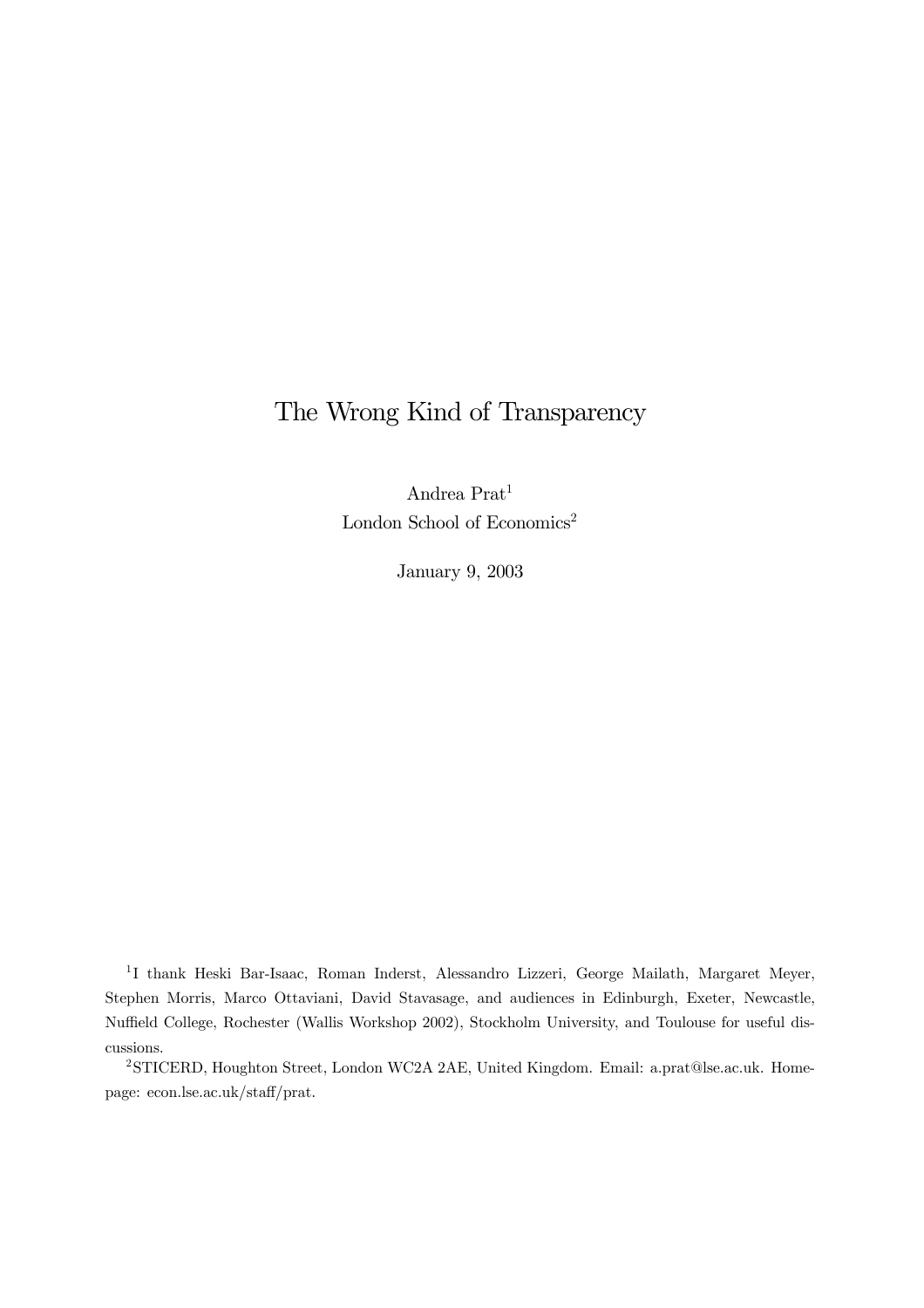#### Abstract

In a model of career concerns for experts, when is a principal hurt from observing more information about her agent? This paper introduces a distinction between information on the consequence of the agent's action and information directly on the agent's action. When the latter kind of information is available, the agent faces an incentive to disregard useful private signals and act according to how an able agent is expected to act a priori. This conformist behavior hurts the principal in two ways: the decision made by the agent is less likely to be the right one (discipline) and ex post it is more difficult to evaluate the agent's ability (sorting). The paper identifies a necessary and sufficient condition on the agent signal structure under which transparency on action is detrimental to the principal. The paper also shows the existence of complementarities between transparency on action and transparency on consequence. The results on the distinction between transparency on action and transparency on consequence are then used to interpret existing disclosure policies in politics, corporate governance, and delegated portfolio management.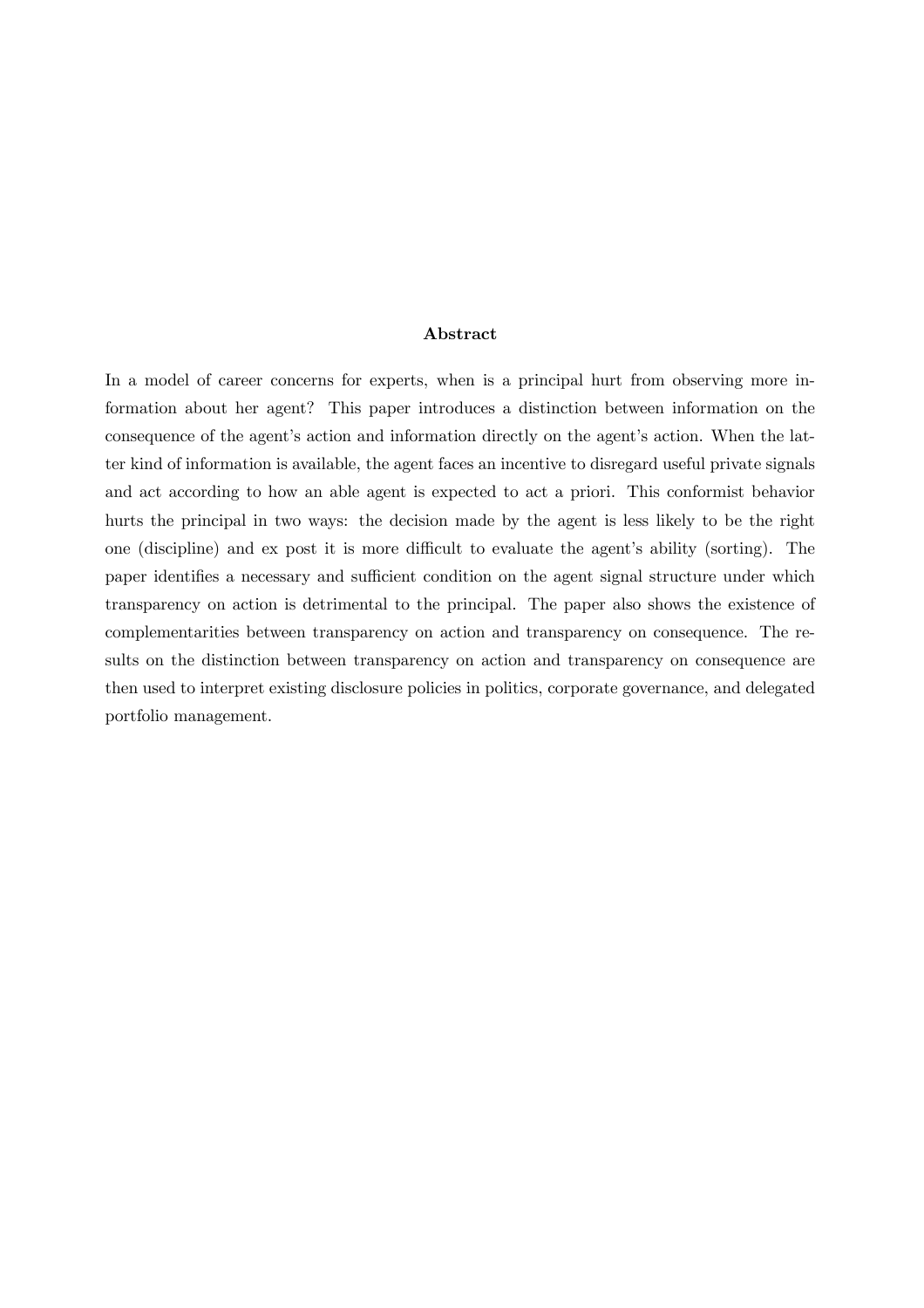### 1 Introduction

There is a widespread perception, especially among economists, that transparency is a beneficial element in agency relationships because more information about the agent makes the agent more accountable to the principal. Holmström [18] has shown that in moral hazard principal-agent problems more information about the agent is never detrimental to the principal, and, under mild assumptions, it is strictly beneficial. Should one conclude that whenever it is technologically feasible and not extremely expensive the principal should observe everything that the agent does?

Before asking whether transparency may not be optimal, let us note that in practice we observe systematic deviations from transparency in agency relationships in delegated portfolio management, corporate governance, and politics.

In delegated portfolio management, one might expect a high degree of transparency between the principal (the fund manager) and the agent (the investor). Instead, investors are typically supplied with limited information on the composition of the fund they own. Currently, the US Securities and Exchange Commission requires disclosure every six months, which consists of a portfolio snapshot at a particular point in time and can easily be manipulated by re-adjusting the composition just before and after the snapshot is taken  $-$  a practice known as "window dressing". It would be easy and almost costless to have more frequent disclosure by requiring mutual funds to publicize their portfolio composition on the internet. Yet there is strong resistance from the industry to proposals in the direction of more frequent disclosure (Tyle [39]).

In corporate governance, violations to the transparency principle are so widespread that some legal scholars argue that secrecy is the norm rather than the exception in the relation between shareholders and managers (Stevensons [38, p. 6]): "Corporations – even the largest among them — have always been treated by the legal system as 'private' institutions. When questions about the availability of corporate information have arisen, the inquiry has typically begun from the premise that corporations, like individuals, are entitled to keep secret all information they are able to secure physically unless some particular reason for disclosure [...] could be adduced in support of a contrary rule. So deeply embedded in our world view is this principle that it is not at all uncommon to hear serious discussions of a corporate 'right to privacy'."

In politics, the principle of open government has made great inroads in the last decades but there are still important areas in which public decision-making is, by law, protected by secrecy. In the United States, the "executive privilege" allows the president to withhold information from the Congress, the courts, and the public (Rozell [35]). While the executive privilege cannot be used arbitrarily and fell in disrepute during the Watergate scandal, the Supreme Court recognized its validity (US vs. Nixon, 1974). In the European Union, the most powerful legislative body, the Council, has a policy of holding meetings behind closed doors and not publishing the minutes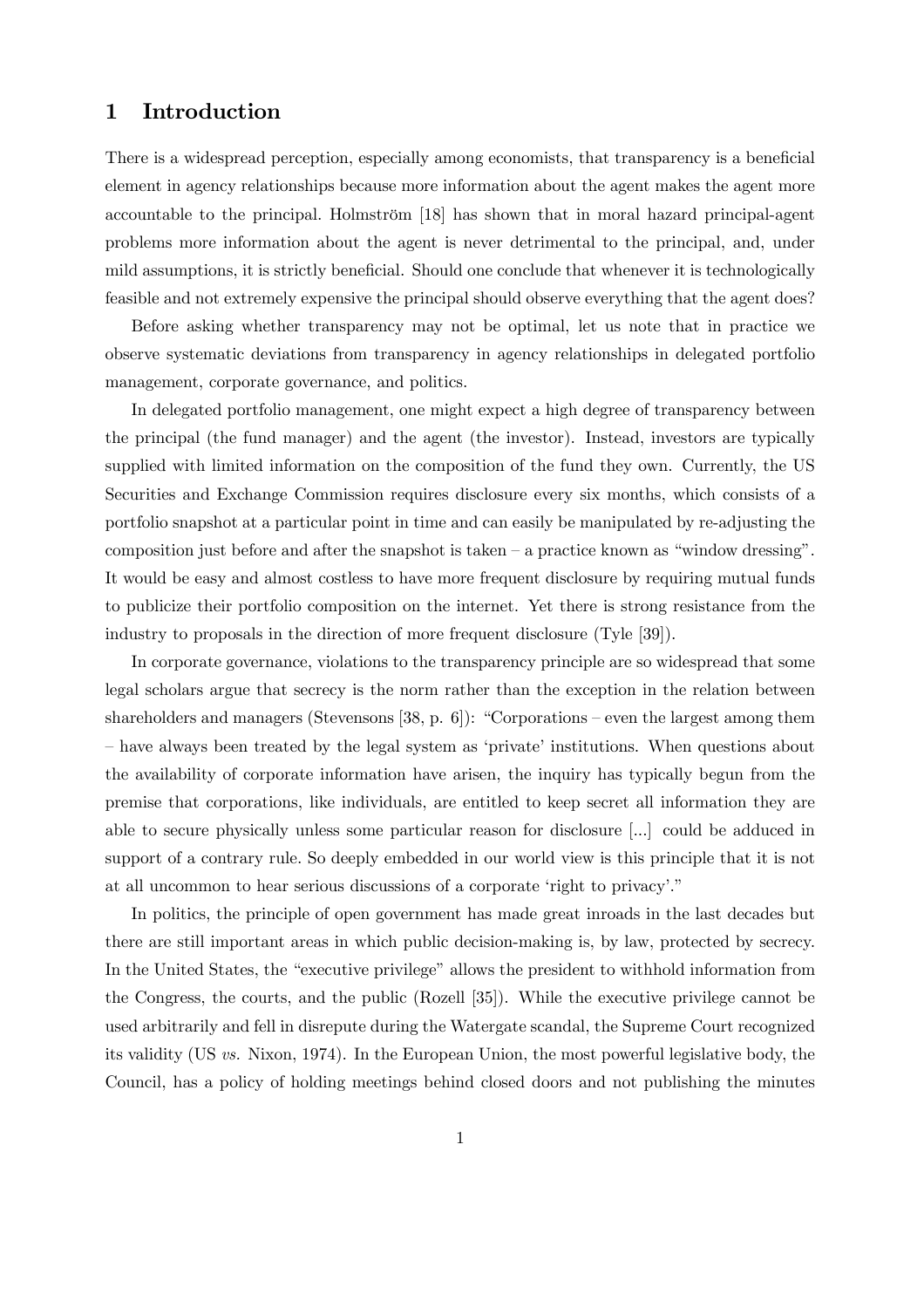(Calleo [4]). Over thirty countries have passed Open Government codes, which establish the principle that a citizen should be able to access any public document. There are, however, important types of information, such as pre-decision material, that are often exempt from this requirement (Frankel [16]).<sup>1</sup>

Are the observed deviations from transparency in some sense optimal, or are they just due to inefficient arrangements, that survive because of institutional inertia or resistance from entrenched interests? To answer this question, we need to establish what arguments can be made against transparency.

One obvious candidate explanation is that information revealed to the principal would also be revealed to a third party who will make use of it in ways that hurt the principal. In the political arena, voters may choose to ignore information pertaining to national security to prevent hostile countries from learning them as well. In the corporate world, shareholders may wish to keep nonpatentable information secret rather than risk that competitors learn it. In delegated portfolio management, real time disclosure could damage a fund because its investment strategy could be mimicked or even anticipated by competitors.2

The "third-party rationale" for keeping information secret presumably entails a tradeoff between damage from information leaks and weaker incentives for the agent. This paper will instead look for an "agency rationale": a desire for secrecy that stems purely from incentive considerations. The conjecture is that in some circumstances revealing more information about the agent makes the agent's interest less aligned with the principal's interest. Holmström's [18] results on the optimality of information revelation in moral hazard problems suggest that the agency rationale should be explored in contexts in which, for exogenous reasons, there is no full contracting on observables. We will focus our attention on career concern models (Holmström [19]), in which the principal and the agent can sign only short-term non-contingent contracts.<sup>3</sup>

The agency literature has already identified instances in which more information can hurt the principal. Holmström [19] noted that more precise information about the agent's type reduces the incentive for the agent to work hard in order to prove his worth. Dewatripont, Jewitt and Tirole [10] present examples in which the agent works harder if the principal receives a coarser signal on agent performance rather than observing performance directly. Crémer [8] shows that in a dynamic contracting model where renegotiation is possible the principal may be hurt by observing a precise signal on agent performance because it makes the commitment to non-renegotiation less

<sup>1</sup>Section 7 returns to these non-disclosure policies and re-interprets them in the context of the present model.

<sup>&</sup>lt;sup>2</sup>However, the SEC proposed reform allows for a time lag – usually sixty days – that is judged to be sufficient to neutralize free riding and front running.

 $3$ As Gibbons and Murphy [17] show, there are still strong career concern incentives even when contracts are contingent on observables. Thus, the crucial assumption we make is that long-term contracts are not available.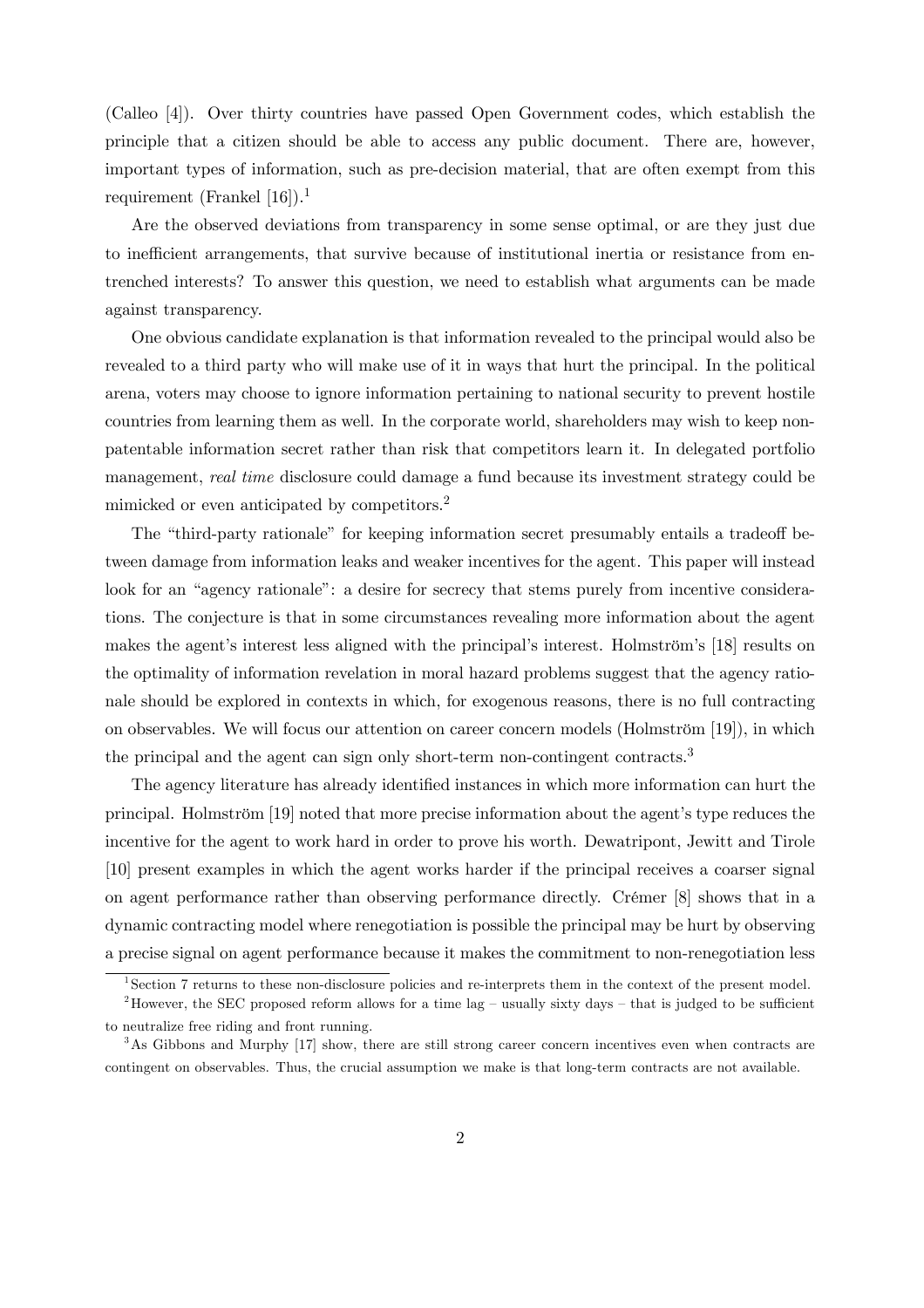credible. In these three instances, more information is bad for discipline (the agent works less) but it is good for sorting (it is easier to identify agent type).

The rationale for secrecy considered in the present paper is entirely different. It does not hinge on the risk that the agent exerts less effort, like in the papers above, but rather on the possibility that the agent disregards useful private signals. In a nutshell, we show that the availability of a certain kind of information may induce the agent to behave in a conformist way. This hurts the principal both through discipline (the agent's action is less aligned with the principal's interest) and sorting (it is impossible to discern the agent's ability). In the following paragraphs, we provide a brief, informal description of the model and the main findings.

This paper employs a model of career concerns for experts (Scharfstein and Stein [37], Prendergast and Stole [34], Ottaviani and Sørensen [29]). What differentiates a good agent from a bad agent is his ability to understand the state of the world, which can be interpreted as expertise, intelligence, or vision. Expert models have been used to represent agency relationships in each of the three areas we draw examples from: politics, corporate governance, and financial intermediation. There are two periods: the current period and the future period. In the current period, an agent (the expert) is in charge of taking an action on behalf of the principal.<sup>4</sup> The agent has no intrinsic preferences among possible actions, i.e. there is no moral hazard in a classical sense. The agent receives a signal about the state of the world, whose precision depends on the agent's type. For now we assume that the agent does not know his own type. The action, together with the state of the world, determines a consequence for the principal. At the end of the current period, the principal forms a posterior about the agent's type, based on information available, and she decides whether to keep the current agent or replace him with another, randomly drawn, agent. In the future period, the agent who is in charge faces a similar decision problem. The wage of the agent cannot be made contingent on the agent's current performance. The agent maximizes the probability of keeping his job. The principal cares about the consequence in the current period (discipline) and the consequence in the second period, which in turn depends on the ability of the principal to screen agents by type (sorting).

We distinguish between two kinds of information that the principal can observe: information about the action that the agent takes and information about the consequence of the agent's action. Suppose for now that the principal always observes the consequence but may or may not observe the action (and that a consequence can be generated by more than one action-state pair, so the principal cannot deduce the action from the consequence).

For example, in delegated portfolio management the relevant state of the world is a vector of future asset prices. The agent (the fund manager) receives a private signal on changes in asset

<sup>4</sup>The formalization we use can be interpreted as a reduced form of either a model with only one principal or a model with a market of principals. For now, we adopt the first interpretation.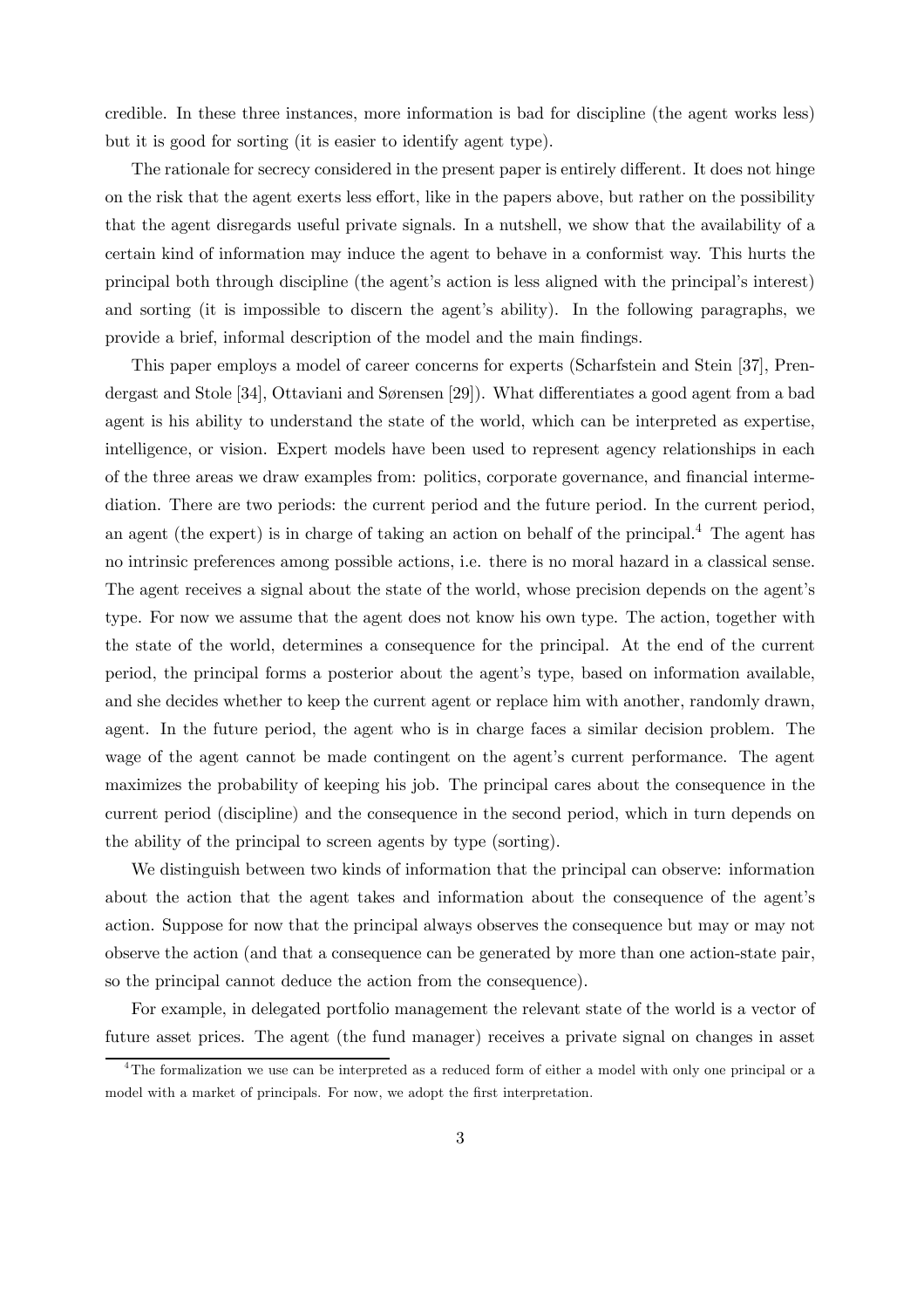prices and selects a portfolio of assets on behalf of the investor. A good fund manager differs from a bad one in his ability to make correct predictions on future asset prices, through which he can generate higher returns for his investor. In the second period, the investor is more likely to retain the fund manager if the posterior on his predictive ability is high.<sup>5</sup> In the first period, the fund manager selects the portfolio in order to show his predictive ability. If the investor is risk neutral, the distinction between action and consequence is straightforward. The action is the portfolio that the fund manager selects; the consequence is the return on the portfolio. Suppose for now that the investor always observes the return (which is available on newspapers for major funds). The question we ask is: should the investor also observe the composition of the fund she owns?

A first result is that more information about the action can hurt the principal. To understand this, first note that even if the principal knows the consequence of the agent's action perfectly she still stands to gain from knowing the action because knowing which particular action-state pair has generated the observed consequence helps the principal understand the agent's type. Direct information on the agent's action thus has a potential positive sorting effect. This effect, however, is based on the assumption that the agent's behavior is constant, but clearly an agent who realizes that his action is going to be observed faces a different incentive structure. A crucial observation is that, in a generic model, the possible realizations of the agent's signal can be ranked in order of smartness, that is, according to the posterior on the agent's type given the realization of the signal. Good agents are more likely than bad agents to receive smart signals. If in equilibrium the agent's action is informative of his signal, then also all the possible actions can be ranked in order of smartness. The posterior on the agent's type depends on the consequence but also on the smartness of the action. This can create a contradiction. If the smartness component is too strong, the only possible equilibrium is one in which actions cannot be ranked in order of smartness, i.e. an uninformative equilibrium. The agent disregards his private signal and acts in a purely conformist way. If this is the case, the principal is clearly better off committing to keep the action concealed.

To make this line of reasoning more concrete, let us return to the delegated portfolio management example. Suppose that the fund manager has two possible investment strategies: a portfolio oriented toward blue chips and one which is heavy on high-tech smaller firms.<sup>6</sup> There

<sup>&</sup>lt;sup>5</sup>Delegated portfolio management in the US fits well with the career concern setup because the Investment Advisers Act of 1940 prevents mutual fund managers from receiving additional payments contingent on good returns (Das and Sundaram [9]).

 $6$ With only two assets, an investor who observes the portfolio return and stock prices can deduce the portfolio composition. So, if we want to keep open the possibility that the investor does not learn portfolio choices, we need to assume that she does not observe stock prices. With at least three assets, this kind of deduction is in general no longer possible. In practice, fund managers are able to construct portfolios by combining hundreds of stocks,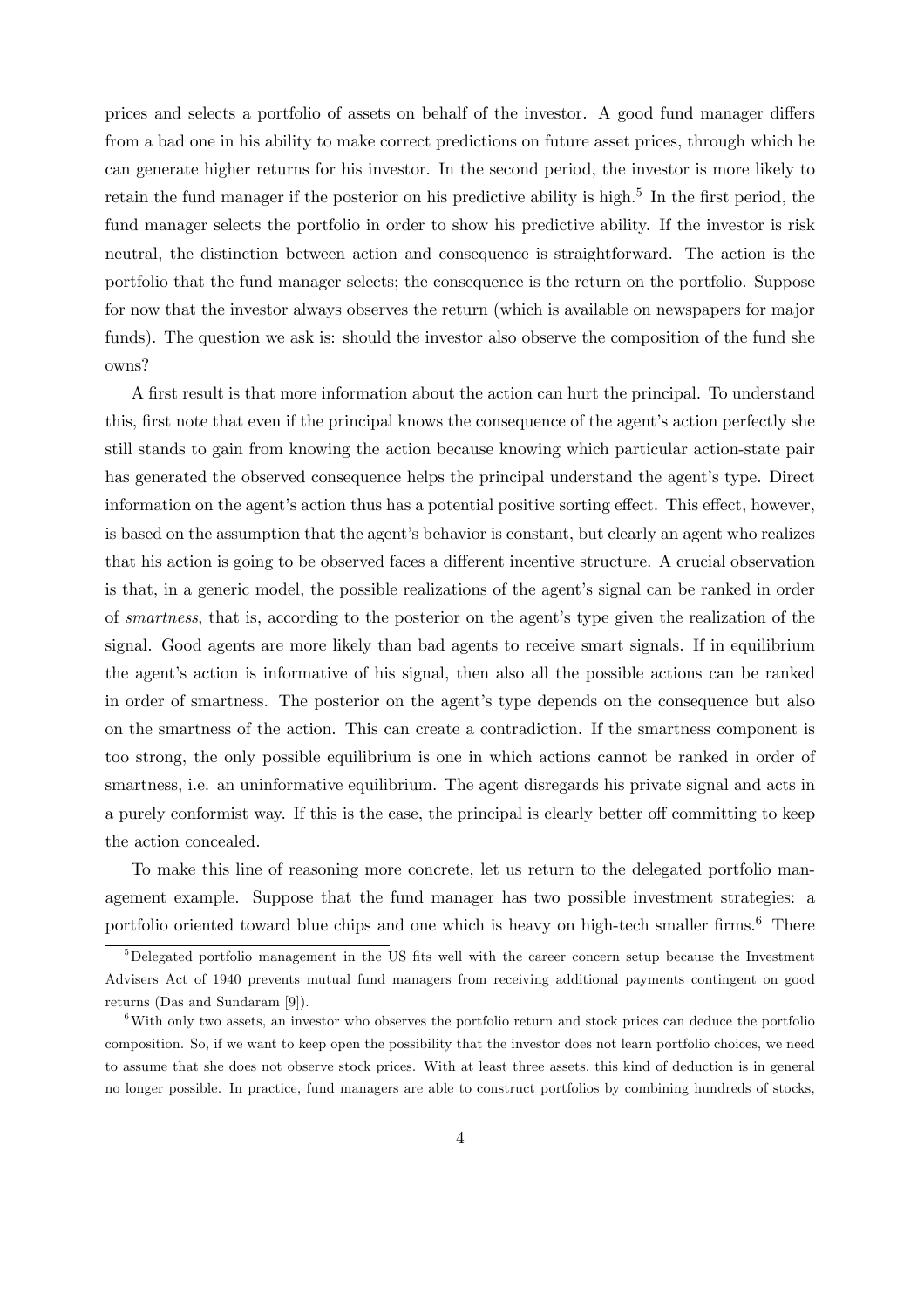are two states of the world, according to whether blue chips or high techs will yield better returns. The agent receives a private signal on asset prices with two possible realizations, "blue chips" or "high techs," which tells him which portfolio choice maximizes expected return. The crucial assumption is that, in the terminology introduced above, the high-tech realization is the smart one. This means that the fund manager's ability is more important in understanding when to invest in high-tech stocks (perhaps because prospects of small technology firms are more difficult to evaluate). If the investor could observe the fund manager's signal directly, she would form a higher posterior when the realization is "high tech" rather than "blue chip". If the portfolio composition is observed and if the fund manager acts according to the realization of his signal, for any possible return the investor forms a higher posterior if the investor chooses high techs rather than blue chips. But then, the fund manager may have an incentive to choose high techs even when her signal suggests blue chips. In other words, transparency on portfolio induces the fund manager to behave not according to his private signal but according to the investor's prior on how an able fund manager is likely to behave. If this is the case, the only equilibrium is for the fund manager to always pick the same portfolio  $-$  a very negative situation for the investor who gets an uninformed choice in the first period and is not able to sort fund managers based on ability. Under these circumstances, the investor should commit not to observe the portfolio composition, in which case the fund manager follows his private signal in making the investment decision. In Section 7 we will relate this theoretical result to evidence suggesting that mutual funds (in which investors only observe returns and bi-annual snapshots) may outperform pension funds (in which investors have access to portfolio composition information).

The core result of the paper is a necessary and sufficient condition under which revealing the agent's action leads to conformism. The condition has to do with the relative smartness of the realizations of the agent's signal. If one realization is much more smart than the others, then the chain of negative effects described above takes place and there are only conformist equilibria. In mathematical terms, the condition is expressed as a bound on the relative informativeness of the different realizations of the agent's signal. This condition implies that the more advantageous it is for the principal to commit to concealment ex ante, the more advantageous it is for her to renege on her commitment ex post and observe the agent's action for sorting purposes.

We also show that there is complementarity between transparency on action and transparency on consequence. The optimal probability that action is observed is nondecreasing in the probability that the consequence is observed. This is because an agent who pretends to have observed the smart realization by playing the action corresponding to the smart realization has a lower probability of obtaining a good consequence than an agent who actually observed the smart re-

and the presence of an inference problem becomes unrealistic.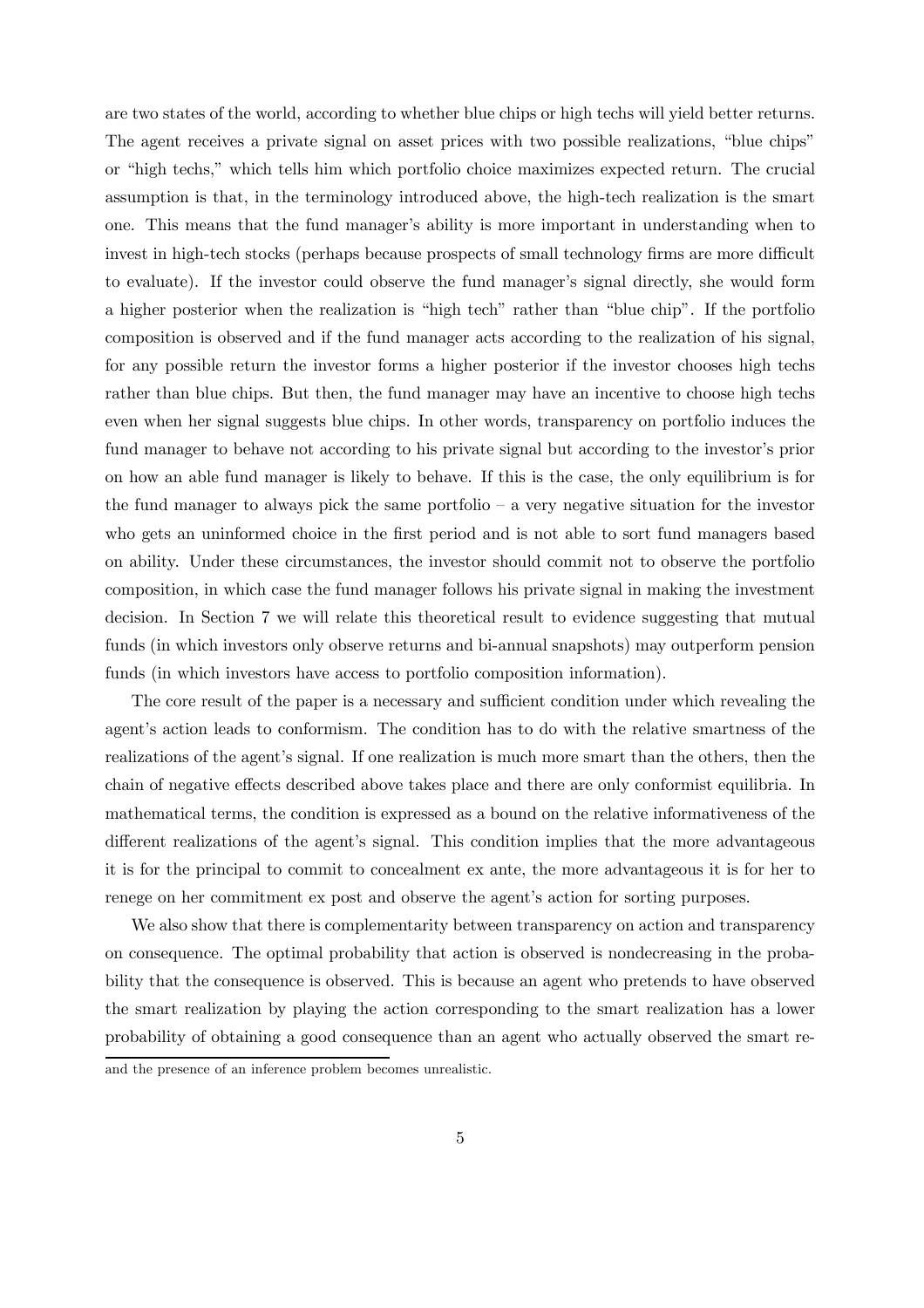alization. Thus the cost of pretending to have observed the smart realization is increasing in the probability that consequence is observed.

The main results of the paper are obtained under the assumption that the agent does not know his own type. If the agent has better a priori information about his own type than the principal (self-knowledge), things become more complex because the agent's action reflects both his self-knowledge and his signal. In an extension, we show that self-knowledge reduces the risk that action revelation leads to full conformism. This is because an agent who knows he is good is more reluctant than an agent who knows he is bad to take an action that goes against his signal. If we parameterize self-knowledge along one dimension, we can show that if self-knowledge is below a certain threshold then the results proven in the rest of the paper are still valid.

At this point, it is important to stress that the main message of this paper is not that transparency is a bad thing. There are powerful and sensible arguments in favor of a presumption that full transparency is the optimal policy in most agency contexts. As most Open Government codes recognize, the burden of proof should rest on those who want to limit transparency. This paper identifies one well-defined set of circumstances in which revealing one particular kind of information may be detrimental to the agency relationship. Section 7 will return to this point and argue that the paper can also be used to rebut a certain kind of argument in favor of opaqueness.

The plan of the paper is as follows. The main argument is developed in a simplified environment in which there are two states of the world, two actions, two consequences, and two realizations of the agent signal. This allows for a full characterization of the equilibrium set, which in turn leads to precise welfare results. Later in the paper, we study a very general model and we prove extended versions of some results obtained in the binary model. Section 2 introduces the baseline career concern game and shows how it can be interpreted as the reduced form of two economic situations. Section 3 contains the analysis of the baseline model. We begin with a simple example in which revealing the agent's action generates complete conformism to the detriment of discipline and sorting. The main technical result is a characterization of the set of perfect Bayesian equilibria under the two information scenarios, concealed action and revealed action, which is then used to perform a welfare analysis. Section 4 studies the complementarity between action observation and consequence observation. Section 5 allows the agent to know his own type or have at least some information about it. Section 6 analyzes the general version of the model. Section 7 concludes by using the results of the paper to interpret some existing institutional arrangements in politics, corporate governance, and delegated portfolio management.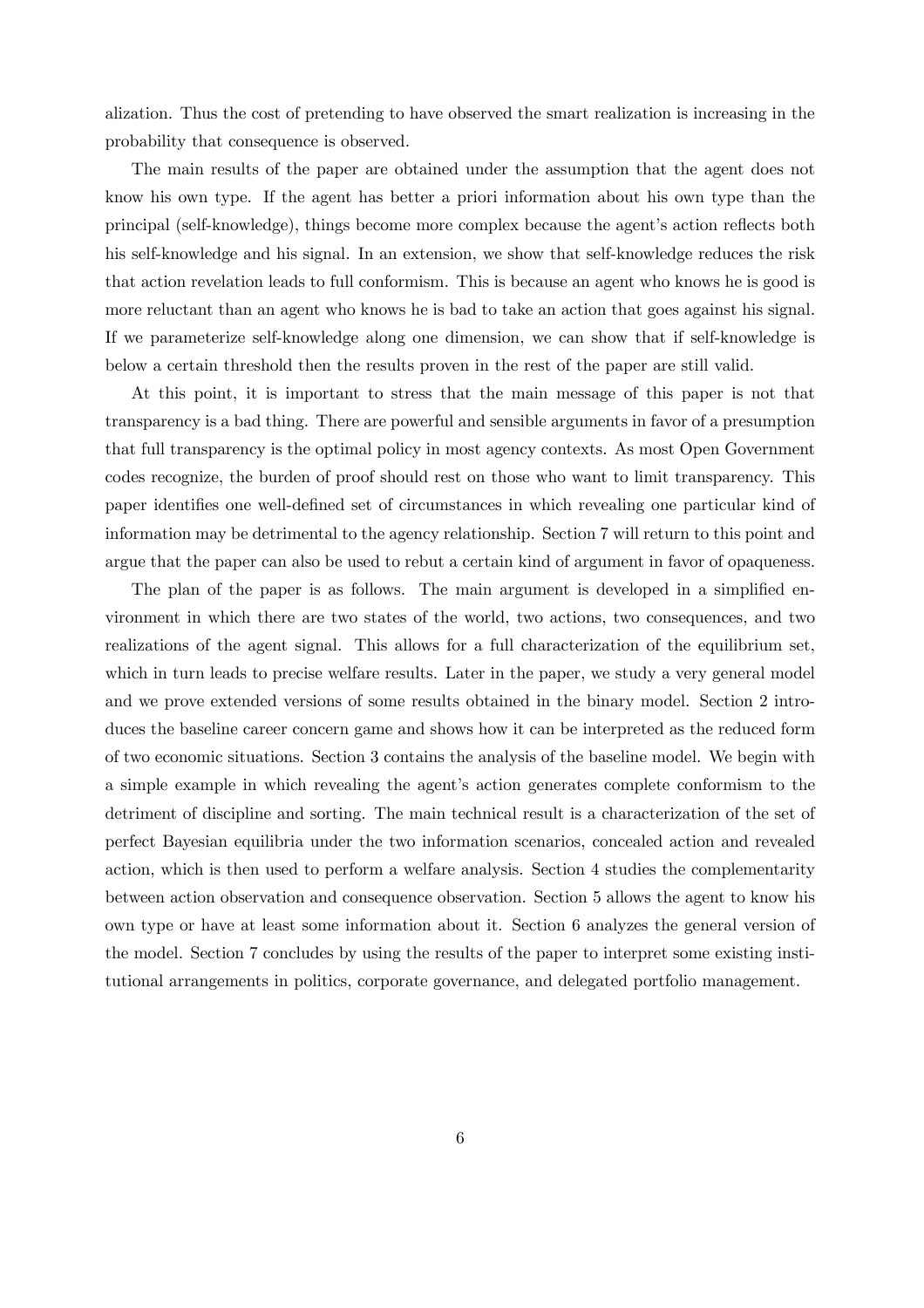#### 1.1 Related literature

There are many works that are somehow related to how agency relationships are affected by changes in the underlying information structure. In "classical" moral hazard principal-agent problems, the question has been resolved by Holmström [18]. Observing an additional signal can never hurt the principal and it is strictly beneficial if and only if the principal does not already observe a signal that is a sufficient statistic for the additional signal.

On the contrary, the literature on career concerns has already several examples in which more information about the agent's behavior hurts the principal. There are three main approaches to model career concerns, depending on whether the agent's type is seen as ability to exert effort (Holmström [19]), congruence of preference with the principal (the multi-period version of Crawford and Sobel [7]), or ability to observe a signal about the state of the world (see references below). In the first approach, actions are costly from the point of view of the agents and the ones that are more beneficial to the principal are more costly for the agent. The second and third approaches typically give rise to cheap talk models, in which the agent faces no direct cost when he takes an action (obviously, the agent can face an indirect cost through the reaction of the principal).

For the first approach, Holmström [19] already provides an example of one kind of information that worsens discipline. If the principal has more prior information about the agent's type, the agent has less incentive to work hard in the current period to signal his type. When one focuses attention to information about the agent's performance, rather than the agent's type, the question of comparing information structures is studied in a general way by Dewatripont, Jewitt and Tirole [10]. They first present two examples in which a more precise signal about the agent's performance reduces discipline. They then find general sufficient conditions under which an additional signal increases effort.

Not unrelated to the first approach is Crémer [8], who studies optimal transparency when contracts are renegotiable. He shows that, in a two-period agency model where renegotiation is possible, the principal may be hurt by a decrease in the cost of observing the agent's performance. This is because improving the ex post information of the principal makes a commitment not to renegotiate less credible.

None of the papers in the first approach present examples in which more information worsens both discipline and sorting. There appears to be a trade-off between discipline and sorting. For instance, in Holmström [19] knowing the agent's type destroys effort exertion but makes screening trivial. In the model that is used in the present paper there is no effort exertion and the rationale behind the potentially negative effect of transparency in entirely different.

For the second approach, the question of comparing information structures is briefly discussed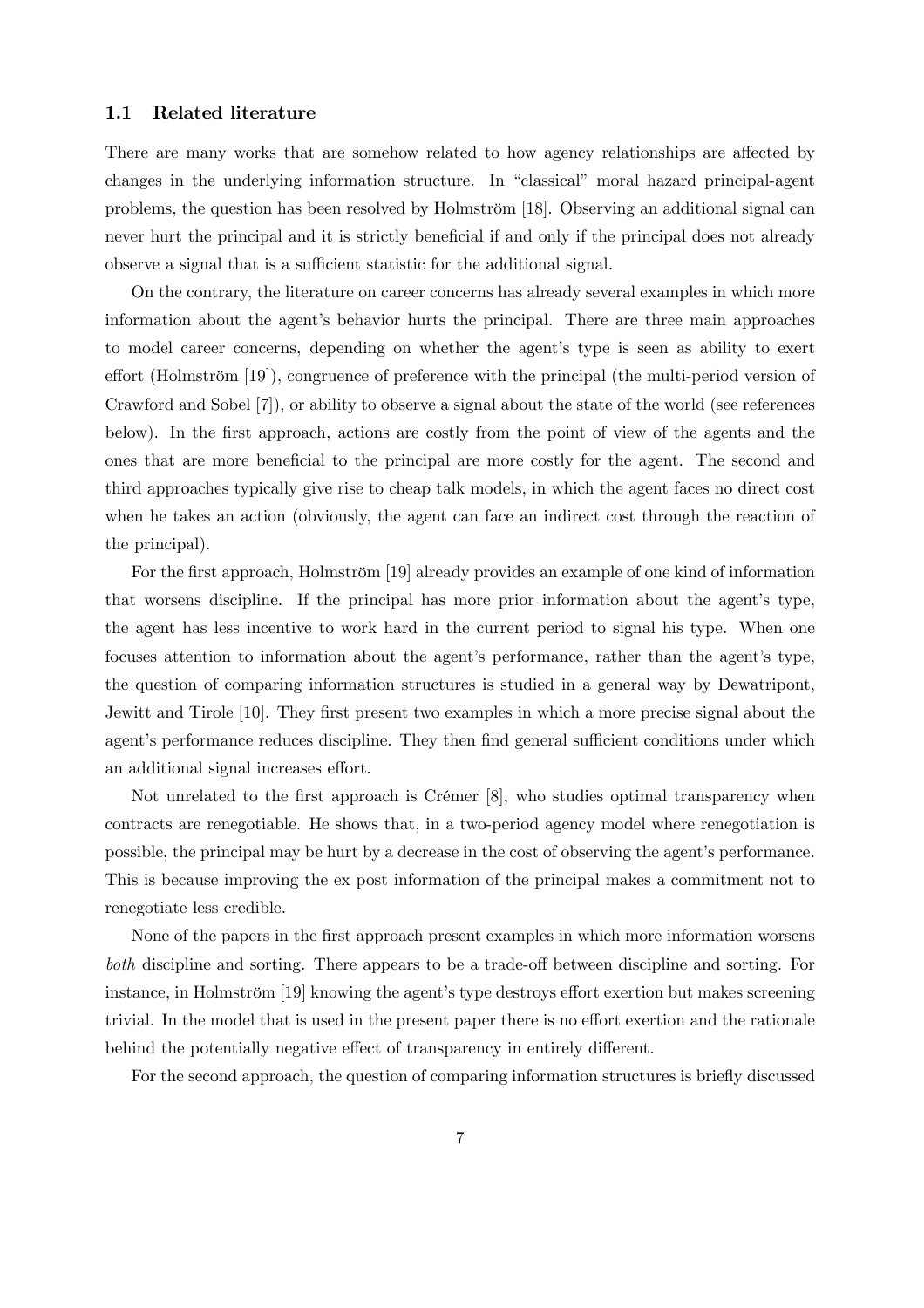by Morris [26, p 18-19]. There, an agent observes a signal about the state of the world and makes a report to the principal. The principal makes a decision after hearing the agent's report. Then, the state of the world is revealed. A market then forms a posterior on the basis of the agent's report and on the observation of the state. Morris compares this situation with the situation in which the market observes neither the signal nor the state (because principals are short-lived). He shows that observing the state and the signal improves sorting and may improve or worsens the current period decision: while the bad type's decision is more aligned with the principal's preference, the good type may be induced to take an extreme action to separate himself from the bad type (the "political correctness" effect).<sup>7</sup>

The third approach — the expert agent model (Scharfstein and Stein [37], Zwiebel [40], Prendergast and Stole [34], Ottaviani and Sørensen [28] [29], Levy [23]) — is the one that is used here. To the best of my knowledge, there is no paper in this stream comparing the effect of revealing different kinds of information. It is typically assumed that the principal (or the market) observes the agent's action. For instance, in Prendergast and Stole [34], the agent's action — the investment decision — is publicly observed, and in Ottaviani and Sørensen [29] the agent's "action" is the message that the expert sends to the evaluator and it is, by definition, observed. However, there are also models, like Zwiebel  $[40]$ , in which the agent's action is not observable.<sup>8</sup>

Prendergast [33] analyzes an agency problem in which the agent exerts effort to observe a variable which is of interest to the principal. The principal too receives a signal about the variable and the agent receives a signal about the signal that the principal received. This is not a career concern model, and the principal can offer payments conditional on the agent's report. Prendergast shows that the agent uses his information on the principal's signal to bias his report toward the principal's signal. Misreporting on the part of the agent causes a loss of efficiency. For this reason, the principal may choose to offer the agent a contract in which pay is independent of action. This will induce minimum effort exertion but also full honesty. While the setup is entirely different, the present work shares Prendergast's insight that when the principal attempts to gather information on the agent's signal the agent may have an incentive to distort his signal report. The two works are complementary in that Prendergast focuses on comparing compensation schemes while we are interested in comparing information structures.

Avery and Meyer [1] ask whether in a career concerns for advisors who may be biased (second

<sup>&</sup>lt;sup>7</sup>Maskin and Tirole [25] use a career concern model of the second kind to explore the issue of the optimal degree of accountability for public decision-makers. In their model, the principal observes the agent's choice with certainty and the consequence of the choice with a certain probability.

<sup>8</sup> In Ottaviani and Sorensen [29], it is immaterial to think about the agent's decision as message transmitted to the principal or an action taken on behalf of the principal. This is not true anymore in the present model when the action is not observed.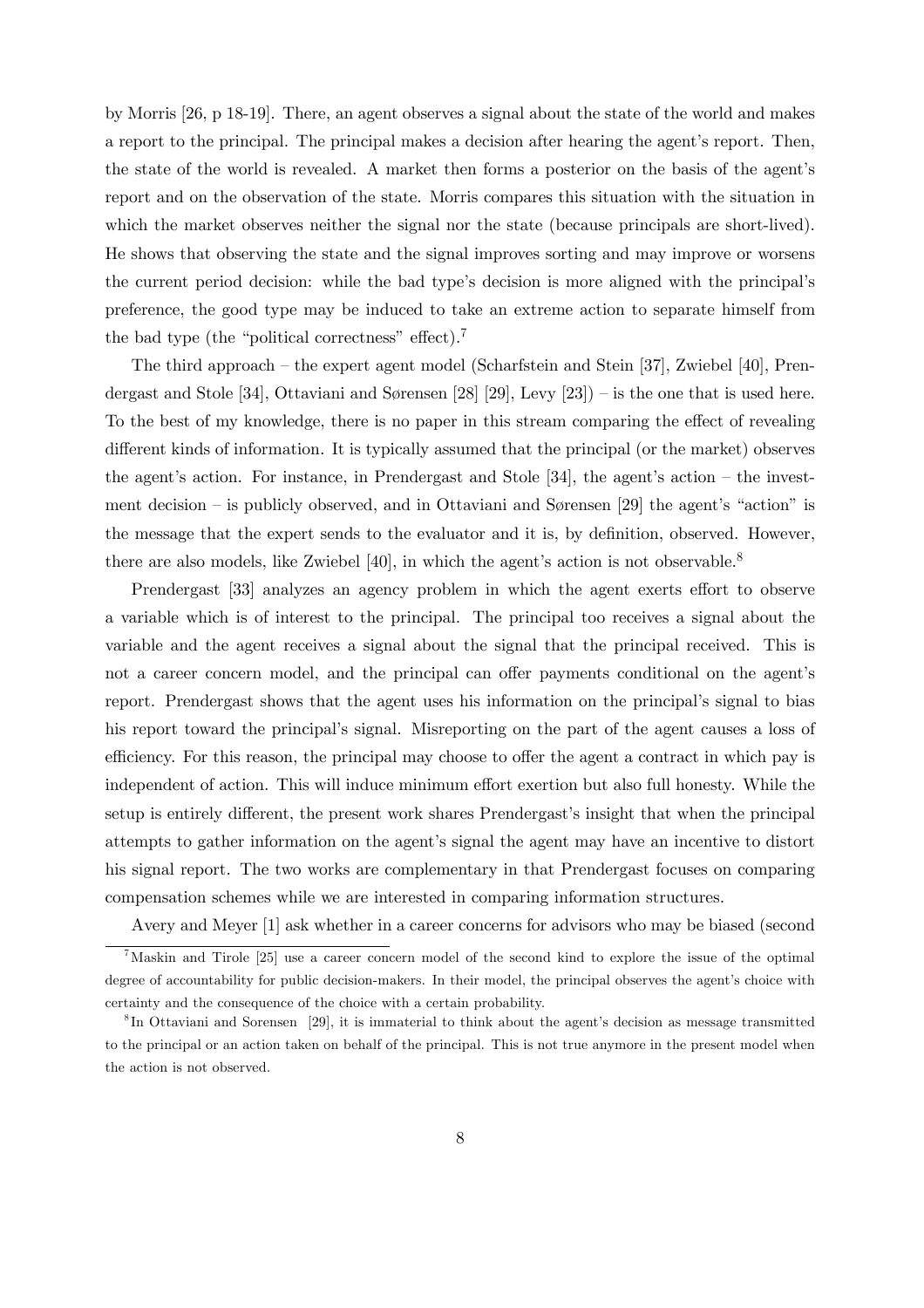approach) it is beneficial from the point of view of principal to keep track of the advisor's past recommendations. They argue that in certain circumstances observing past recommendations worsens discipline and does not improve sorting. Although the setup is quite different, the intuition bears a connection to the present paper. If the advisor knows that his recommendations affect his future career prospects, he may have an incentive to pool on one type of recommendation independently of his private information.<sup>9</sup>

Ely and Välimäki [13] and Ely, Fudenberg, and Levine [12] ask under what conditions incentives for reputation are bad. Ely and Välimäki construct a model with a long-lived expert who can be either a strategic type who is good or a commitment type who is bad and they reach the striking result that an increase in the reputation motive (i.e. a lower discount rate for the agent) reduces the payoffs of all players. Ely, Fudenberg, and Levine generalize Ely and Välimäki's setup to identify a set of conditions under which the bad effects of reputation arise.

Finally, it is worth mentioning a link with the bargaining literature. Perry and Samuelson [30] analyze how the outcome of delegated bargaining depends on whether offers are observable to principals or not. Fingleton and Raith [15] study career concerns for delegated bargaining when the type of bargainers determine their ability of understanding the opponent's valuation. They ask whether bargaining behind closed doors is better or worse from the viewpoint of the principal. If bargaining occurs secretly, the principal is not able to observe offers but only acceptances. Thus, also their paper questions the optimality of transparency in expert models. However — besides the fact that their model is developed in a context of bargaining — their distinction between acceptance and offer does not correspond to our distinction between consequence and action (if the offer is accepted, everything is observed).<sup>10</sup>

# 2 Model

We first write the agency problem in a detail-free reduced form. We then show how the reduced form corresponds to two economic situations ("expanded forms"), one in which the bargaining power is on the principal side, the other in which it is more on the agent side.

The model presented in this section restricts attention to a binary action space, state space, signal space, and consequence space. Section 6 examines the general case.

 $9^9$  Avery and Meyer assume that only the action is observable, not the consequence. The question of whether the distinction between information on action and information on consequence is crucial also in the second approach is still open. See Conclusions.

 $10$  See also Seidmann [36] for a complete information model of collective decision making in which a non-disclosure policy leads to better outcomes.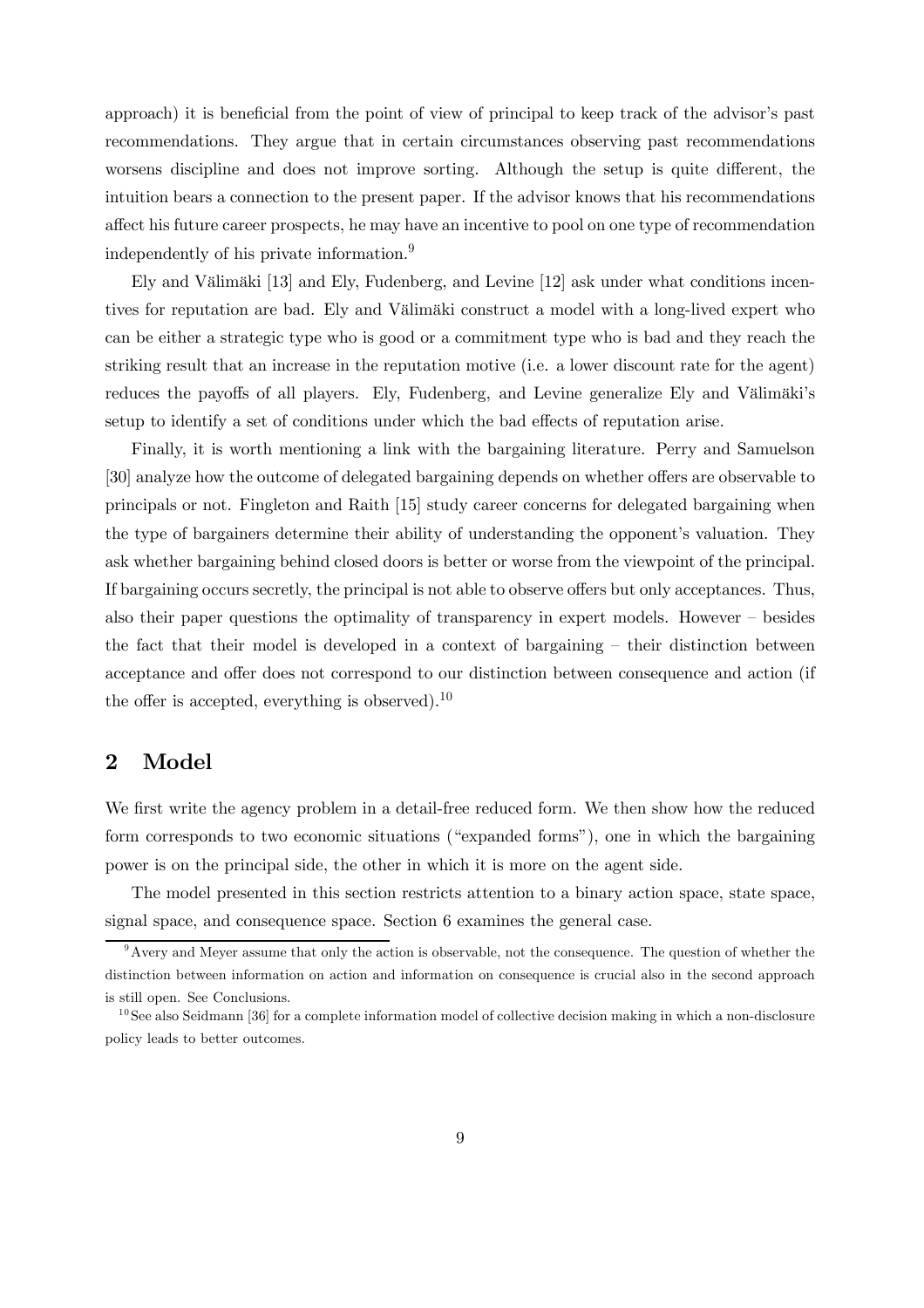### 2.1 Reduced form

There are a principal and an agent. In this reduced form, the agent is the only one taking an action; the principal's role is limited to forming an expectation. The agent's type  $\theta \in \{g, b\}$  is unknown to both players. The probability that  $\theta = g$  is  $\gamma \in (0, 1)$  and it is common knowledge. The state of the world is  $x \in \{0,1\}$  with  $Pr(x = 1) = p \in (0,1)$ . The random variables x and  $\theta$ are mutually independent. The agent selects an *action*  $a \in \{0,1\}$ . The *consequence*  $u(a, x)$  is 1 if  $a = x$  and 0 otherwise.

The principal does not know the state of the world. The agent receives a private signal  $y \in \{0,1\}$  that depends on the state of the world and on his type. Let  $q_{x\theta} = \Pr(y = 1|x,\theta)$ . We assume that

$$
0 < q_{0g} < q_{0b} < q_{1b} < q_{1g} < 1. \tag{1}
$$

This means that the signal is informative  $(\Pr(x = 1|y)$  is increasing in y and  $\Pr(x = 0|y)$  is decreasing in y) and that the signal is more informative for the better type  $(\Pr(x = y | y, g) >$  $Pr(x = y | y, b)).$ 

These assumptions alone are not sufficient to guarantee that the signal is useful. For instance, if the prior p on x is very high or very low, it is optimal to disregard y. To make the problem interesting, we also assume that the signal y is *decision-relevant*, that is:

$$
(q_{1g}\gamma + q_{1b}(1-\gamma))p + ((1-q_{0g})\gamma + (1-q_{0b})(1-\gamma))(1-p) > \max(p, 1-p).
$$
 (2)

We can show:

**Proposition 1** Condition  $(2)$  holds if and only if

$$
Pr(x = 1|y = 1) > Pr(x = 0|y = 1),
$$

and

$$
Pr(x = 0|y = 0) > Pr(x = 1|y = 0).
$$

Proof. We have

$$
\Pr(x = 1|y = 1) > \Pr(x = 0|y = 1) \\
 (q_{1g}\gamma + q_{1b}(1 - \gamma))p > (q_{0g}\gamma + q_{0b}(1 - \gamma))(1 - p),
$$

yielding

$$
(q_{1g}\gamma + q_{1b}(1-\gamma)) p + ((1-q_{0g})\gamma + (1-q_{0b})(1-\gamma))(1-p) > 1-p,
$$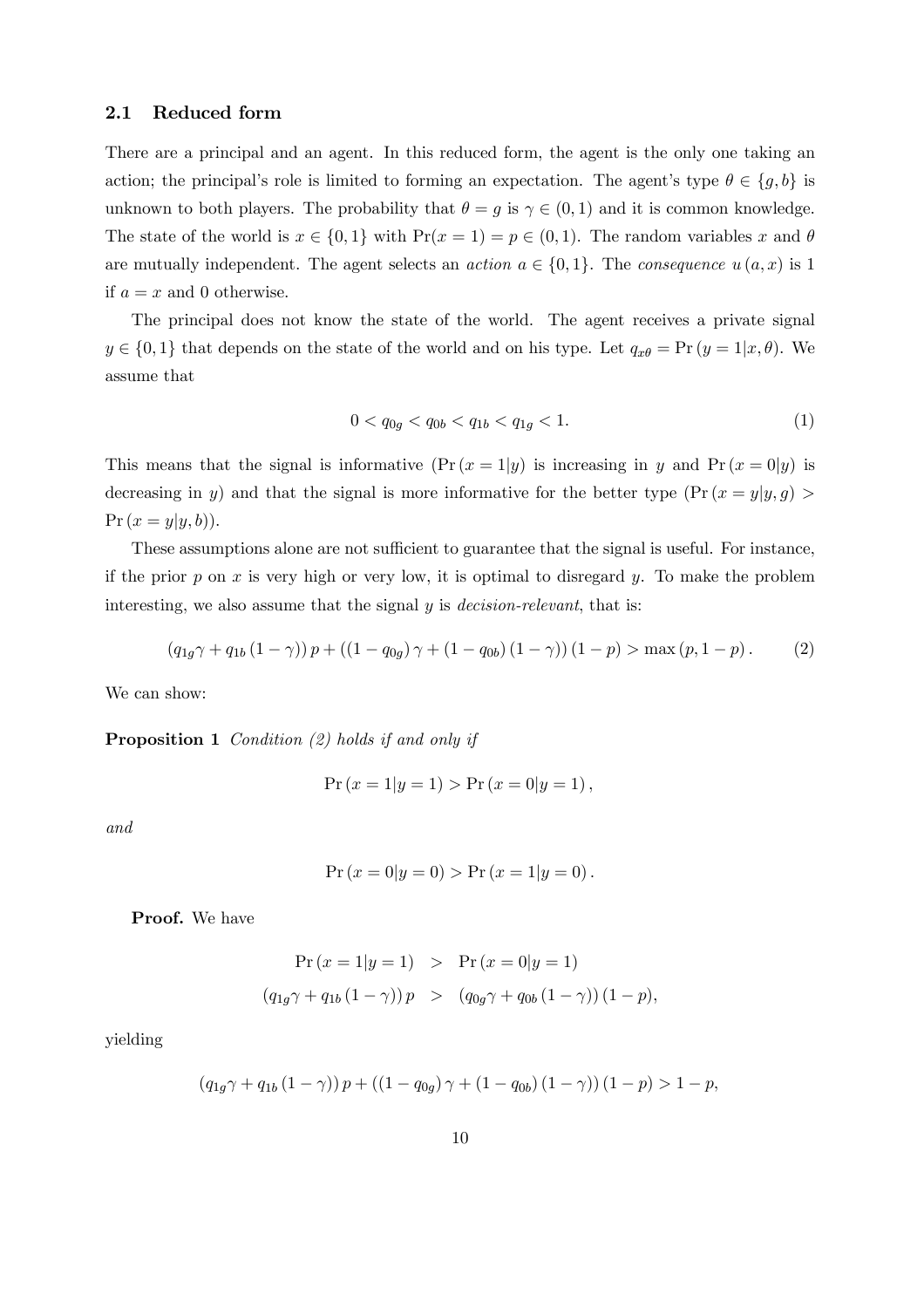and

$$
\Pr(x = 0|y = 0) > \Pr(x = 1|y = 0)
$$
\n
$$
((1 - q_{0g})\gamma + (1 - q_{0b})(1 - \gamma))(1 - p) > ((1 - q_{1g})\gamma + (1 - q_{1b})(1 - \gamma))p,
$$

yielding

$$
((1 - q_{0g}) \gamma + (1 - q_{0b}) (1 - \gamma)) (1 - p) + (q_{1g} \gamma + q_{1b} (1 - \gamma)) p > p.
$$

The mixed strategy of the agent is a pair  $\alpha = (\alpha_0, \alpha_1) \in [0, 1]^2$ , which represents the probability that the agent plays  $a = 1$  given the two possible realizations of the signal.

We consider two cases: *concealed* action and *revealed* action. In the first case, the principal observes only the consequence u. In the second case, she observes also the action  $a$ .<sup>11</sup>

The principal's posterior probability that the agent's type is g is  $\pi(I)$ , where I is the information available to the principal. With concealed action, the posterior is

$$
\tilde{\pi}(u) = \Pr(\theta = g|u) = \frac{\gamma \Pr(a = x|\alpha, x, \theta = g) \Pr(x)}{\Pr(a = x|\alpha, x) \Pr(x)}.
$$

With revealed action, the principal is able to infer x from a and u. The agent's posterior, assuming that a is played in equilibrium with positive probability, is

$$
\pi(a, x) = \Pr(\theta = g|a, x) = \frac{\gamma \Pr(a, x|\theta = g) \Pr(x)}{\Pr(a, x) \Pr(x)}.
$$

If action a is not played in equilibrium, perfect Bayesian equilibrium imposes no restriction on  $\pi(a,x)$ .

The payoff to the agent is simply the posterior  $\pi(I)$ . The payoff to the principal depends on the consequence and on the posterior:  $u(a, x) + v(\pi(I))$ , where v is a convex function of  $\pi$ (as we shall see in the "long forms", convexity is a natural assumption if the principal uses the posterior for her hiring and firing decisions). Given any equilibrium strategy  $\alpha^*$ , the ex ante expected payoff of the agent must be  $\gamma$ , while the ex ante expected payoff of the principal is  $w(\alpha^*) = E_{a,x}(u(a,x) + v(\pi(I))|\alpha^*)$ . As the agent's expected payoff does not depend on  $\alpha^*$ , the expected payoff of the principal can also be taken as total welfare.

A perfect Bayesian equilibrium of this game (whether the action is concealed or revealed) is a mixed-strategy profile  $(\alpha_0^*, \alpha_1^*)$  and a posterior  $\pi(I)$  for all possible information sets I, such that  $\alpha_0^*$  is a best-response for an agent with  $y = 0$ ,  $\alpha_1^*$  is a best-response for an agent with  $y = 1$ , and  $\pi(I)$  is consistent with Bayesian updating given  $(\alpha_0^*, \alpha_1^*)$ . We sometimes refer to a perfect

<sup>&</sup>lt;sup>11</sup> Section 4 will allow for hybrid disclosure policies, in which the action is observed with a probability  $\rho_a$  and the consequence is observed with  $\rho_u$ .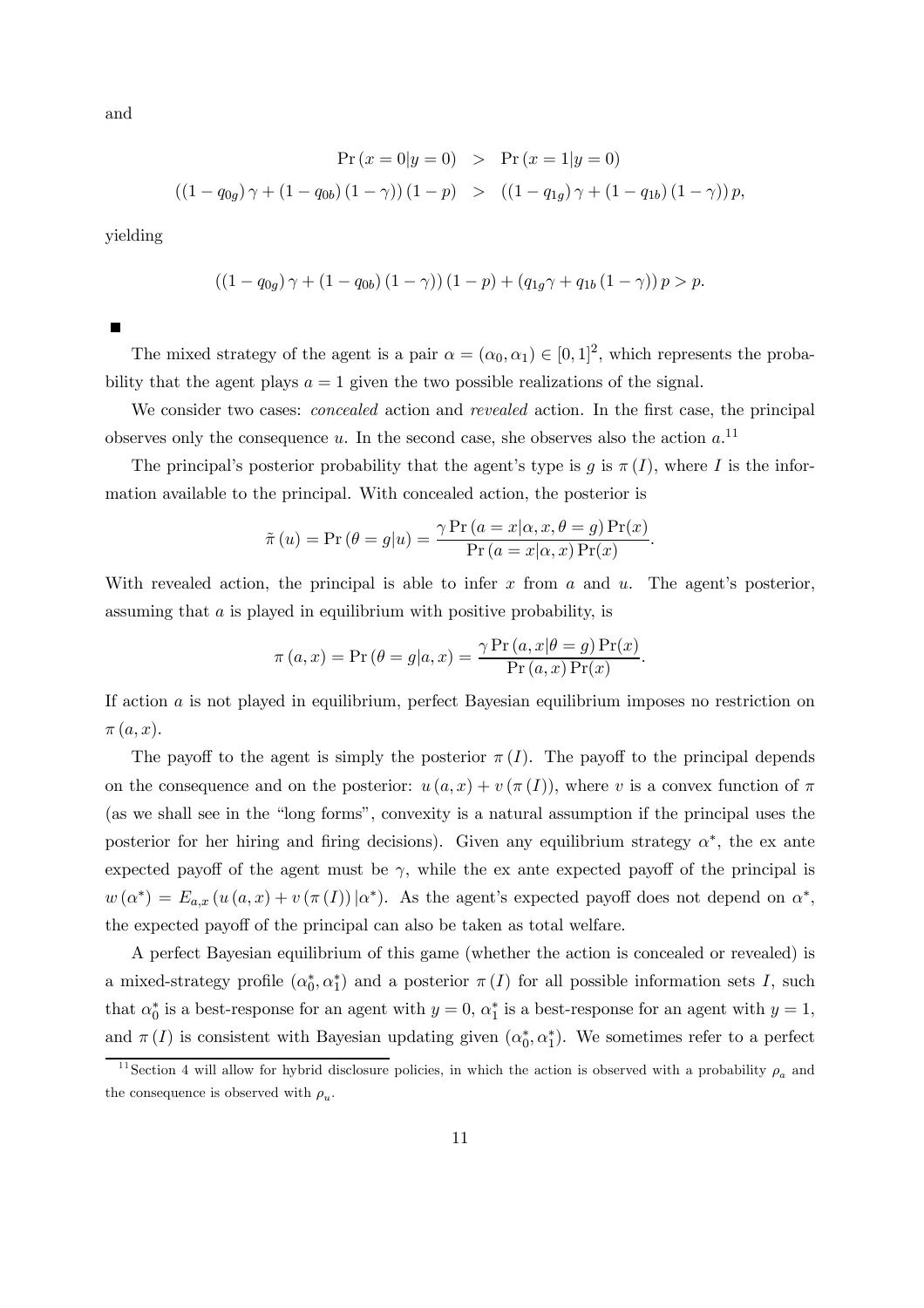Bayesian equilibrium simply as an "equilibrium". An equilibrium is *informative* if  $\alpha_0^* \neq \alpha_1^*$  and pooling if  $\alpha_0^* = \alpha_1^*$ . An informative equilibrium is *separating* if either  $\alpha_0^* = 0$  and  $\alpha_1^* = 1$  or  $\alpha_0^* = 1$  and  $\alpha_1^* = 0$ . An informative equilibrium is *semi-separating* if it is not separating, i.e. if at least one of the two agents uses a mixed strategy. An informative equilibrium is perverse if the agent chooses the 'wrong' action given his signal:  $\alpha_0^* > \alpha_1^*$ .

Let  $E_{revaled}$  and  $E_{concealed}$  be the sets of perfect Bayesian equilibria in the two possible information scenarios. Given the existence of babbling equilibria, it is clear that the sets are nonenmpty. Let  $W_{revealed}$  be the supremum of  $w(\alpha^*)$  in  $E_{revealed}$  and let  $W_{conceded}$  the corresponding value when the action is concealed. The main question that we shall ask is whether  $W_{revealed} \geq W_{concealed}$ .

Attention should be drawn to two assumptions. First, assuming that the agent maximizes the posterior  $\pi(I)$ , rather than an arbitrary function of the posterior  $\pi(I)$ , is not without loss of generality (see Ottaviani and Sørensen [29] for a discussion of this point). As we shall see, the assumption is arbitrary in Expanded Form I but it is somewhat more natural in Form II. The assumption is made by most papers in career concerns because it makes the analysis simpler.12

Second, the agent does not know his own type (again, Ottaviani and Sørensen [29] discuss this point). If the agent knew his own type, he could use his action choice as a costly signal of how confident he is of his own information. Section 5 looks at an extension in this sense.

#### 2.2 Expanded form I: Competing agents.

This form is suited to represent a political game, in which agents are competing parties or candidates and the principal is the electorate (see Persson and Tabellini [31] for a discussion of retrospective voting models). In this two-period model, there are two agents and one principal. One agent, the incumbent, is available in the first period. The other agent, the challenger, appears at the end of the first period. The type of the incumbent is  $\theta \in \{g, b\}$ , where the probability that  $\theta = g$  is  $\gamma$ . The type of the challenger is  $\theta_c \in \{g, b\}$ , where the probability that  $\theta = g$  is  $\gamma_c$ . The principal, as well as the two agents, do not observe the agents types. While  $\gamma$  is known,  $\gamma_c$ is itself a stochastic variable with distribution  $f$ , which is revealed at the end of the first period.

In the first period, the incumbent is in charge of a binary policy decision  $a \in \{0, 1\}$ . The state of the world is  $x \in \{0,1\}$ . The agent observes a signal  $y \in \{0,1\}$  according to the conditional probability q described above. We make an additional assumption on  $q$ :

$$
q_{1b}p + (1 - q_{0b})(1 - p) > \max(p, 1 - p).
$$
 (3)

 $12$  See Footnote 18 on page 38 (and the appendix) for a discussion of which results are likely to be unaffected if one drops the linearity assumption.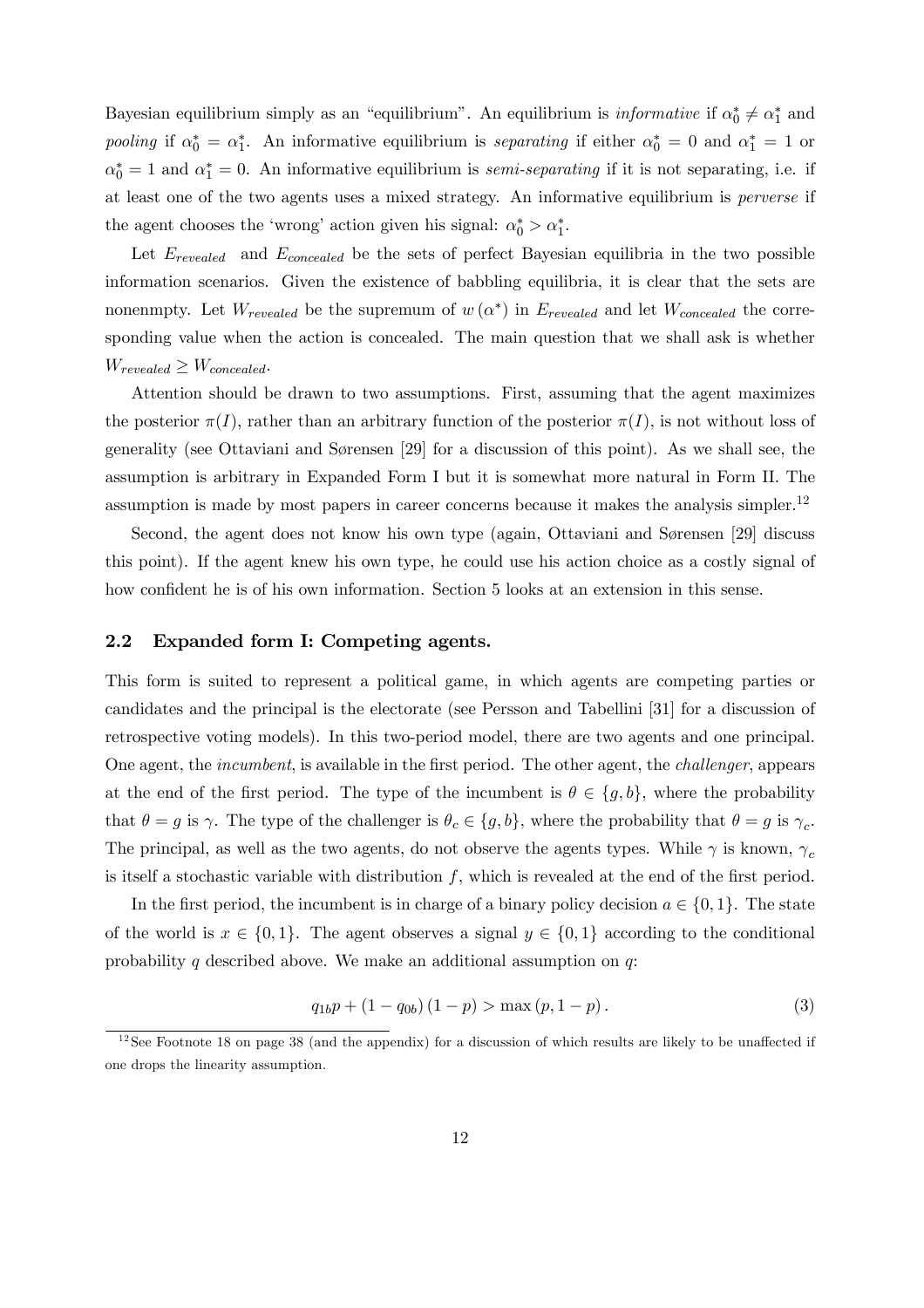This guarantees that, even in the worst-case scenario (when it is learnt that the agent is for sure a bad type), the signal  $y$  is decision-relevant. Condition  $(3)$  implies the decision-relevance condition (2). Without this assumption, it may be the case that second-period efficient decision making requires choosing the same action independently of the signal.

The consequence  $u$  is 1 if the action matches the state and zero otherwise. At the end of the first period the challenger appears and  $\gamma_c$  is learnt. The principal observes the consequence, and possibly the action as well. She then chooses whether to keep the incumbent or replace him with the challenger.

In the second period, the agent that has been retained faces a decision problem that is similar to the first period. He selects action  $\hat{a} \in \{0,1\}$  to match state  $\hat{x} \in \{0,1\}$ , where the probability that  $\hat{x} = 1$  is still p. The agent receives  $\hat{y}$  a signal about  $\hat{x}$  that is distributed according to  $q_{y\theta}$ described above. The consequence  $\hat{u}$  is 1 if the action matches the state and zero otherwise.

The payoff to the principal is  $u+\delta\hat{u}$ , where  $\delta\in(0,\infty)$ , which captures both the discount rate and the relative importance of the two periods. A  $\delta > 1$  occurs when the second period is more important than the first. The payoff to each agent is 1 if he is hired for the second period and zero otherwise (the benefit that the incumbent receives in the first period is normalized to zero). Clearly, this model describes a world of very incomplete contracts. An agent who is hired gets a fixed rent that the principal cannot control. In particular, the principal cannot offer transfers that are conditional on observed performance.

We assume that at the beginning of the first period the interim probability on the challenger's type,  $\gamma_c$ , is uniformly distributed on the unit interval – that is  $f_c$  is a uniform distribution with support  $(0, 1)$ . This restriction guarantees that the payoff of the incumbent is linear in the posterior.

To summarize, the timing is as follows:

- 1. The incumbent observes signal  $y$  and selects action  $a$ .
- 2. The consequence u is realized. The challenger appears: his prior  $\gamma_c$  is realized and observed by all. In the concealed action case, the principal observes u. In the revealed action case, the principal observes a and u. The principal forms a posterior  $\pi$  on the incumbent's type and chooses between the incumbent and the challenger.
- 3. The agent that has been retained observes signal  $\hat{y}$  and selects action  $\hat{a}$ .
- 4. The consequence  $\hat{u}$  is realized.

We start by analyzing the two last stages, which are straightforward. In the second period, the agent that is retained has no career concerns and he is indifferent with regards to the action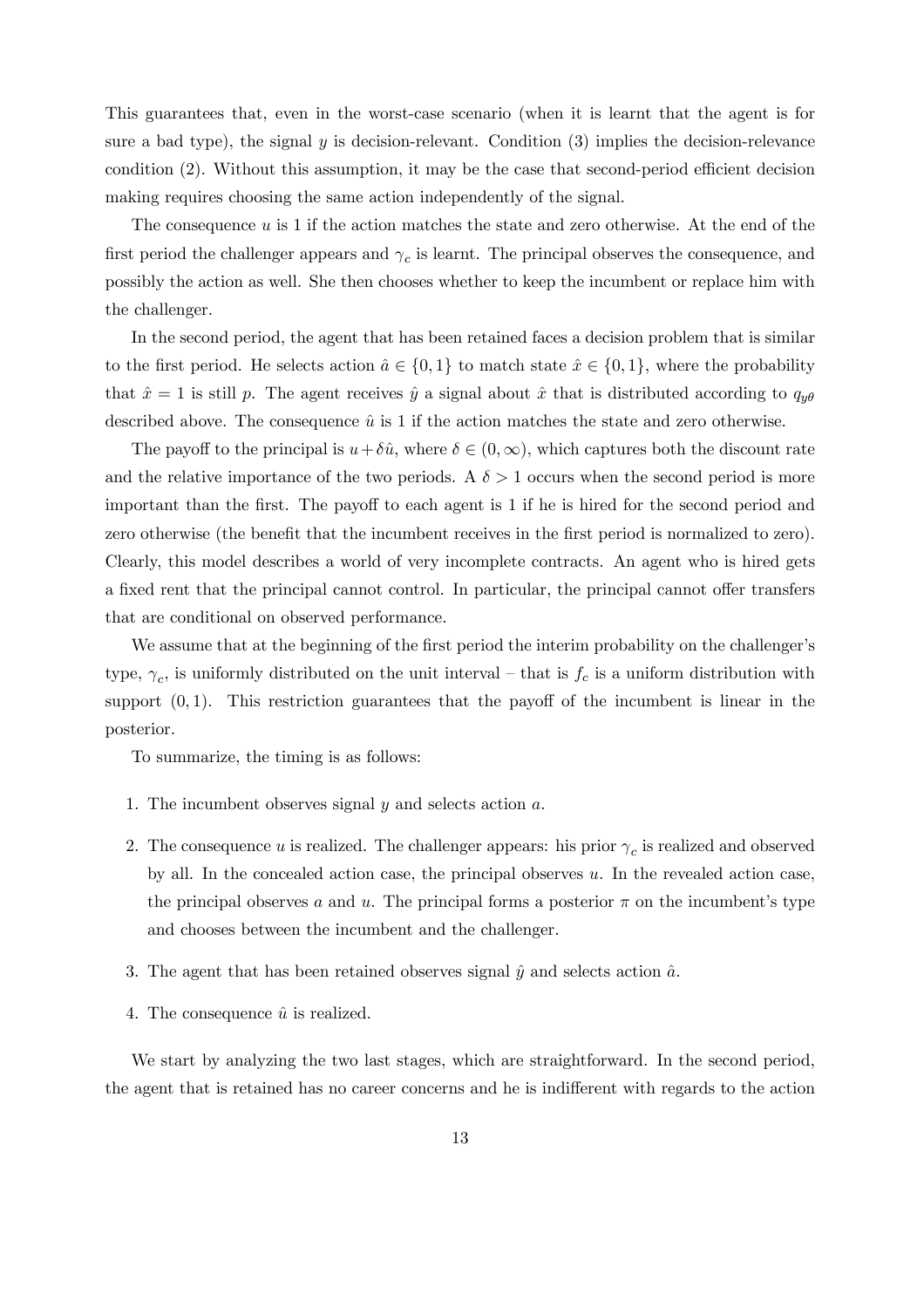he takes. Thus, any strategy is a continuation equilibrium. In line with the rest of the literature on career concerns, we restrict attention to the continuation equilibrium in which the agent acts in the interest of the principal. Given (3), independently of his belief on his own type, the agent selects  $\hat{a} = \hat{y}$ . Let  $\hat{\gamma}$  be the probability that the agent that is retained for the second period is good, as computed by the principal at the beginning of the second period ( $\hat{\gamma} = \pi$  if the incumbent is confirmed,  $\hat{\gamma} = \gamma_c$  if the challenger is hired). The second-period expected utility of the principal is:

$$
E(\hat{u}|\hat{\gamma}) = \Pr(\hat{y} = \hat{x}|\hat{\gamma}) = \hat{\gamma}((1-p)(1-q_{0g}) + pq_{1g}) + (1-\hat{\gamma})((1-p)(1-q_{0b}) + pq_{1b})
$$
  
= (1-p)(1-q\_{0b}) + pq\_{1b} + \hat{\gamma}((1-p)(q\_{0b}-q\_{0g}) + p(q\_{1g}-q\_{1b})) (4)  
=  $\bar{Q} + Q\hat{\gamma}$ .

Thus,  $E(\hat{u}|\hat{\gamma})$  is linear and increasing in  $\hat{\gamma}$ . The principal chooses to retain the agent with the higher probability of being a good type. Therefore,  $\hat{\gamma} = \max{\{\pi, \gamma_c\}}$ , which is a convex function of  $\pi$ . Thus, the principal's payoff is a convex function of  $\pi$ . Then, we have proven that given the continuation payoff in the second period, the subgame in the first period can be represented by the reduced form presented above.

#### 2.3 Expanded form II: Competing principals

This form could be taken as a simple representation of a market for skilled labor. Several firms compete to hire a worker with a unique talent. If the firms were identical, it would not matter from an efficiency point of view which firm hires the worker. So, to make sorting relevant from a social viewpoint, we look at an asymmetric setup.

There are three firms (principals),  $A$ ,  $B$ , and  $C$ , and one worker (agent). Again, there are two periods. In the first period there is only principal A. As before  $a, x, y$ , and  $u$  denote firstperiod variables while  $\hat{a}$ ,  $\hat{x}$ ,  $\hat{y}$ , and  $\hat{u}$  are for the second-period. In the second period, the three principals compete to hire the agent. A principal who does not hire the agent gets a payoff of zero. Principals  $B$  and  $C$  are "small": they do not incur fixed costs and their payoff is 1 if the consequence matches the state and zero otherwise. Principal A is "large". In order to become active in the first period, she has to pay an upfront cost  $f \in (0,1)$ . If the action matches the state she gets 2. Otherwise she gets zero. We also keep assumption (3).

Timing is as follows:

- 1. The first-period state x is realized. The agent works for Principal A. He observes  $y$  and chooses a.
- 2. The consequence  $u$  is observed by everyone. In the revealed action case, also  $a$  is observed. Each principal makes a wage offer to the agent.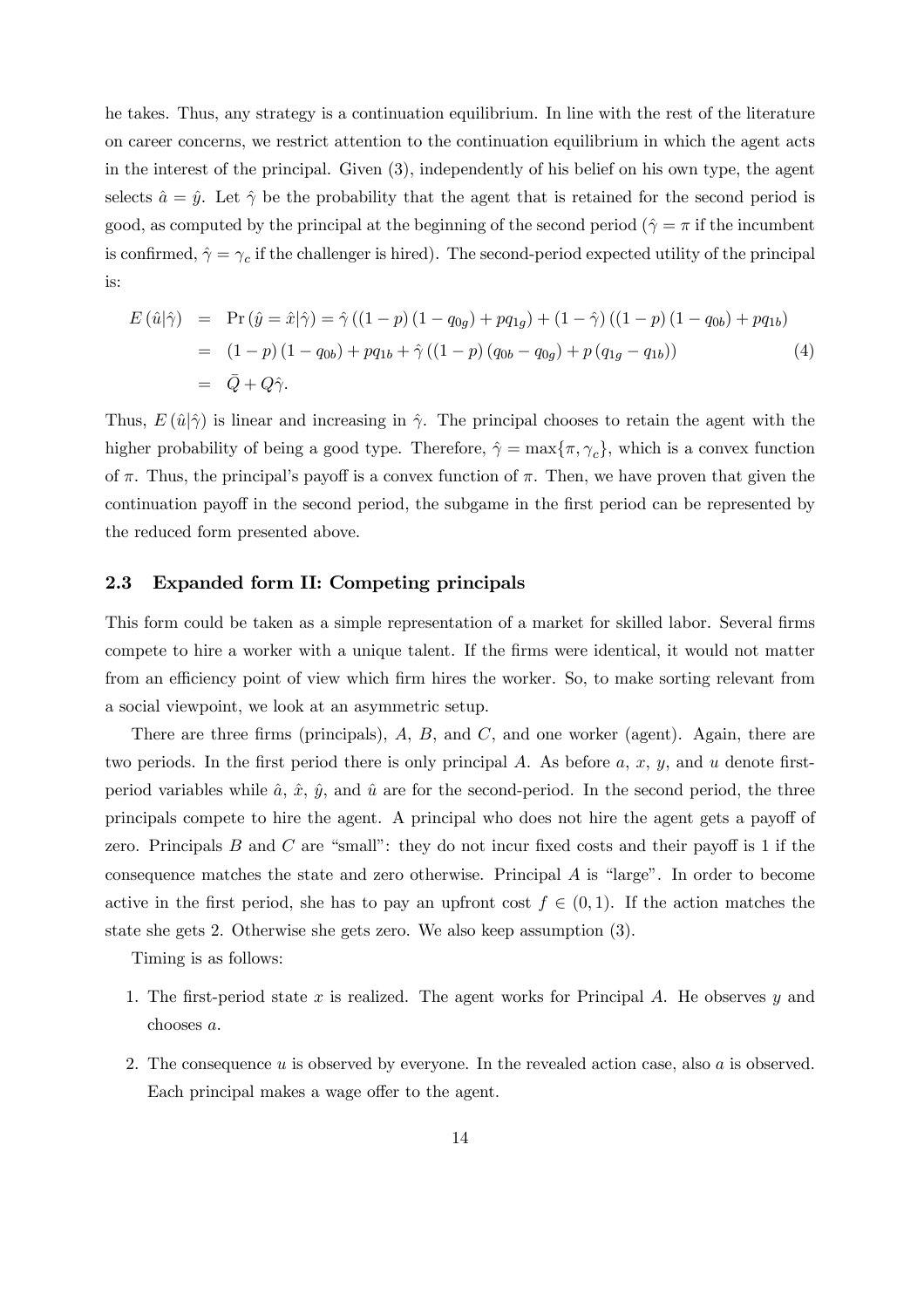3. The agent chooses one of the three principals. The second-period state  $x$  is realized. The agent observes  $\hat{y}$  and chooses  $\hat{a}$ . The consequence for the principal who hired the agent is  $\hat{u} = 1$  if  $\hat{a} = \hat{x}$  and zero otherwise. If the principal is A, she receives  $2\hat{u} - f$ . If the principal is  $B$  or  $C$ , she receives  $\hat{u}$ .

As before, we focus attention on continuation equilibria in which, whenever indifferent, the agent chooses his action in order to maximize the payoff of the principal who hired him. In the second period, the probability that the agents matches the action  $\hat{a}$  to the consequence  $\hat{u}$  is, similarly to (4), a linear function of the posterior of the agent  $\pi: \overline{Q} + Q\pi$ . In the bidding game at stage 2, Principal A is willing to pay up to  $2(\bar{Q}+Q\pi) - f$ , while the other two principals are willing to pay up to  $\overline{Q} + Q\pi$ . Excluding dominated strategies, the equilibrium bid is  $\overline{Q} + Q\pi$ . Principal A hires the agent if and only if

$$
\pi \geq \frac{f - \bar{Q}}{Q}.
$$

The expected payoff of A given  $\pi$  is max  $(\bar{Q} + Q\pi - f, 0)$ . Thus, her expected payoff is convex in the agent's posterior. The agent's payoff is instead just the equilibrium bid  $\bar{Q} + Q\pi$ , and it is therefore linear in the posterior. Again, given the continuation payoffs in the second period, the first period is strategically equivalent to the reduced form above.

#### 2.4 Smart realization

We introduce a notion that corresponds to a mental experiment. Suppose the principal could observe the agent signal y directly. Which of the two realizations of the signal y is better news about the agent type? This corresponds to comparing  $Pr(\theta = 1 | y = 1)$  with  $Pr(\theta = 1 | y = 0)$ .

We exclude the nongeneric case in which the two probabilities are identical. In such a situation, the posterior about the agent must be equal to the prior and the signalling game is uninteresting.  $Pr(\theta = 1 | y = 1) > Pr(\theta = 1 | y = 0)$  we say that  $y = 1$  is the smart realization of the agent signal. If  $Pr(\theta = 1 | y = 1)$  <  $Pr(\theta = 1 | y = 0)$ , we say that  $y = 0$  is the smart realization. The following result relates smartness to the primitives:

**Proposition 2** The smart realization is  $y = 1$  if and only if

$$
\frac{q_{0b} - q_{0g}}{q_{1g} - q_{1b}} < \frac{p}{1 - p}.
$$

Proof. Note that:

$$
Pr(\theta|y) = \frac{Pr(y|g) Pr(g)}{Pr(y|g) Pr(g) + Pr(y|b) Pr(b)}
$$
  
= 
$$
\frac{(Pr(y|1, g) Pr(1) + Pr(y|0, g) Pr(0)) Pr(g)}{(Pr(y|1, g) Pr(1) + Pr(y|0, g) Pr(0)) Pr(g) + (Pr(y|1, b) Pr(1) + Pr(y|0, b) Pr(0)) Pr(b)}
$$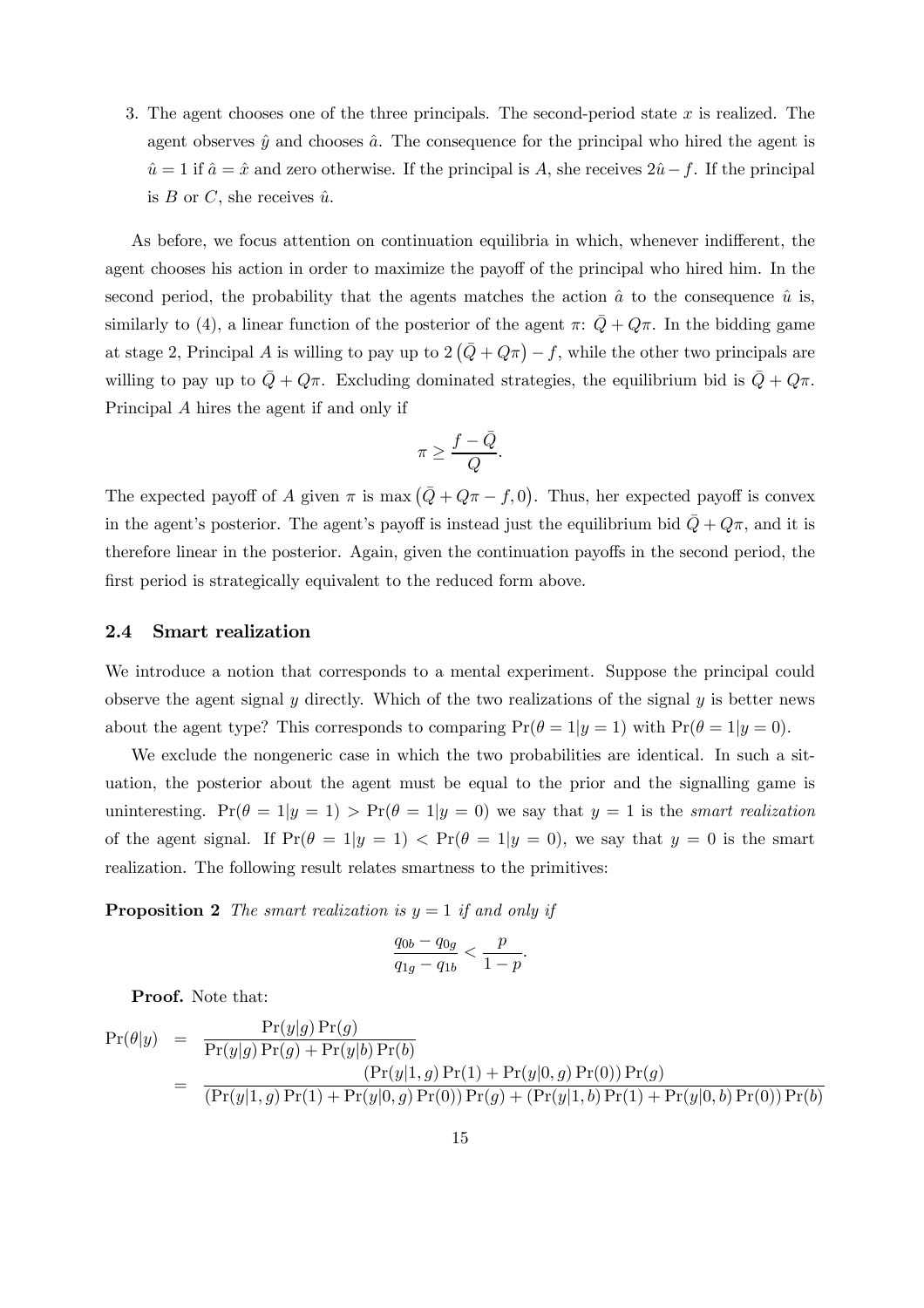$$
Pr(\theta = 1|y=1) = \frac{(q_{1g}p + q_{0g} (1-p)) \gamma}{(q_{1g}p + q_{0g} (1-p)) \gamma + (q_{1b}p + q_{0b} (1-p)) (1-\gamma)}
$$
  
\n
$$
Pr(\theta = 1|y=0) = \frac{((1-q_{1g})p + (1-q_{0g}) (1-p)) \gamma}{((1-q_{1g})p + (1-q_{0g}) (1-p)) \gamma + ((1-q_{1b})p + (1-q_{0b}) (1-p)) (1-\gamma)}
$$

Then,  $\pi(y=1)$  is greater than  $\pi(y=0)$  if and only if

$$
\frac{\left(q_{1g}p+q_{0g}\left(1-p\right)\right)\gamma}{\left(q_{1g}p+q_{0g}\left(1-p\right)\right)\gamma+\left(q_{1b}p+q_{0b}\left(1-p\right)\right)\left(1-\gamma\right)} > \gamma
$$

or

$$
q_{1g}p + q_{0g} (1 - p) > (q_{1g}p + q_{0g} (1 - p)) \gamma + (q_{1b}p + q_{0b} (1 - p)) (1 - \gamma)
$$
  
\n
$$
q_{1g}p + q_{0g} (1 - p) > q_{1b}p + q_{0b} (1 - p)
$$
  
\n
$$
(q_{1g} - q_{1b}) p > (q_{0b} - q_{0g}) (1 - p)
$$
  
\n
$$
\frac{q_{0b} - q_{0g}}{q_{1g} - q_{1b}} < \frac{p}{1 - p}
$$

If the two states of the world are equiprobable, Proposition 2 requires that

$$
q_{1g} - q_{1b} > (1 - q_{0g}) - (1 - q_{0b}).
$$

That is, the difference between the probability that the good type gets the right signal and the probability that the bad type gets the right signal must be greater if  $x = 1$  than if  $x = 0$ . Then, observing  $y = 1$  raises the agent's posterior above  $\gamma$  while observing  $y = 0$  decreases it.

If the two states have different probability, then the inequality is:

$$
p (q_{1g} - q_{1b}) > (1 - p) ((1 - q_{0g}) - (1 - q_{0b})).
$$

### 3 Analysis

In this section, we begin with a simple example of how revealing the agent's action generates conformism. We then analyze separately the concealed action scenario and the revealed action scenario. We conclude by identifying a necessary and sufficient condition on the primitives of the game under which action revelation is the optimal policy.

#### 3.1 An example

Suppose that  $\gamma = \frac{1}{2}$ ,  $p = \frac{1}{2}$ ,  $q_{0b} = q_{1b} = \frac{1}{2}$ ,  $q_{0g} = \frac{1}{2}$ , and  $q_{1g} = 1$ . A bad agent receives an uninformative signal. A good agent observes the state  $x = 1$  with certainty and gets pure noise if the state is  $x = 0$ . It is easy to check that  $y = 1$  is the smart realization.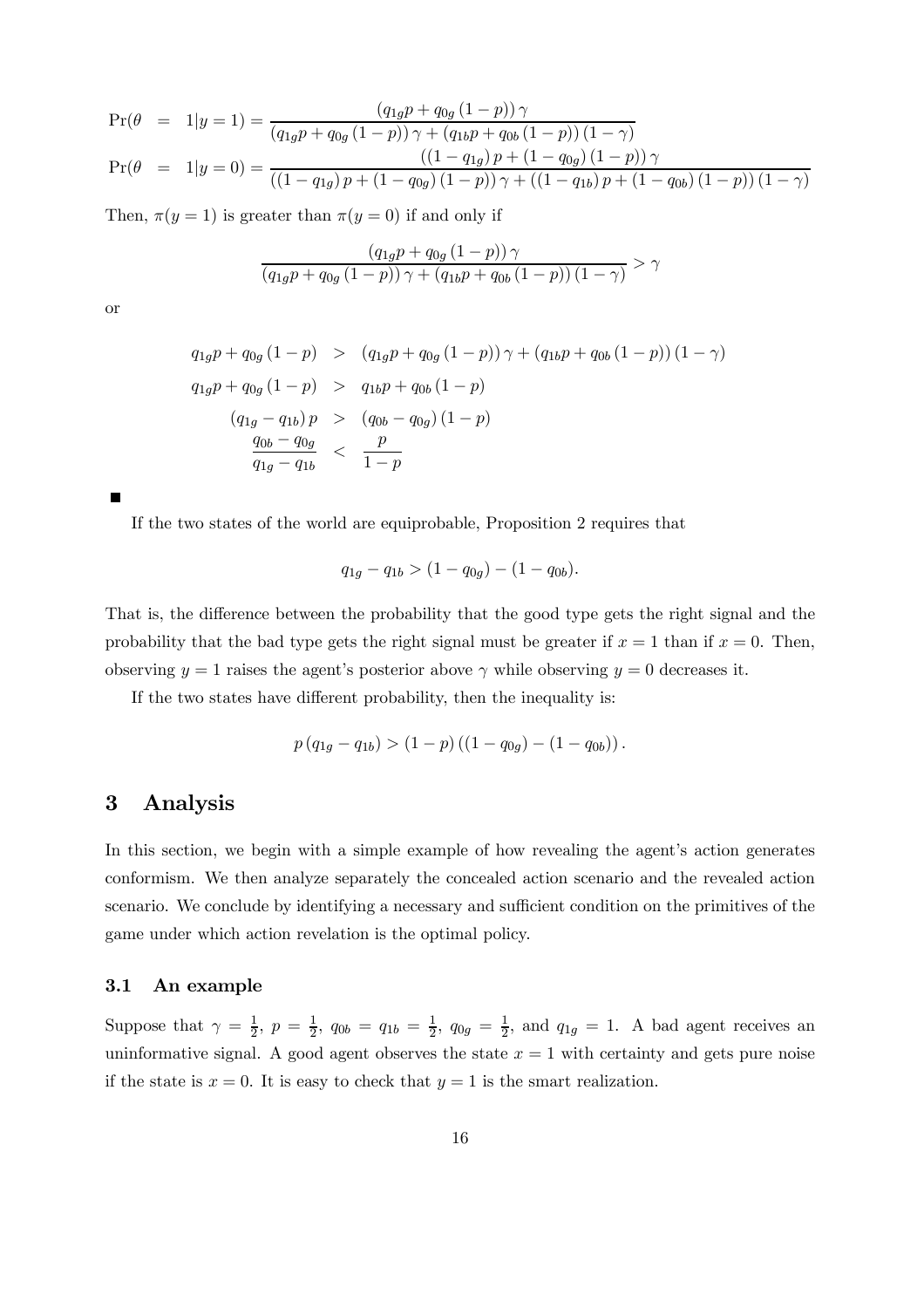This setup represents the delegated portfolio management example discussed in the introduction. The state  $x = 0$  corresponds to the "boring" situation in which blue chips are the optimal investment strategy, while  $x = 1$  is the "exciting" scenario in which high tech smaller firms do better. To make the point as clear as possible, everything is symmetric between 0 and 1 except the agent signal. In the boring blue-chip case, both types of agents have the same precision (a completely useless signal). In the exciting high-tech case, the good agent performs better: he observes  $y = 1$  with probability 1. Going backwards, it is easy to see that  $y = 1$  is the smart realization. To show this, one can either check the smartness condition in Proposition 2 or just compute the posteriors given the agent signal:

$$
\Pr(\theta = g | y = 0) = \frac{1}{3}; \n\Pr(\theta = g | y = 1) = \frac{3}{5}.
$$

This asymmetry between signal realizations creates a problem. The signal  $y = 0$  is bad news for the ability of the agent, and the agent will try to conceal this information from the principal. As we shall see shortly, this leads to conformism: the agent has an incentive to act as if he had observed the smart realization  $y = 1$  even when he observes  $y = 0$ .

We now argue that in this example the only equilibrium behavior with revealed action involves complete conformism and it is damaging to the principal. We say "argue" rather than "prove" because in this section we restrict attention to pure-strategy equilibria (separating or pooling). The next section will provide a full analysis, including semi-separating equilibria.

First, consider the revealed action scenario and suppose that there exists a separating equilibrium in which the agent plays  $a = y$ . The principal's belief  $\pi(a, x)$  in such a separating equilibrium is:

$$
\pi(1, 1) = \frac{2}{3} \quad \pi(1, 0) = \frac{1}{2}
$$

$$
\pi(0, 1) = 0 \quad \pi(0, 0) = \frac{1}{2}
$$

The belief when  $a = 1$  dominates the one when  $a = 0$ , in the sense that for any realization of x,  $\pi(1, x) \geq \pi(0, x)$ . Then,

$$
E(\pi (1, x) | y = 0) > E(\pi (0, x) | y = 0),
$$

which means that the agent who observes  $y = 0$  has a strict incentive to report  $a = 1$ . This generates a contradiction.

A similar non-existence argument applies to the perverse separating equilibrium in which  $a = |1 - y|$ . The only remaining pure-strategy equilibria are then pooling equilibria in which no information is revealed (either the agent always plays  $a = 0$  or he always plays  $a = 1$ ). It is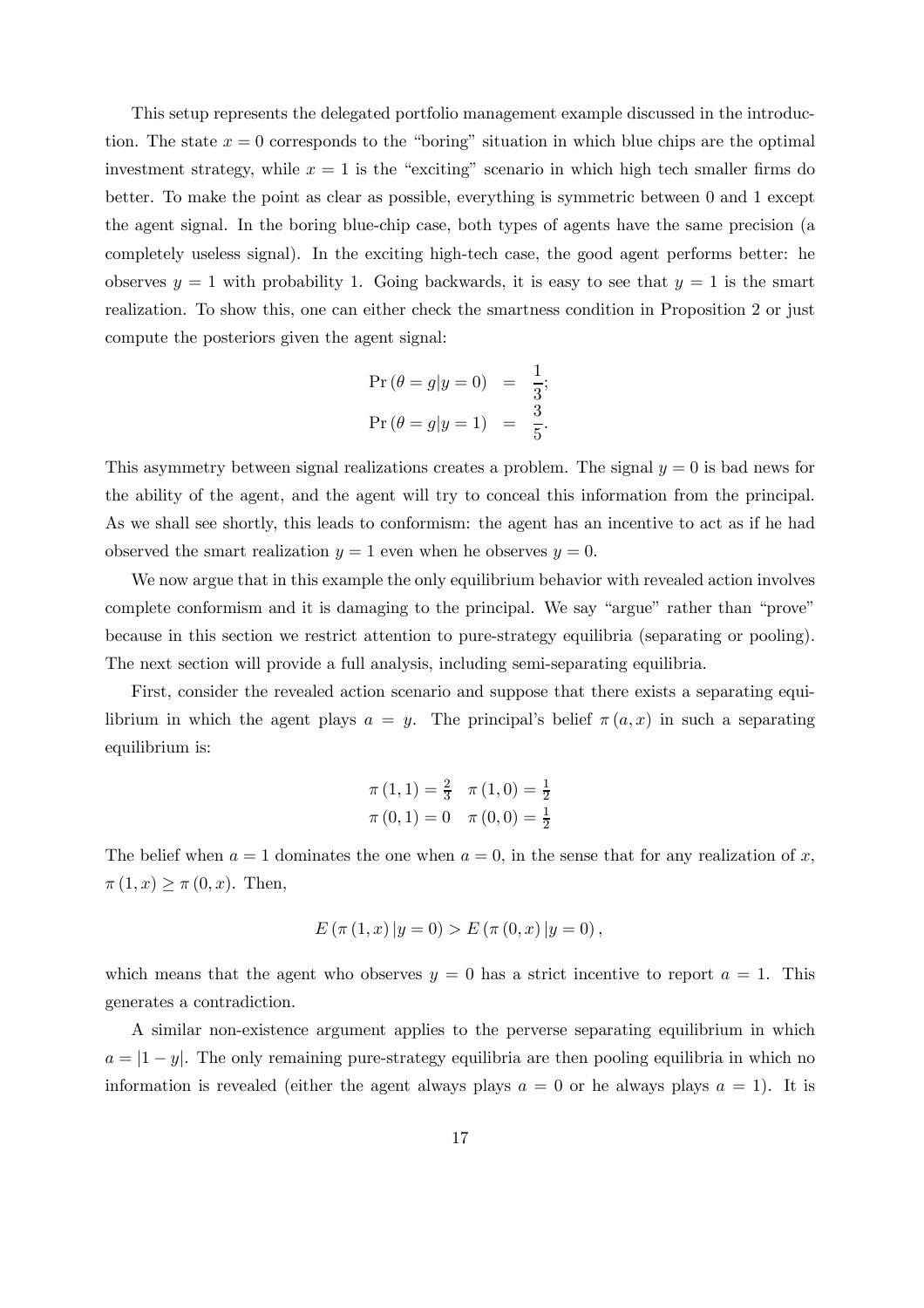easy to check the existence of such equilibria and that the principal is indifferent among them (because  $x = 1$  and  $x = 0$  are equiprobable).

Thus, with revealed action, the best equilibrium for the principal is one in which her expected payoff in the current period is  $\frac{1}{2}$  and her posterior is the same as her prior.

Instead, in the concealed action scenario there exists a separating equilibrium in which the agent plays  $a = y$ . To see this, compute the agent posterior in such an equilibrium:

$$
\tilde{\pi}(1) = \frac{\frac{1}{2}\left(1 + \frac{1}{2}\right)}{\frac{3}{4} + \frac{1}{2}} = \frac{3}{5}
$$
  $\tilde{\pi}(0) = \frac{\frac{1}{2}\left(0 + \frac{1}{2}\right)}{\frac{3}{4} + \frac{1}{2}} = \frac{2}{5}.$ 

The agent maximizes his expected posterior by maximizing the expected value of  $u$ . As the signal y is decision-relevant, this means that the optimal strategy is  $a = y$ .

In this separating equilibrium, the probability that the principal gets utility 1 in the first period is

$$
Pr (u = 1) = \frac{1}{4} \frac{1}{2} + \frac{1}{4} \frac{1}{4} + \frac{1}{4} \frac{1}{2} + \frac{1}{4} \frac{1}{2} = \frac{5}{8}.
$$

Thus, with concealed action, the principal receives an expected payoff of  $\frac{5}{8}$  in the first period and she learns something about the agent type.

To sum up, by committing to keep the action concealed, the principal gets a double benefit. On the discipline side, she increases her expected payoff in the current period because the agent follows his signal. On the sorting side, she improves the precision of her posterior on her agent type. As her utility is convex in the posterior, this can only be beneficial.

#### 3.2 Concealed action

We now begin the analysis of the game introduced in Section 2. In this section we look at what happens when the principal observes only the consequence u, which turns out to be the easier part.

The principal's posterior after observing the consequence is  $\pi(u) = Pr(\theta = g|u)$ . The agent observes his signal y and maximizes  $E_x \left[ \pi \left( u \left( a, x \right) \right) | y \right]$ .

The main result is:

**Proposition 3** With concealed action, there exists a separating equilibrium.

**Proof.** Consider a separating equilibrium in which  $a = y$ . The posterior is

$$
\tilde{\pi}(u=1) = \frac{\gamma (pq_{1g} + (1-p) (1-q_{0g}))}{\gamma (pq_{1g} + (1-p) (1-q_{0g})) + (1-\gamma) (pq_{1b} + (1-p) (1-q_{0b}))};
$$
  

$$
\tilde{\pi}(u=0) = \frac{\gamma ((1-p) (1-q_{1g}) + pq_{0g})}{\gamma ((1-p) (1-q_{1g}) + pq_{0g}) + (1-\gamma) ((1-p) (1-q_{1b}) + pq_{0b})}.
$$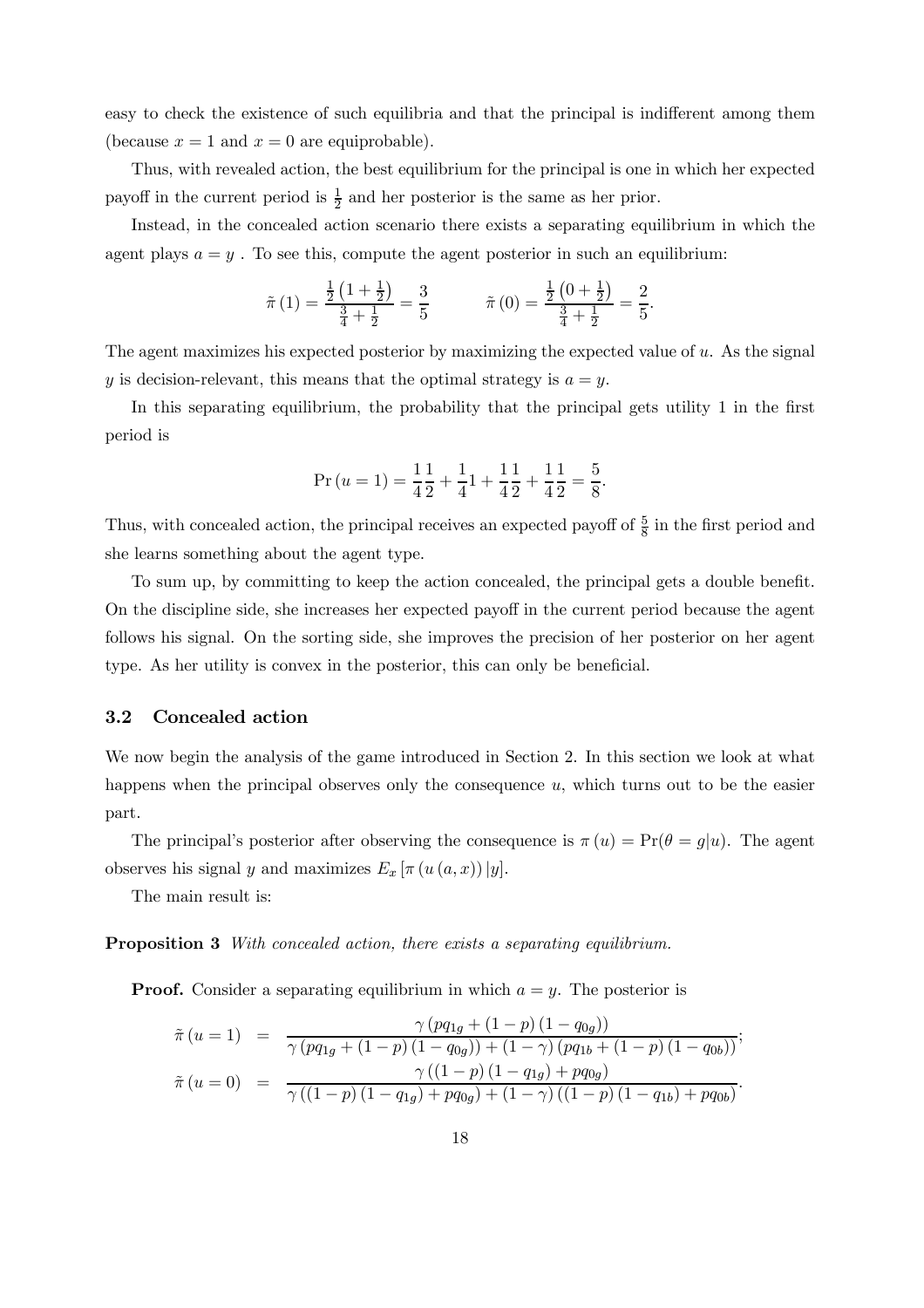From (1), we see that  $\tilde{\pi}(u=1) > \gamma > \tilde{\pi}(u=0)$ . The agent chooses a to maximize Pr  $(u=1|a, y)$ . Because of decision relevance (2), this is achieved by selecting  $a = y$ .

The analysis of the concealed action case is straightforward. There exists a separating equilibrium in which the agent follows his signal and the principal puts a higher posterior on an agent who obtains  $u = 1$  than on one who fails. There may be other equilibria: uninformative, perverse separating, semi-separating. But the separating equilibrium above is clearly the best from the viewpoint of the principal.

#### 3.3 Revealed action

We now consider the case in which the principal observes the action  $a$  as well, which turns out to be the harder case because we need to deal with semi-separating equilibria.

We begin by excluding a certain class of mixed-strategy equilibria. There cannot exist an informative equilibrium in which the agent plays a strictly mixed strategy both when  $y = 0$  and  $y=1$ :

**Proposition 4** There cannot exist an informative equilibrium in which  $\alpha_0 \in (0,1)$  and  $\alpha_1 \in$  $(0, 1)$ .

Proof. Assume that there exists an equilibrium in which:

$$
\alpha_0 \in (0, 1), \alpha_1 \in (0, 1), \alpha_0 \neq \alpha_1,
$$

The agent must be indifferent between the two actions for both realizations of  $y$ :

$$
Pr(x = 0|y = 1) (\pi (0, 0) - \pi (1, 0)) = Pr(x = 1|y = 1) (\pi (1, 1) - \pi (0, 1)),
$$
 (5)

$$
Pr(x = 0|y = 0) (\pi (0, 0) - \pi (1, 0)) = Pr(x = 1|y = 0) (\pi (1, 1) - \pi (0, 1)).
$$
 (6)

There are two cases:

$$
(\pi(0,0) - \pi(1,0))(\pi(1,1) - \pi(0,1)) \leq 0
$$
\n(7)

$$
(\pi(0,0) - \pi(1,0))(\pi(1,1) - \pi(0,1)) > 0
$$
\n(8)

If (7) holds, note that in an informative equilibrium it cannot be that both  $\pi(0,0) = \pi(1,0)$  and  $\pi(1,1) = \pi(0,1)$ . But then we have a contradiction because the two sides of (5) have different signs.

If  $(8)$  holds, subtract  $(6)$  from  $(5)$ 

$$
(\Pr(x = 0|y = 1) - \Pr(x = 0|y = 0)) (\pi (0, 0) - \pi (1, 0))
$$
\n
$$
= (\Pr(x = 1|y = 1) - \Pr(x = 1|y = 0)) (\pi (1, 1) - \pi (0, 1)).
$$
\n(9)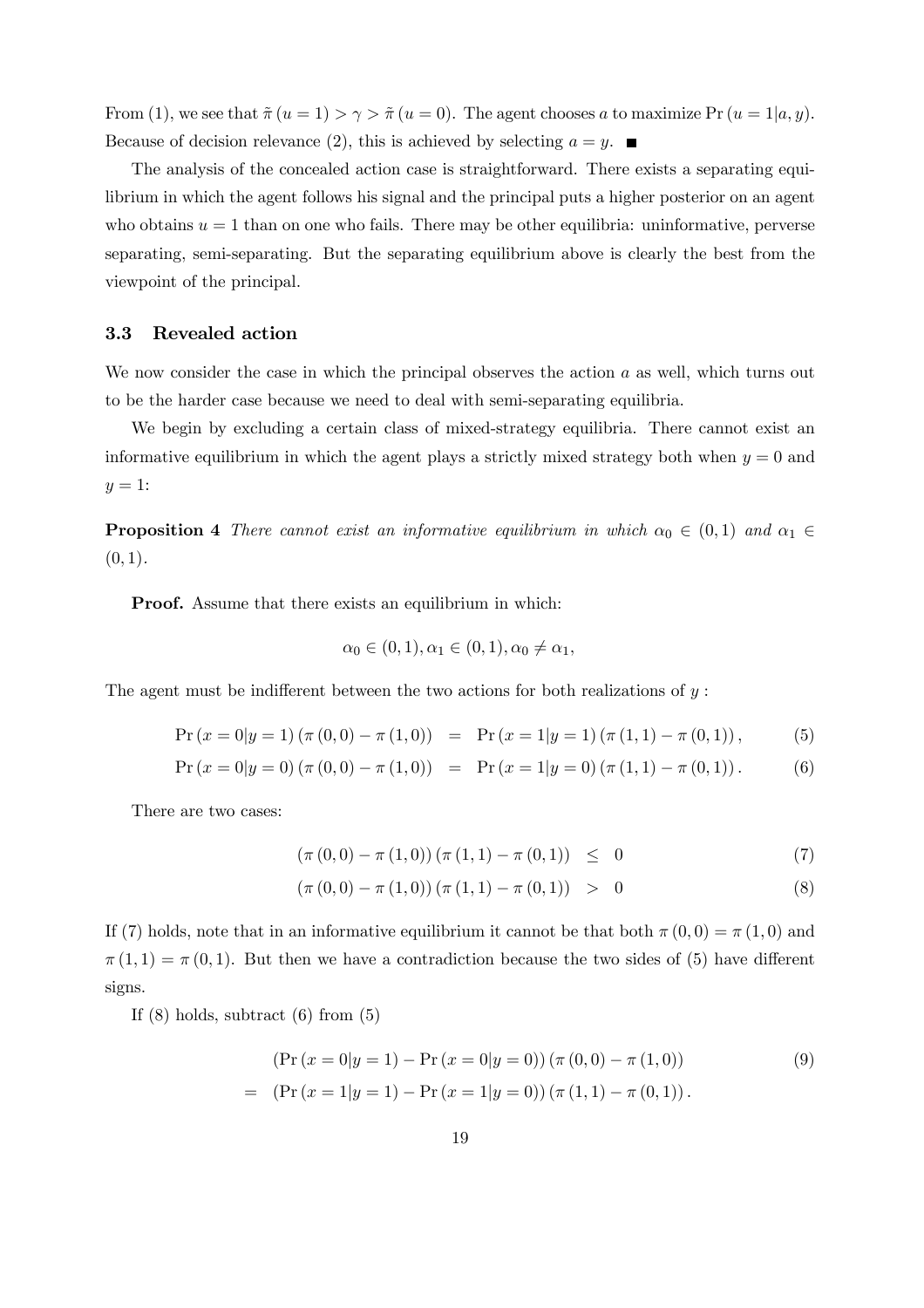But by assumption  $(1)$  signals are informative on x:

$$
\Pr(x = 0|y = 1) - \Pr(x = 0|y = 0) < 0;
$$
\n
$$
\Pr(x = 1|y = 1) - \Pr(x = 1|y = 0) > 0.
$$

Then, (8) creates a contradiction in (9).  $\blacksquare$ 

This kind of result is common to many signalling games. If there existed an informative equilibrium in which both  $\alpha_0$  and  $\alpha_1$  are interior, the agent would always be indifferent between playing 0 or 1. But this can be true only if signals are uninformative, which contradicts our assumptions on  $q$ , or if posteriors are flat, which cannot be true in an informative equilibrium.

We now provide another result on the characterization of the equilibrium set. If there exists an informative equilibrium, then there must also exist a (non-perverse) separating equilibrium:<sup>13</sup>

**Proposition 5** There exists an equilibrium in which  $\alpha_0 \neq \alpha_1$  if and only if there exists an equilibrium in which  $\alpha_0 = 0$  and  $\alpha_1 = 1$ .

Proof. We begin by expressing beliefs in terms of primitives and strategies. It is useful to make the dependence on strategies explicit (we use  $\Pi$  rather than  $\pi$ ):

$$
\Pi(1, x, \alpha_0, \alpha_1) = \frac{(\alpha_1 q_{xg} + \alpha_0 (1 - q_{xg})) \gamma}{(\alpha_1 q_{xg} + \alpha_0 (1 - q_{xg})) \gamma + (\alpha_1 q_{xb} + \alpha_0 (1 - q_{xb})) (1 - \gamma)};
$$
\n
$$
\Pi(0, x, \alpha_0, \alpha_1) = \frac{((1 - \alpha_1) q_{xg} + (1 - \alpha_0) (1 - q_{xg})) \gamma}{((1 - \alpha_1) q_{xg} + (1 - \alpha_0) (1 - q_{xg})) \gamma + ((1 - \alpha_1) q_{xb} + (1 - \alpha_0) (1 - q_{xb})) (1 - \gamma)};
$$
\n(10)

To simplify notation in the proof, we use the following (slightly abusive) notation for special cases of  $\Pi(a, x, \alpha_0, \alpha_1)$ :

$$
\Pi(a, x) \equiv \Pi(a, x, \alpha_0 = 0, \alpha_1 = 1)
$$
  

$$
\Pi(a, x, \alpha_1) \equiv \Pi(a, x, \alpha_0 = 0, \alpha_1)
$$
  

$$
\Pi(a, x, \alpha_0) \equiv \Pi(a, x, \alpha_0, \alpha_1 = 1)
$$

Throughout the proof, assume without loss of generality that  $y = 1$  is the smart realization. If  $y = 0$  is the smart realization, just switch 0 and 1 for a, x, and y.

We begin by considering perverse informative equilibria. Suppose there exists an equilibrium in which  $\alpha_0 > \alpha_1$ , with beliefs  $\Pi(a, x, \alpha_0, \alpha_1)$ . For  $y \in \{0, 1\}$ , if a is played in equilibrium it must be that:

$$
a\in\arg\max_{\tilde{a}}\sum_{x\in\{0,1\}}\Pr\left(x|y\right)\Pi\left(\tilde{a},x,\alpha_0,\alpha_1\right)
$$

 $13A$  similar equilibrium characterization result is found in Ottaviani and Sorensen [28, Lemma 1]. Their setup is a special case of the present one because the agent signal y is symmetric. Using our notation, this corresponds to the restriction  $q_{1\theta} = 1 - q_{0\theta}$  for  $\theta \in \{b, g\}.$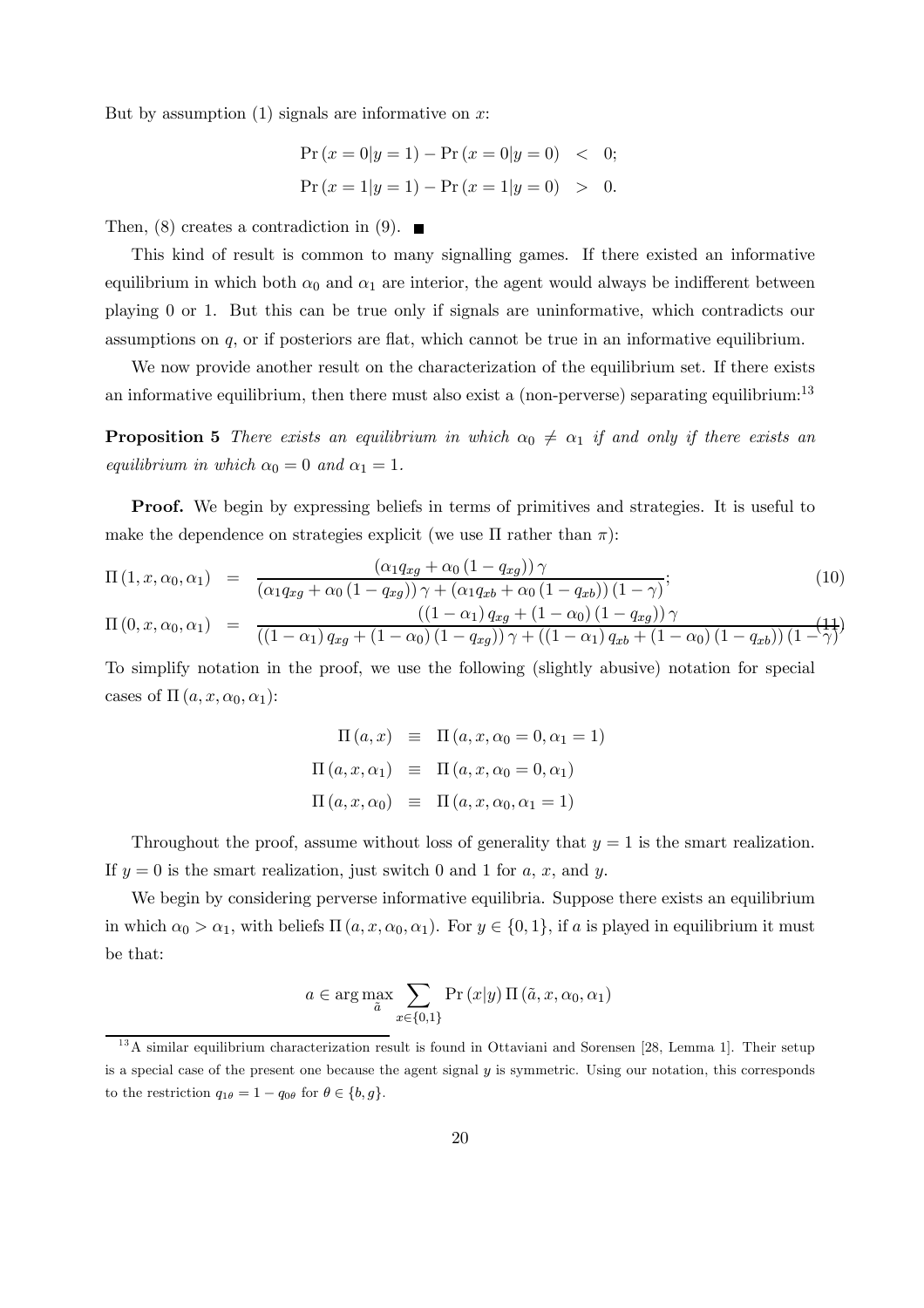However, if such equilibrium exists, there also exist an equilibrium in which the agent plays  $\hat{\alpha}_0 = \alpha_1$  and  $\hat{\alpha}_1 = \alpha_0$ , and beliefs are

$$
\hat{\Pi}(a, x, \hat{\alpha}_0, \hat{\alpha}_1) = \Pi(1 - a, x, \alpha_0, \alpha_1)
$$

The agent's strategy is still a best response: if  $\alpha$  is played in equilibrium

$$
a \in \arg \max_{\tilde{a}} \sum_{x \in \{0,1\}} \Pr(x|y) \prod_{i} (\tilde{a}, x, \alpha_0, \alpha_1)
$$

Thus, if there exists a perverse informative equilibrium, there exists a non-perverse informative equilibrium. The rest of the proof focuses on the existence of non-perverse informative equilibria  $(\alpha_0 < \alpha).$ 

We begin with a result on separating equilibria. The necessary and sufficient conditions for the existence of a non-perverse separating equilibrium are:

$$
Pr(x = 1|y = 0) (\Pi(1, 1) - \Pi(0, 1)) \leq Pr(x = 0|y = 0) (\Pi(0, 0) - \Pi(1, 0))
$$
\n(12)

$$
Pr(x = 1|y = 1) (\Pi(1, 1) - \Pi(0, 1)) \ge Pr(x = 0|y = 1) (\Pi(0, 0) - \Pi(1, 0))
$$
 (13)

Claim 1: The inequality (13) is always satisfied. There exists a separating equilibrium if and only if (12) holds.

Proof of Claim 1: (13) rewrites as:

$$
\Pr(x = 1, y = 1) \left( \frac{\Pr(g, y = 1, x = 1)}{\Pr(y = 1, x = 1)} - \frac{\Pr(g, y = 0, x = 1)}{\Pr(y = 0, x = 1)} \right)
$$
  
\n
$$
\geq \Pr(x = 0, y = 1) \left( \frac{\Pr(g, y = 0, x = 0)}{\Pr(y = 0, x = 0)} - \frac{\Pr(g, y = 1, x = 0)}{\Pr(y = 1, x = 0)} \right)
$$

or

$$
\Pr(g, y = 1, x = 1) + \Pr(g, y = 1, x = 0) = \Pr(g, y = 1)
$$
\n
$$
\geq \frac{\Pr(y = 1, x = 1)}{\Pr(y = 0, x = 1)} \Pr(g, y = 0, x = 1) + \frac{\Pr(y = 1, x = 0)}{\Pr(y = 0, x = 0)} \Pr(g, y = 0, x = 0).
$$

But

$$
\frac{\Pr(y=1|x=1)}{\Pr(y=0|x=1)} \Pr(y,y=0,x=1) + \frac{\Pr(y=1|x=0)}{\Pr(y=0|x=0)} \Pr(y,y=0,x=0)
$$
\n
$$
\geq \frac{\Pr(y=1|x=0)}{\Pr(y=0|x=0)} (\Pr(y,y=0,x=1) + \Pr(y,y=0,x=0))
$$
\n
$$
= \frac{\Pr(x=0|y=1) \Pr(y=1)}{\Pr(x=0|y=0) \Pr(y=0)} (\Pr(y,y=0,x=1) + \Pr(y,y=0,x=0))
$$
\n
$$
\geq \frac{\Pr(y=1)}{\Pr(y=0)} \Pr(y,y=0),
$$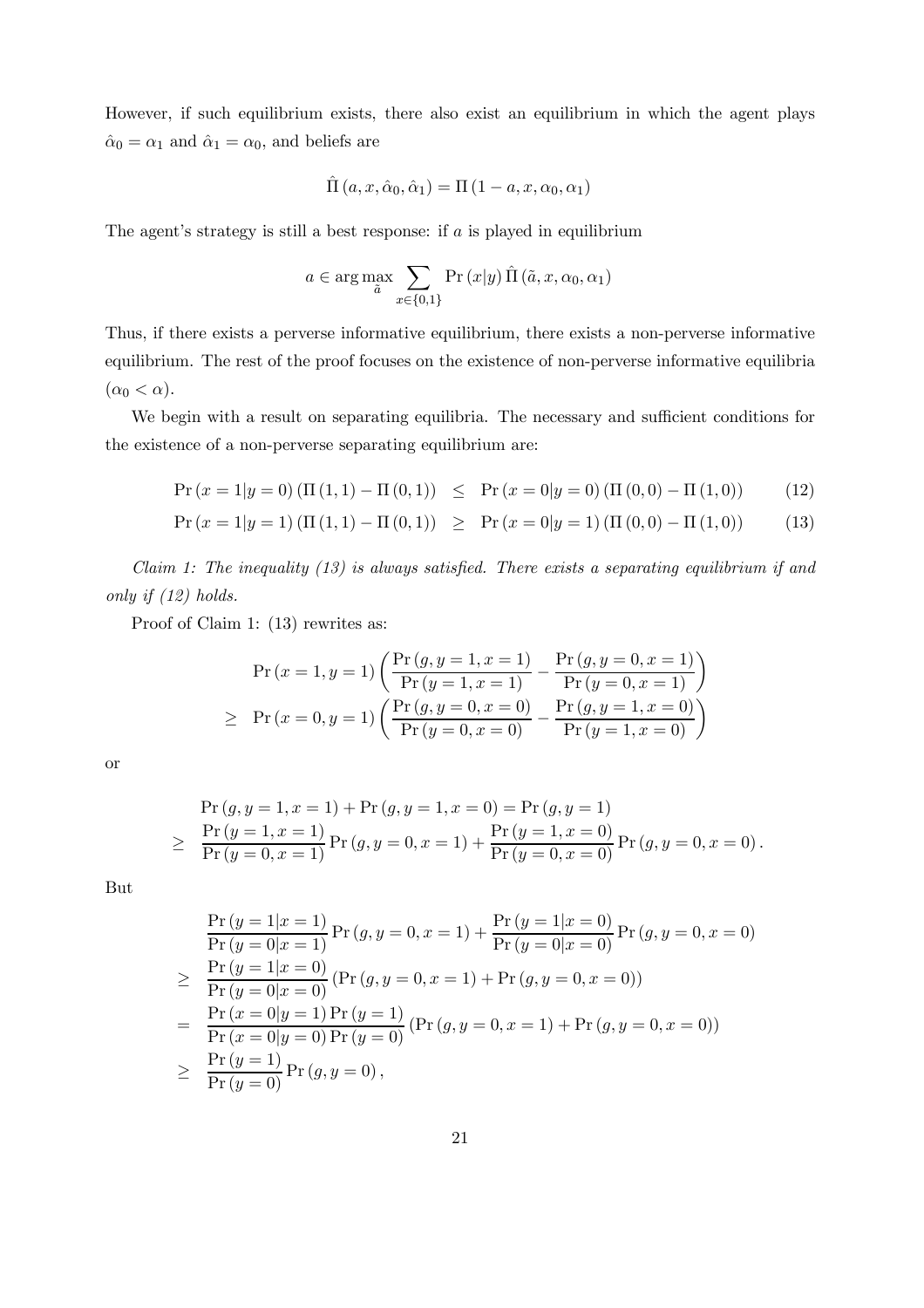where the two inequalities are due to assumption (1). This shows that a sufficient condition for (13) is

$$
Pr(g, y = 1) \ge \frac{Pr(y = 1)}{Pr(y = 0)} Pr(g, y = 0)
$$

But this corresponds to  $Pr(g|y=1) \geq Pr(g|y=0)$ , which is equivalent to the condition that  $y = 1$  is smart. The claim is proven.

From Proposition 4, there cannot exist an equilibrium in which  $0 < \alpha_0 < \alpha_1 < 1$ . There can be two cases: either  $\alpha_0 = 0$  and  $\alpha_1 \in (0,1]$  or  $\alpha_0 \in [0,1)$  and  $\alpha_1 = 1$ . Claims 2 and 3 deal with the two cases separately. Together, the claims prove that there exists an equilibrium with  $\alpha_0 < \alpha_1$  only if there exists an equilibrium with  $\alpha_0 = 0$  and  $\alpha_1 = 1$ .

Claim 2: There cannot exist an equilibrium in which  $\alpha_0 = 0$  and  $\alpha_1 \in (0,1)$ .

Proof of Claim 2: Suppose there exists an equilibrium in which  $\alpha_0 = 0$  and  $\alpha_1 \in (0,1]$ . It must be that

$$
\Pr(x = 1|y = 1) (\Pi(1, 1, \alpha_1) - \Pi(0, 1, \alpha_1)) = \Pr(x = 0|y = 1) (\Pi(0, 0, \alpha_1) - \Pi(1, 0, \alpha_1))
$$
 (14)

Note that  $\Pi(0, x, \alpha_1) = \Pi(0, x)$  and

$$
\begin{split}\n&\Pi(0,x,\alpha_{1}) \\
&= \frac{\left(\Pr(y=0|g,x) + (1-\alpha_{1})\Pr(y=1|g,x)\right)\Pr(g)}{\Pr(y=0|x) + (1-\alpha_{1})\Pr(y=1|x)} \\
&= \frac{\frac{\Pr(y=0|g,x)\Pr(g)}{\Pr(y=0|x)}\Pr(y=0|x) + (1-\alpha_{1})\frac{\Pr(y=1|g,x)\Pr(g)}{\Pr(y=1|x)}\Pr(y=1|x)}{\Pr(y=0|x) + (1-\alpha_{1})\Pr(y=1|x)} \\
&= A(x,\alpha_{1})\Pi(0,x) + (1-A(x,\alpha_{1}))\Pi(1,x),\n\end{split}
$$

where

$$
A(x, \alpha_1) \equiv \frac{\Pr(y=0|x)}{\Pr(y=0|x) + (1-\alpha_1)\Pr(y=1|x)}.
$$

Condition (14) rewrites as

$$
\Pr(x = 1|y = 1) A (1, \alpha_1) (\Pi (1, 1) - \Pi (0, 1))
$$

$$
= \Pr(x = 0|y = 1) A (0, \alpha_1) (\Pi (1, 0) - \Pi (0, 0)),
$$

which in turn is expressed as

$$
\Pr(x = 1|y = 1) (\Pi(1, 1) - \Pi(0, 1)) = \Pr(x = 0|y = 1) \frac{A(0, \alpha_1)}{A(1, \alpha_1)} (\Pi(0, 0) - \Pi(1, 0)).
$$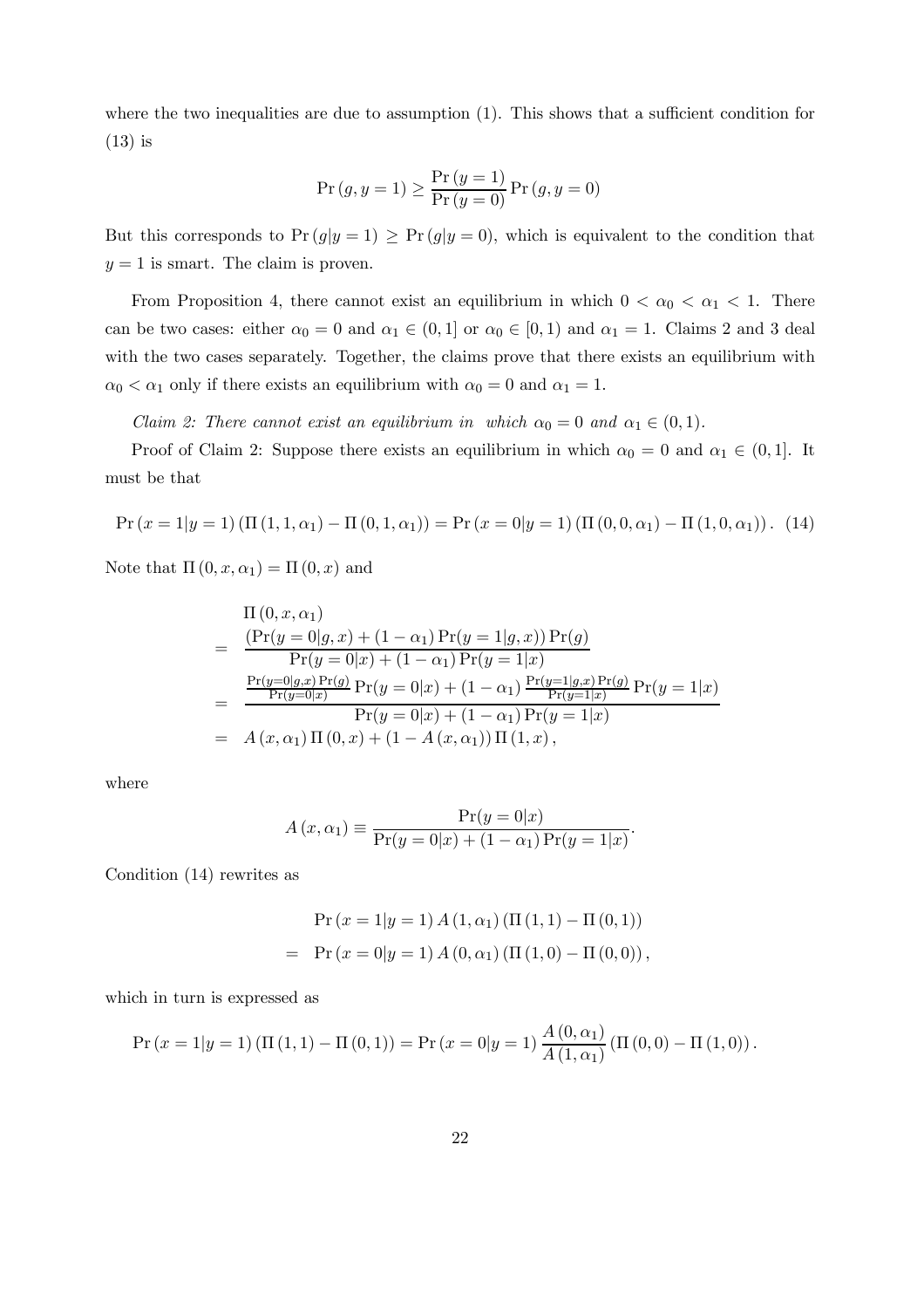Note that

$$
\max_{\alpha_1} \frac{A(0, \alpha_1)}{A(1, \alpha_1)} = \max_{\alpha_1} \frac{\Pr(y = 0 | x = 0)}{\Pr(y = 0 | x = 1)} \frac{\Pr(y = 0 | x = 1) + (1 - \alpha_1) \Pr(y = 1 | x = 1)}{\Pr(y = 0 | x = 0) + (1 - \alpha_1) \Pr(y = 1 | x = 0)} \n= \frac{\Pr(y = 0 | x = 0)}{\Pr(y = 0 | x = 1)} \frac{\Pr(y = 0 | x = 1) + \Pr(y = 1 | x = 1)}{\Pr(y = 0 | x = 0) + \Pr(y = 1 | x = 0)} \n= \frac{\Pr(y = 0 | x = 0)}{\Pr(y = 0 | x = 1)}.
$$

A necessary condition for (14) to hold is then

$$
\Pr(x = 1|y = 1) (\Pi(1, 1) - \Pi(0, 1)) \le \Pr(x = 0|y = 1) \frac{\Pr(y = 0|x = 0)}{\Pr(y = 0|x = 1)} (\Pi(0, 0) - \Pi(1, 0)).
$$

This rewrites as

$$
\Pr(x=1)\Pr(y=1|x=1)\Pr(y=0|x=1) \left(\Pi(1,1) - \Pi(0,1)\right)
$$
  
\n
$$
\leq \Pr(x=0)\Pr(y=1|x=0)\Pr(y=0|x=0) \left(\Pi(0,0) - \Pi(1,0)\right);
$$

$$
\Pr(x=1) \left( \Pr(y=0|x=1) \Pr(y,y=1|x=1) - \Pr(y=1|x=1) \Pr(y,y=0|x=1) \right) \\
 \leq \Pr(x=0) \left( \Pr(y=1|x=0) \Pr(y,y=1|x=0) - \Pr(y=0|x=0) \Pr(y,y=0|x=0) \right);
$$

Because  $\theta$  and  $x$  are independent,

$$
\Pr(x=1) \left( \Pr(y=0|x=1) \Pr(y=1|g, x=1) - \Pr(y=1|x=1) \Pr(y=0|g, x=1) \right)
$$
  
\n
$$
\leq \Pr(x=0) \left( \Pr(y=1|x=0) \Pr(y=0|g, x=0) - \Pr(y=0|x=0) \Pr(y=1|g, x=0) \right);
$$

By recalling that  $Pr(y|x) = \gamma Pr(y|g, x) + (1 - \gamma) \gamma Pr(y|g, x)$ , and with some simplification, we get

$$
\Pr(x=1) \left( \Pr(y=0|b, x=1) \Pr(y=1|g, x=1) - \Pr(y=1|b, x=1) \Pr(y=0|g, x=1) \right)
$$
  
\n
$$
\leq \Pr(x=0) \left( \Pr(y=1|b, x=0) \Pr(y=0|g, x=0) - \Pr(y=0|b, x=0) \Pr(y=1|g, x=0) \right);
$$

$$
p((1 - q_{1b}) q_{1g} - q_{1b} (1 - q_{1g}))
$$
  
\n
$$
\leq (1 - p) (q_{0b} (1 - q_{0g}) - (1 - q_{b0}) q_{0g});
$$

$$
p(q_{1g} - q_{1b}) \le (1 - p)(q_{0b} - q_{0g})
$$
;

$$
\frac{q_{0b} - q_{0g}}{q_{1g} - q_{1b}} \ge \frac{p}{1 - p},
$$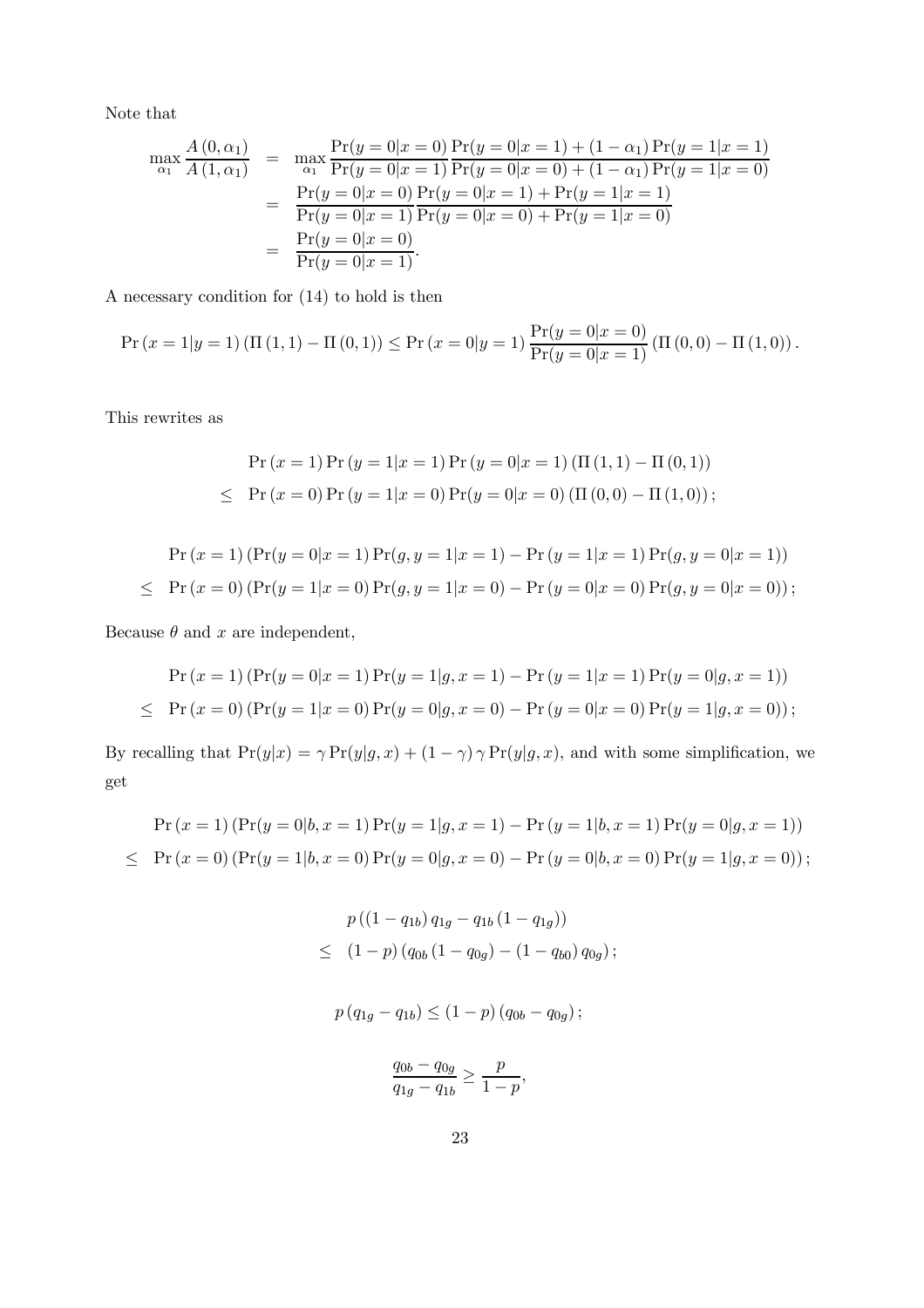which contradicts smartness.

Claim 3: If there exists an equilibrium in which  $\alpha_0 \in [0,1)$  and  $\alpha_1 = 1$ , there exists an equilibrium in which  $\alpha_0 = 0$  and  $\alpha_1 = 1$ .

Proof of the claim: A necessary condition for the existence of an equilibrium in which  $\alpha_0 \in$  $[0, 1)$  and  $\alpha_1 = 1$ , is that for some  $\alpha_0 \in [0, 1)$ ,

$$
\Pr(x = 1|y = 0) (\Pi(1, 1, \alpha_0) - \Pi(0, 1, \alpha_0)) \le \Pr(x = 0|y = 0) (\Pi(0, 0, \alpha_0) - \Pi(1, 0, \alpha_0))
$$
 (15)

We have  $\Pi(0, x, \alpha_0) = \Pi(0, x)$  and

$$
\Pi(1, x, \alpha_0) \n= \frac{(\Pr(y = 1 | g, x) + \alpha_0 \Pr(y = 0 | g, x)) \Pr(g)}{(\Pr(y = 1 | x) + \alpha_0 \Pr(y = 0 | x))} \n= \frac{\frac{\Pr(y = 1 | g, x) \Pr(g)}{\Pr(y = 1 | x)} \Pr(y = 1 | x) + \alpha_0 \frac{\Pr(y = 0 | g, x) \Pr(g)}{\Pr(y = 0 | x)} \Pr(y = 0 | x)}{(\Pr(y = 1 | x) + \alpha_0 \Pr(y = 0 | x))} \n= B(x, \alpha_0) \Pi(1, x) + (1 - B(x, \alpha_0)) \Pi(0, x),
$$

where

$$
B(x, \alpha_0) = \frac{\Pr(y = 1|x)}{(\Pr(y = 1|x) + \alpha_0 \Pr(y = 0|x))}.
$$

We can rewrite (15) as

$$
\Pr(x = 1|y = 0) B(1, \alpha_0) (\Pi(1, 1) - \Pi(0, 1)) \le \Pr(x = 0|y = 0) B(0, \alpha_0) (\Pi(0, 0) - \Pi(1, 0)),
$$

which in turn holds only if

$$
\Pr(x = 1|y = 0) \left( \Pi\left(1, 1\right) - \Pi\left(0, 1\right) \right) \min_{\alpha_0} \frac{B\left(1, \alpha_0\right)}{B\left(0, \alpha_0\right)} \le \Pr\left(x = 0|y = 0\right) \left( \Pi\left(0, 0\right) - \Pi\left(1, 0\right) \right). \tag{16}
$$

But

$$
\min_{\alpha_0} \frac{B(1,\alpha_0)}{B(0,\alpha_0)} = \min_{\alpha_0} \frac{\Pr(y=1|x=1)}{\Pr(y=1|x=0)} \frac{\Pr(y=1|x=0) + \alpha_0 \Pr(y=0|x=0)}{\Pr(y=1|x=1) + \alpha_0 \Pr(y=0|x=1)} = 1,
$$

Then (16) rewrites as (12). If (15) holds, (12) holds, and by Claim 1 there exists a n equilibrium in which  $\alpha_0 = 0$  and  $\alpha_1 = 1$ .

Proposition 5 says that if the equilibrium set contains some kind of informative equilibrium then it must also contain a non-perverse separating equilibrium. This is a useful characterization because the existence conditions for semi-separating equilibria are hard to find, while the existence conditions for separating equilibria are  $-$  as we shall see  $-$  straightforward.

The proposition is arrived at in two steps. First, we show that for every perverse informative equilibrium (one in which the agent plays  $\alpha_0 > \alpha_1$ , i.e. knowingly chooses the wrong action),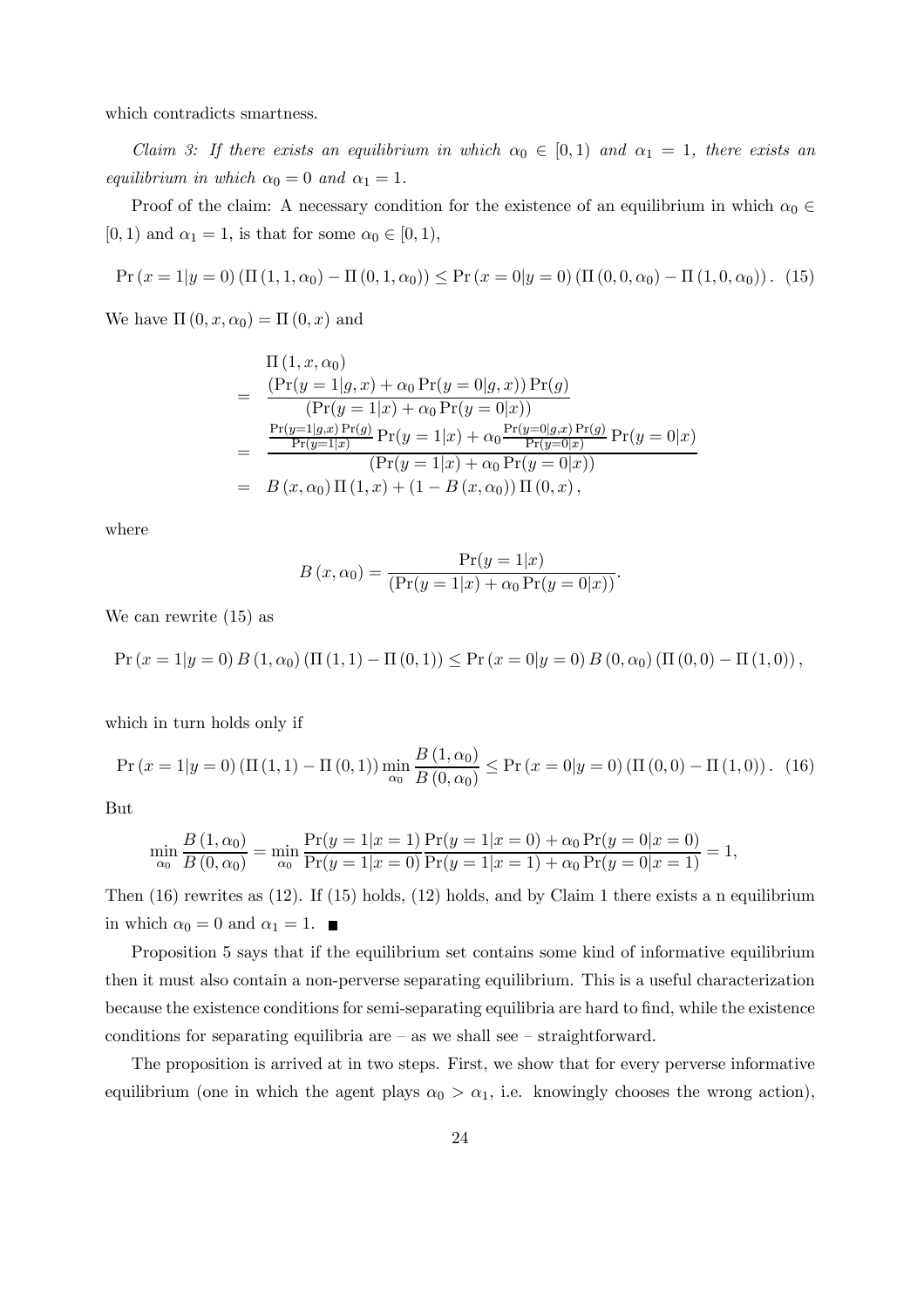there exists a specular non-perverse informative equilibrium. Second, if there exists a nonperverse informative equilibrium, there must also exist a separating equilibrium.

The intuition for the second step has to do with the choice of the agent who observes the non-smart realization (the "non-smart agent"). The incentive of the non-smart agent to follow his own signal depends on the proportion of non-smart agents who follow their own signal. To fix ideas, take  $y = 1$  to be the smart action and suppose that  $\alpha_1 = 1$ . The question is how the posterior depends on the proportion of non-smart agents who pretend to be smart:  $\alpha_0$ . Note that  $\alpha_0$  does not affect the posteriors when  $a = 0$  because only non-smart agents play  $a = 0$ . Instead, the higher  $\alpha_0$ , the less information the principal can gather about the agent's type when  $a = 1$ . As  $\alpha_0 \rightarrow 1$ , when  $a = 1$  the state x provides no information about the agent's type (because x and  $\theta$  are independent). In this case, a non-smart agent should certainly choose  $a = 1$ . This line of reasoning holds for any  $\alpha_0$ : the higher  $\alpha_0$ , the stronger the incentive for a non-smart agent to play  $a = 1$ . But then, if the agent is indifferent between  $a = 0$  and  $a = 1$  for some  $\alpha_0$ , he must strictly prefer  $a = 0$  for  $\alpha_0 = 0$ : if there exists a semi-separating equilibrium, there exists a separating equilibrium.

At an even more abstract level, the intuition is that a non-smart agent who chooses to imitate a smart agent creates a positive externality for other conformist non-smart agents, who are now better able to hide among smart agents without getting punished if they get the consequence wrong. Then, a non-smart agent is most likely to want to follow his own signal when all other non-smart agents are following their signals.

The proposition does not imply that there do not exist semi-separating equilibria. It is possible to find games in which there exist both a separating equilibrium and a semi-separating equilibrium.

Now that we know that the condition for the existence of an informative equilibrium is the same as the condition for the existence of a separating equilibrium, it is not hard to find such condition.

**Proposition 6** There exists an informative equilibrium if and only if

$$
\frac{p}{1-p} \frac{\gamma q_{0g} + (1-\gamma) q_{0b}}{\gamma q_{1g} + (1-\gamma) q_{1b}} \le \frac{q_{0b} - q_{0g}}{q_{1g} - q_{1b}} \le \frac{p}{1-p} \frac{\gamma (1-q_{0g}) + (1-\gamma) (1-q_{0b})}{\gamma (1-q_{1g}) + (1-\gamma) (1-q_{1b})}.
$$
(17)

**Proof.** The necessary and sufficient conditions for the existence of an equilibrium in which  $\alpha_0 = 0$  and  $\alpha_1 = 1$  are (12) and (13). We first show that (12) holds if and only if the first inequality in (17) holds.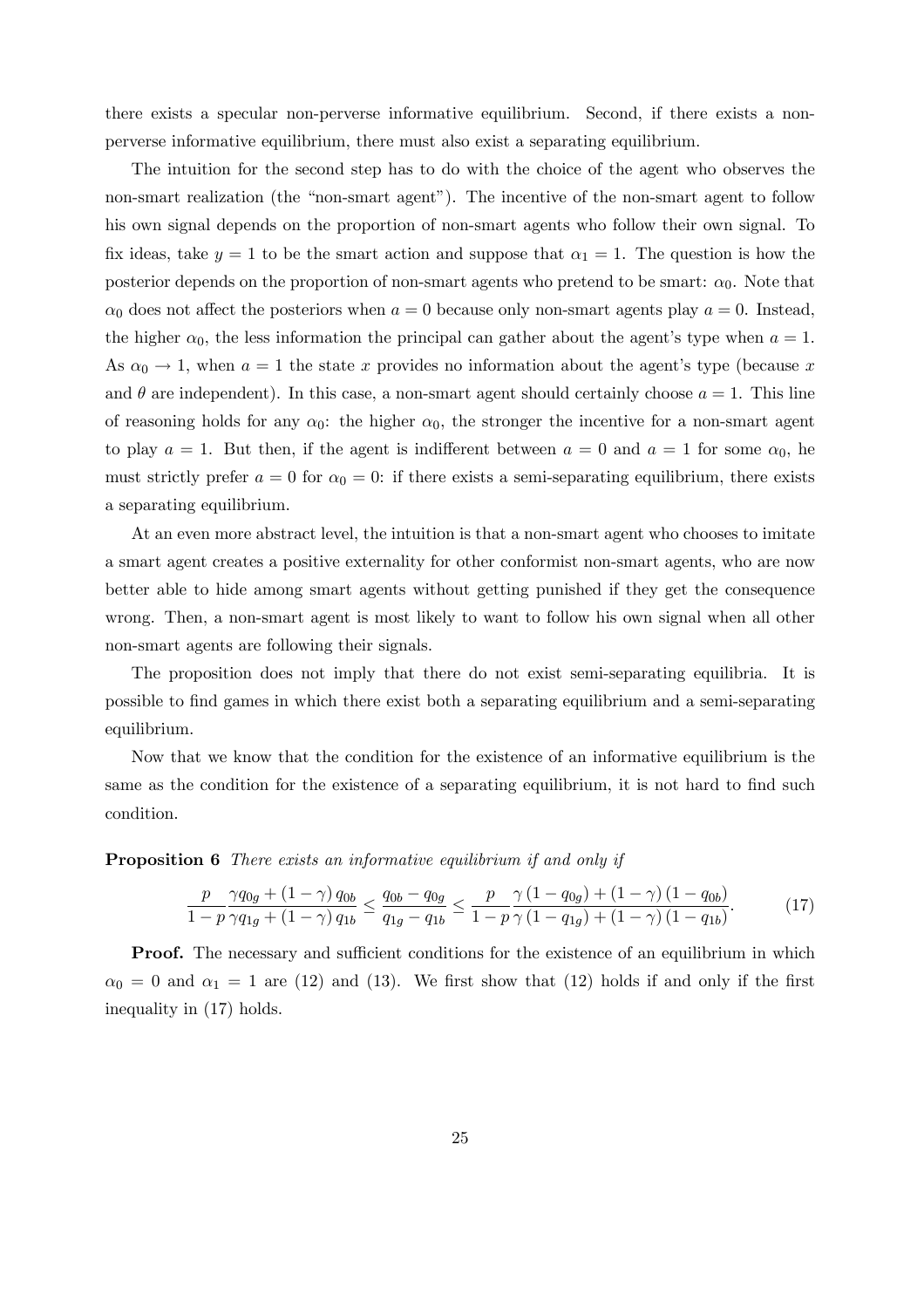Note that

$$
\pi(1,x) - \pi(0,x) = \left(\frac{\Pr(y=1|g,x)}{\Pr(y=1|x)} - \frac{\Pr(y=0|g,x)}{\Pr(y=0|x)}\right) \Pr(g)
$$
  
= 
$$
\frac{\Pr(y=1|g,x) (1 - \Pr(y=1|x)) - (1 - \Pr(y=1|g,x)) \Pr(y=1|x)}{\Pr(y=1|x) \Pr(y=0|x)} \Pr(g)
$$
  
= 
$$
\frac{\Pr(y=1|g,x) - \Pr(y=1|x)}{\Pr(y=1|x) \Pr(y=0|x)} \Pr(g)
$$

Then,

$$
\begin{aligned} \Pr(x|y=0) \, (\pi \, (1,x) - \pi \, (0,x)) &= \frac{\Pr(y=0|x) \Pr(x)}{\Pr(y=0)} \frac{\Pr(y=1|g,x) - \Pr(y=1|x)}{\Pr(y=1|x) \Pr(y=0|x)} \Pr(g) \\ &= \frac{\Pr(g)}{\Pr(y=0)} \Pr(x) \left( \frac{\Pr(y=1|g,x)}{\Pr(y=1|x)} - 1 \right) \end{aligned}
$$

Then, (12) holds if and only if

$$
\frac{\Pr(g)}{\Pr(y=0)} \left( \Pr(1) \frac{\Pr(y=1|g,1)}{\Pr(y=1|1)} + \Pr(0) \frac{\Pr(y=1|g,0)}{\Pr(y=1|0)} - 1 \right) \le 0
$$
\n
$$
\Leftrightarrow \Pr(1) q_{1g} (q_{0g} \Pr(g) + q_{0b} \Pr(b)) + \Pr(0) q_{0g} (q_{1g} \Pr(g) + q_{1b} \Pr(b))
$$
\n
$$
- (q_{0g} \Pr(g) + q_{0b} \Pr(b)) (q_{1g} \Pr(g) + q_{1b} \Pr(b)) \le 0
$$
\n
$$
\Leftrightarrow \Pr(1) q_{1g} (q_{0g} \Pr(g) + q_{0b} \Pr(b)) + \Pr(0) q_{0g} (q_{1g} \Pr(g) + q_{1b} \Pr(b))
$$
\n
$$
- (\Pr(0) + \Pr(1)) (q_{0g} \Pr(g) + q_{0b} \Pr(b)) (q_{1g} \Pr(g) + q_{1b} \Pr(b)) \le 0
$$
\n
$$
\Leftrightarrow \Pr(1) (q_{1g} - (q_{1g} \Pr(g) + q_{1b} \Pr(b))) (q_{0g} \Pr(g) + q_{0b} \Pr(b))
$$
\n
$$
+ \Pr(0) (q_{0g} - (q_{0g} \Pr(g) + q_{0b} \Pr(b))) (q_{1g} \Pr(g) + q_{1b} \Pr(b)) \le 0
$$
\n
$$
\Leftrightarrow \Pr(1) (q_{1g} - q_{1b}) \Pr(b) (q_{0g} \Pr(g) + q_{0b} \Pr(b)) + \Pr(0) (q_{0g} - q_{0b}) \Pr(b) (q_{1g} \Pr(g) + q_{1b} \Pr(b)) \le 0
$$
\n
$$
\Leftrightarrow \Pr(1) (q_{1g} - q_{1b}) (\frac{q_{0g}}{q_{1g}} \Pr(g) + q_{0b} \Pr(b)) \le \Pr(0) (q_{0b} - q_{0g}) (q_{1g} \Pr(g) + q_{1b} \Pr(b))
$$
\n
$$
\Leftrightarrow \frac{q_{0b} - q_{0g}}{q_{1g} - q_{1b}} \ge \frac{p}{1 - p} \frac{\Pr(b) q_{0b} + \Pr(g) q_{0g}}{ \Pr(g) + \Pr(b
$$

The proof that (13) is equivalent to the second inequality in the proposition is similar to the argument above and it is omitted.  $\blacksquare$ 

To understand Proposition 6, note that

$$
\frac{p}{1-p} \frac{\gamma q_{0g} + (1-\gamma) q_{0b}}{\gamma q_{1g} + (1-\gamma) q_{1b}} < 1 \quad \text{and} \quad \frac{\gamma (1-q_{0g}) + (1-\gamma) (1-q_{0b})}{\gamma (1-q_{1g}) + (1-\gamma) (1-q_{1b})} > 1.
$$

We can link condition (17) with the condition for the smart signal found in Proposition 2. Both impose bounds on the term

$$
\frac{q_{0b}-q_{0g}}{q_{1g}-q_{1b}},
$$

which is the relative informativeness of the two  $y$ 's. The smartness condition establishes which signal is more informative. The condition in Proposition 6 says whether one signal is *much* more informative than the other.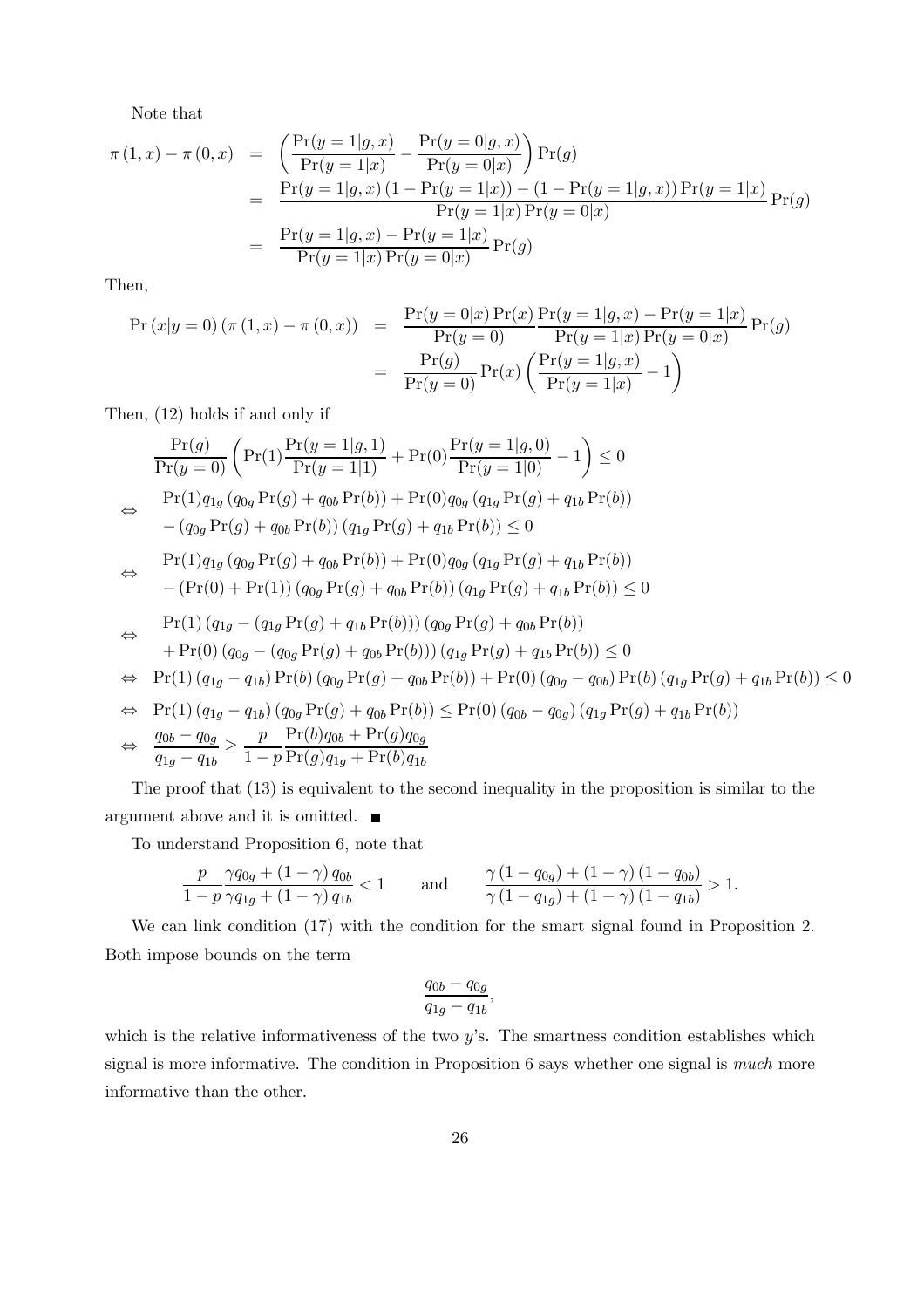If, for instance,  $y = 1$  is the smart signal, then

$$
\frac{q_{0b} - q_{0g}}{q_{1g} - q_{1b}} < \frac{p}{1 - p} \tag{18}
$$

We can disregard the second inequality in Proposition 6 because it is implied by  $(18)$ . Instead, the inequality

$$
\frac{q_{0b} - q_{0g}}{q_{1g} - q_{1b}} \ge \frac{p}{1 - p} \frac{\gamma q_{0g} + (1 - \gamma) q_{0b}}{\gamma q_{1g} + (1 - \gamma) q_{1b}}\tag{19}
$$

can hold or not. If it holds, there is no informative equilibrium because  $y = 1$  is "too smart" to allow for separation. If the equilibrium were informative, the agent who observes  $y = 0$  would always want to pretend he observed  $y = 1$ . If instead the inequality (19) does not hold, separation is possible because the agent who observes  $y = 0$  prefers to increase his likelihood to get  $u = 1$ rather than pretend he has  $y = 1$ .

If we revisit the example presented earlier, we can now formally verify the result that there is no informative equilibrium. Recall that in that example  $\gamma = \frac{1}{2}$ ,  $p = \frac{1}{2}$ ,  $q_{0b} = q_{1b} = \frac{1}{2}$ ,  $q_{0g} = \frac{1}{2}$ , and  $q_{1g} = 1$ . The smartness condition (18) is

$$
\frac{0}{\frac{1}{2}} < 1.
$$

The smart signal is  $y = 1$ . There exists an informative equilibrium if and only if (19) is satisfied. That is,

$$
0 \ge 1 \frac{\frac{1}{2} \frac{1}{2} + \frac{1}{2} \frac{1}{2}}{\frac{1}{2} \cdot 1 + \frac{1}{2} \frac{1}{2}} = \frac{2}{3},
$$

which shows that informative equilibria are impossible.

If instead the smart signal had been less smart, an informative equilibrium would have been possible. For instance, modify the example by assuming that if  $x = 0$ , the good type receives an informative signal:  $q_{0g} = \frac{1}{6}$ . The existence condition (19) becomes

$$
\frac{\frac{1}{2}-\frac{1}{6}}{1-\frac{1}{2}}\geq 1\frac{\frac{1}{2}\frac{1}{2}+\frac{1}{2}\frac{1}{6}}{\frac{1}{2}1+\frac{1}{2}\frac{1}{2}},
$$

that is,  $\frac{2}{3} \geq \frac{4}{9}$ . Indeed, one can show that, holding the other parameters constant, there exists an informative equilibrium if and only if  $q_{0g} \leq \frac{1}{4}$ .

#### 3.4 When should the action be revealed?

We are now in a position to compare the expected payoff of the principal in the best equilibrium under concealed action with her expected payoff in the best equilibrium with revealed action. As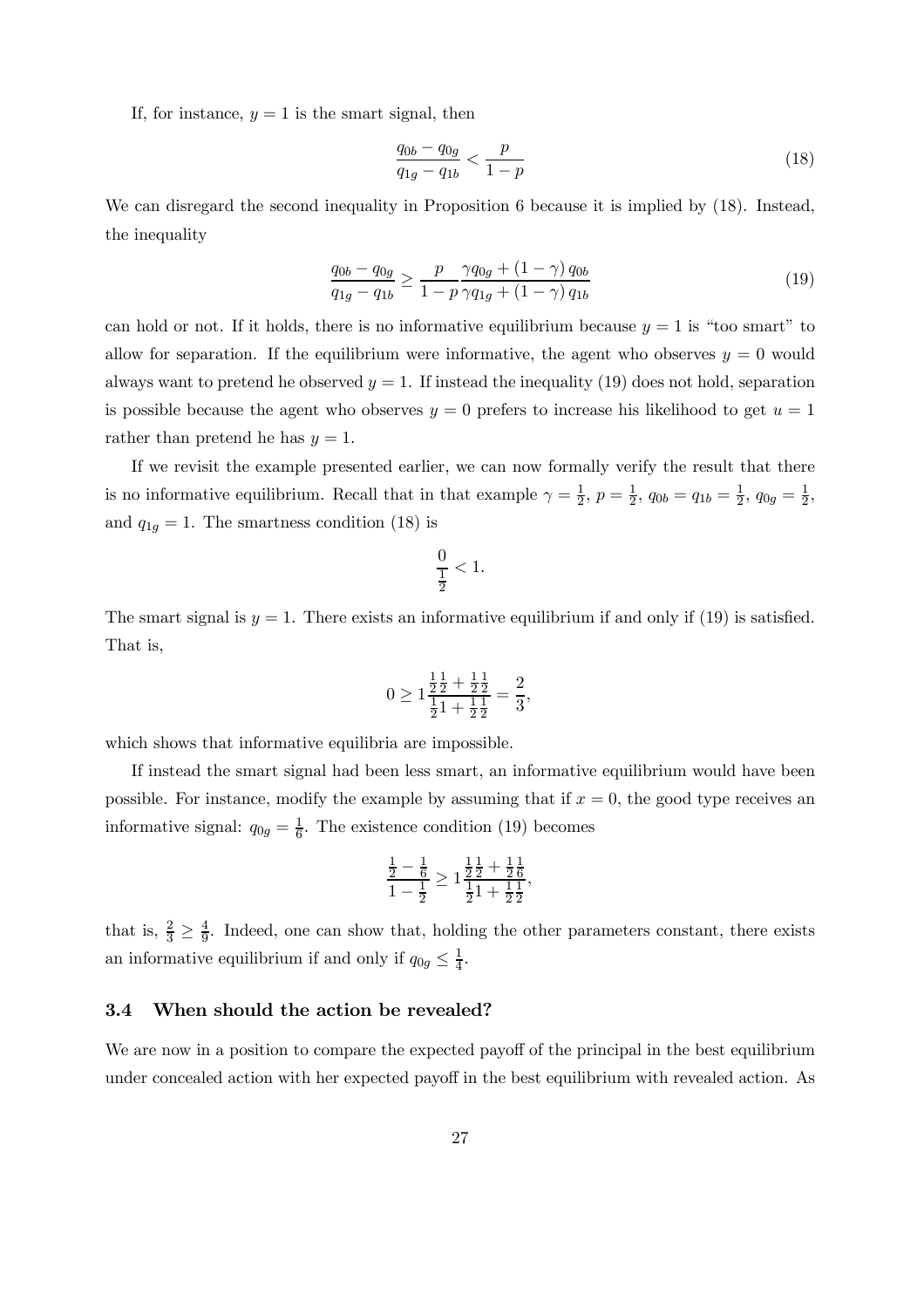we saw in Section 2, ex ante social welfare corresponds to the expected payoff of the principal because the expected payoff of the agent is constant.

From Proposition 3, the best equilibrium with concealed action is a separating equilibrium with  $a = u$ .

What happens with revealed action depends on condition (17). If the condition holds, there exists a separating equilibrium with  $a = y$ . The agent behavior is thus the same as with concealed action but the principal gets more information. The variance of the agent posterior increases and the principal's payoff, which is convex in the posterior, goes up. Compared to concealed action, the discipline effect is the same but the sorting effect improves. Thus, the principal is better off. 14

If instead condition (17) fails, there is no informative equilibrium and the best equilibrium is one where the agent chooses the action that corresponds to the most likely state. The discipline effect worsens because the agent disregards useful information. sorting too is affected negatively because in an informative equilibrium the posterior is equal to the prior. Thus, the principal is worse off. We summarize the argument as follows:

**Proposition 7** If  $(17)$  holds, revealing the agent's action does not affect discipline and improves sorting. If  $(17)$  fails, revealing the agent's action worsens both discipline and sorting. Hence, the principal prefers to reveal the action if and only if (17) holds.

It may also be interesting to see if there is a tension between what is optimal ex ante and what is optimal ex post. Suppose we are in a separating equilibrium. After the agent has chosen his action, the principal always benefits from observing the action because she can use the additional information for sorting purposes. However, before the agent has chosen his action, the principal may want to commit not to observe the action ex post. In which way is the benefit of ex ante concealment connected to the incentive for ex post observation?

Suppose that the smart signal is  $y = 1$ . As we saw above, a policy of concealment is optimal if and only if  $(19)$  fails. The incentive to commit is simply represented by the variable c which takes value 0 if (19) holds and 1 if it fails.

$$
\sum_{x,y} \Pr(x,y)v(\pi(y,x))
$$
\n
$$
= \Pr(y=x) \sum_{x} \Pr(x)v(\pi(x,x)) + \Pr(y \neq x) \sum_{x} \Pr(x)v(\pi(1-x,x))
$$
\n
$$
\geq \Pr(y=x) \sum_{x} \Pr(x)v(\tilde{\pi}(1)) + \Pr(y \neq x) \sum_{x} \Pr(x)v(\tilde{\pi}(0))
$$
\n
$$
= \sum_{x,y} \Pr(x,y)v(\pi(u(x,y)))
$$

<sup>&</sup>lt;sup>14</sup>Proof that screening is better when  $\alpha$  is observed: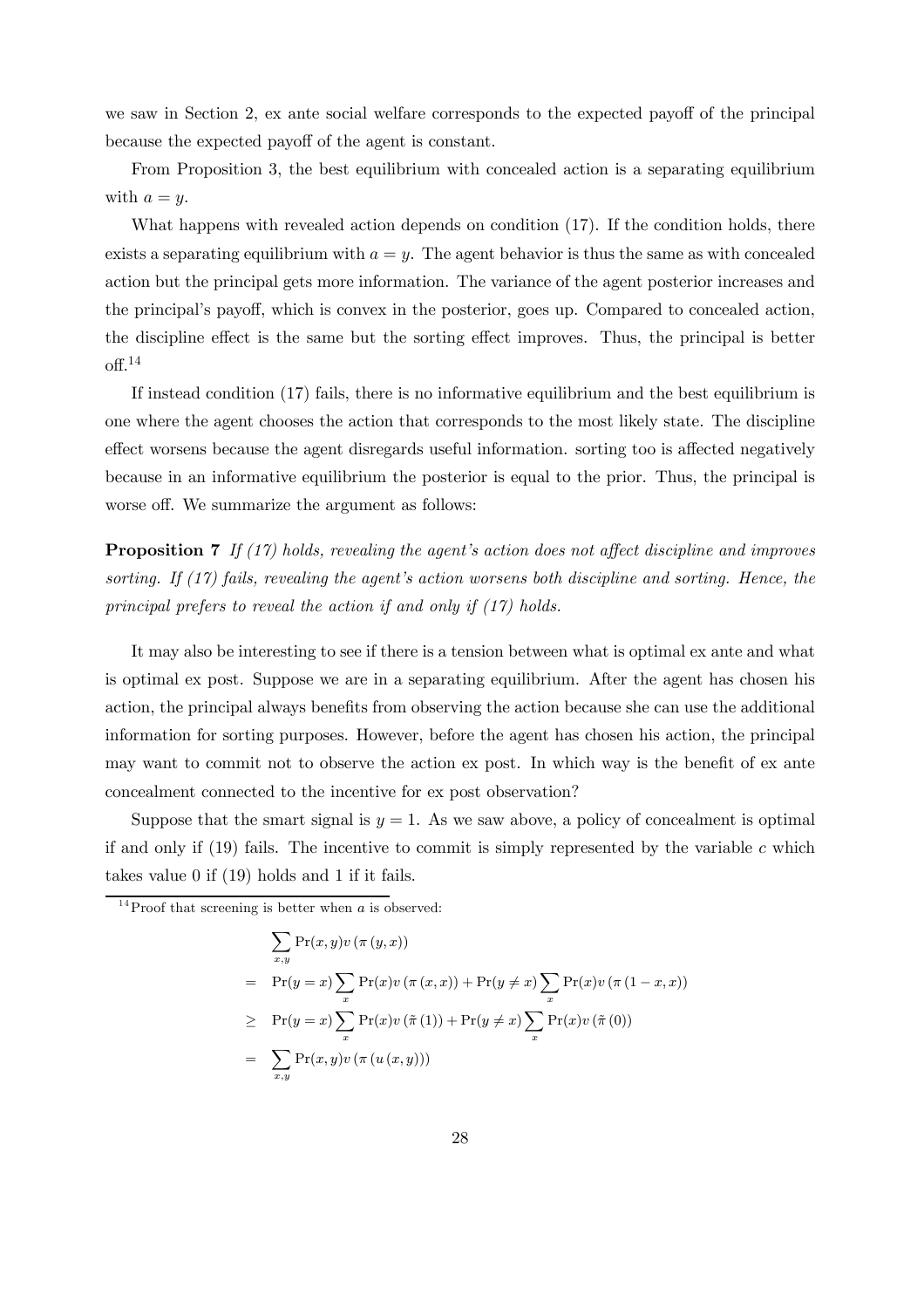In a separating equilibrium, the benefit of observing  $a$  ex post is

$$
r = \sum_{x,y} \Pr(x,y)v\left(\pi(y,x)\right) - \sum_{x,y} \Pr(x,y)v\left(\tilde{\pi}(u(y,x))\right).
$$

To make a simple comparative analysis exercise, we fix p and  $\gamma$ . We also hold constant the following expressions: the probability that a good agent gets the signal right:

$$
Pr(y = x|g) = pq_{1g} + (1 - p)(1 - q_{0g}) \equiv s;
$$

and the probability of the signal given the state, non-conditional on the agent type,

$$
Pr(y = 1|x) = q_{xg}\gamma + q_{xb}(1 - \gamma) \equiv q_x \quad \text{for } x = 1, 2.
$$

Note that this also implies that  $Pr(y = x)$  and  $Pr(y = x | b)$  are constant. This leaves one degree of freedom on  $q$ , which can be represented without loss of generality with movements of the ratio  $q_{0b}-q_{0g}$  $\frac{q_{0b}-q_{0g}}{q_{1g}-q_{1b}}$ . This degree of freedom corresponds to the relative informativeness of the two realizations of  $y$ .

We show that there exists a tension between the ex ante incentive to commit not to observe a and the ex post benefit of observation:

Proposition 8 The incentive to commit ex ante c and the benefit of observing the action ex post r are both nondecreasing in  $\frac{q_{0b}-q_{0g}}{q_{1g}-q_{1b}}$ .

**Proof.** c depends on whether (19) holds. As the right-hand side of (19) is constant, c is nondecreasing in  $\frac{q_{0b}-q_{0g}}{q_{1g}-q_{1b}}$ .

Let us now consider r. As s is constant, an increase in  $q_{1q}$  must be accompanied by an increase in  $q_{0g}$ . As  $q_x$  is constant, an increase in  $q_{xg}$  is associated to a decrease in  $q_{xb}$ . Thus, a decrease in  $\frac{q_{0b}-q_{0g}}{q_{1g}-q_{1b}}$  corresponds to an increase in  $q_{1g}$  and  $q_{0g}$  and a decrease in  $q_{1b}$  and  $q_{0b}$ .

Given that  $a = y$ , the posteriors are

$$
\pi (1,0) = \frac{q_{0g}\gamma}{q_{0g}\gamma + q_{0b} (1-\gamma)};
$$
  
\n
$$
\pi (0,0) = \frac{(1-q_{0g})\gamma}{(1-q_{0g})\gamma + (1-q_{0g})(1-\gamma)};
$$
  
\n
$$
\pi (1,1) = \frac{q_{1g}\gamma}{q_{1g}\gamma + q_{1b} (1-\gamma)};
$$
  
\n
$$
\pi (0,1) = \frac{(1-q_{1g})\gamma}{(1-q_{1g})\gamma + (1-q_{1b})(1-\gamma)}.
$$

A decrease in  $\frac{q_{0b}-q_{0g}}{q_{1g}-q_{1b}}$  generates an increase in  $\pi(1,1)$  and  $\pi(1,0)$  and a decrease in  $\pi(0,1)$  and  $\pi(0,0)$ . The assumption that  $Pr(y = x|g)$  is constant means that  $\tilde{\pi}(u)$  is constant as well.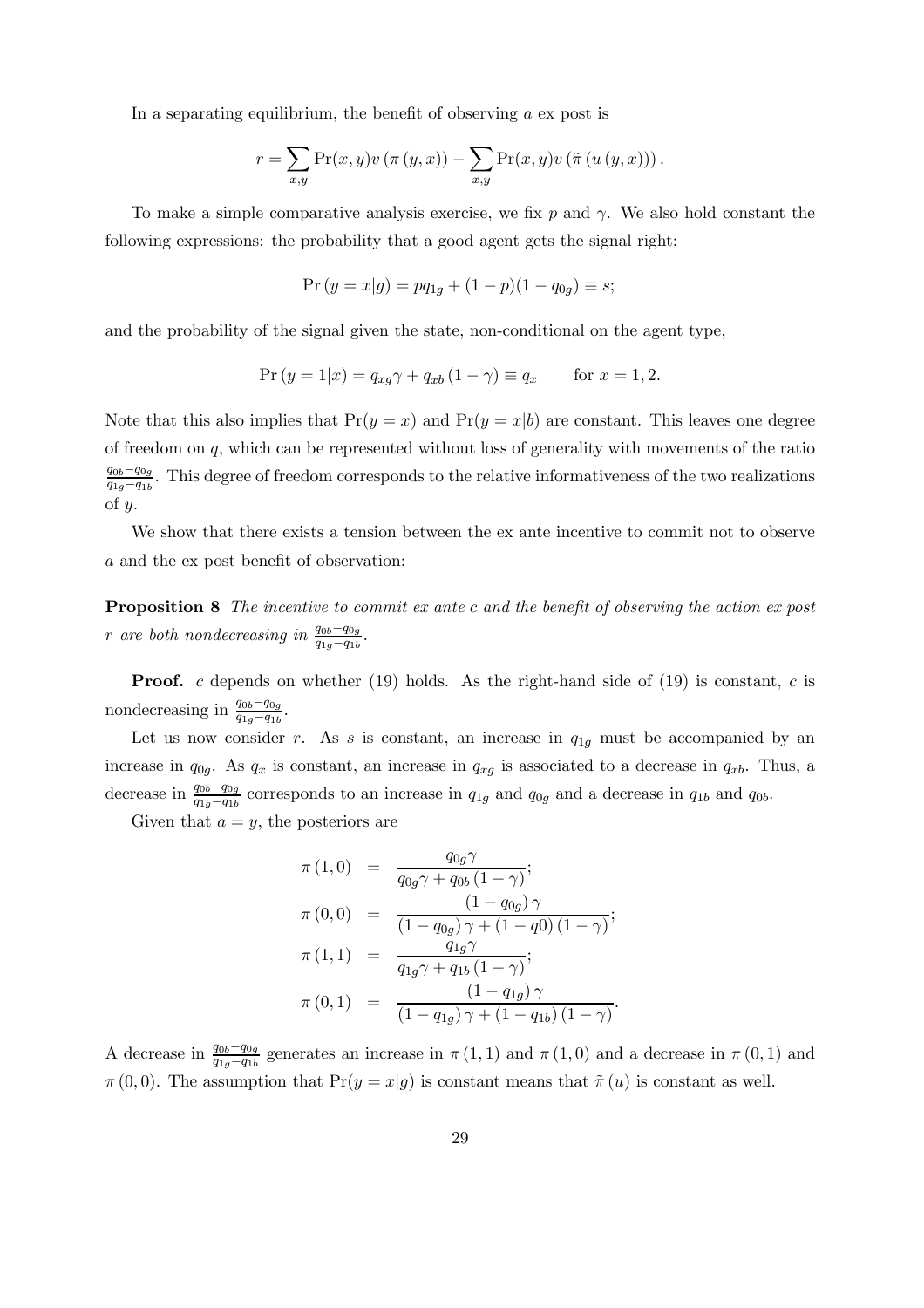The benefit of observing a when the agent plays  $a = y$  is

$$
\sum_{x,y} \Pr(x,y)v\left(\pi(y,x)\right) - \sum_{x,y} \Pr(x,y)v\left(\tilde{\pi}(u(y,x))\right).
$$

Given that  $\tilde{\pi}(u)$  is constant, we only consider the first part, which we rewrite as

$$
V = \Pr(y = x) \sum_{\tilde{x}} \Pr(\tilde{x}) v (\pi (\tilde{x}, \tilde{x})) + \Pr(y \neq x) \sum_{\tilde{x}} \Pr(\tilde{x}) v (\pi (1 - \tilde{x}, \tilde{x})).
$$

It is easy to check that  $\pi(1,1) > \pi(0,0)$  and  $\pi(1,0) > \pi(0,1)$ . As v is convex, a decrease in  $\frac{q_{0b}-q_{0g}}{q_{1g}-q_{1b}}$  increases both  $\sum_x \Pr(x)v(\pi(x,x))$  and  $\sum_x \Pr(x)v(\pi(1-x,x)).$ 

There is a tension between the ex ante benefit of concealed action and the ex post of revealed action. If the agent plays according to his signal, the principal can infer whether the agent received the smart signal or not. The more "smart" the smart signal is, the more useful the information. In a highly asymmetric situation, ex post the principal stands to gain a lot from knowing the agent's action. But the agent realizes this and wants to hides the fact that he receives the non-smart signal. This kills the separating equilibrium and damages the principal in terms both of discipline and sorting. Thus, if the smart signal is "very smart", the principal is better off if she can commit to concealed action.

### 4 Complementarity between Observing Action and Consequence

We have so far asked whether revealing the agent's action is a good idea, but we have maintained the assumption that consequences are always observed. In some cases, especially in the political arena, the principal may not be able to fully evaluate the consequences of the agent's behavior or may be able to do it with such a time lag that the information is of limited use for sorting purposes. Take for instance a large-scale public project, such as a reform of the health system. Its main provisions are observable right away, but it takes years for its effects to develop. In the medium term, the public knows the characteristics of the project that has been undertaken (the action) but cannot yet judge its success (the consequence).

This section looks at what happens when consequences are not necessarily observed. The focus will be mostly on the complementarity between transparency on action and transparency on consequence. However, first, we examine the simple case in which the consequence goes totally unobserved.

The game is as in the reduced form except that the principal observes either only a or nothing at all. If the action is observed, it is easy to see that in equilibrium the choice of action must be uncorrelated with the agent's signal (otherwise one action would have a higher posterior and all agents would choose it  $-$  contradiction). The best equilibrium for the principal is an uninformative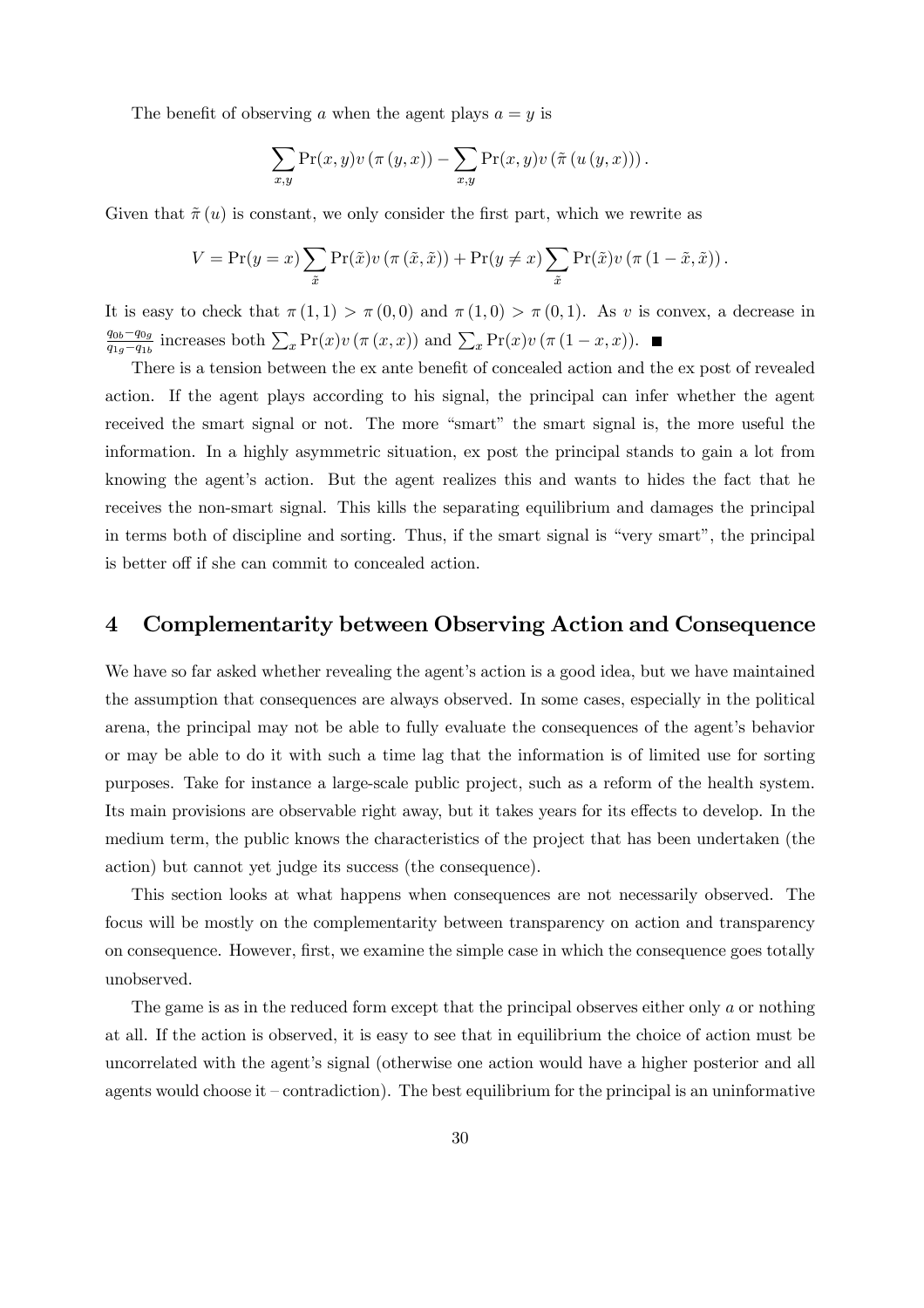equilibrium in which the agent chooses the most likely action. No sorting occurs. If instead the action is not observed, the best equilibrium is one in which the agent chooses  $a = y$ . No sorting occurs but the first-period decision is better. Therefore, when  $u$  is not observed, the principal's expected payoff is certainly higher when a is concealed.

This observation contrasts with the result obtained in the previous section that, when the consequence is observed, revealing the action may a good idea, which seems to point to a complementarity between observing consequences and revealing actions. As we shall now see, this complementarity is indeed present in a general way.

Let  $\rho_u \in [0,1]$  be the probability that u is observed and  $\rho_a \in [0,1]$  be the probability that a is observed. At stage 2 there are thus four possible information scenarios according to whether the consequence and/or the action is observed. The previous section considered the cases  $(\rho_u = 1, \rho_a = 1)$  and  $(\rho_u = 1, \rho_a = 0)$ .

To simplify matters, we restrict attention to pooling and separating equilibria. We assume that  $y = 1$  is the smart signal and we look at the separating equilibrium in which  $a = y$  and the pooling equilibrium in which the agent plays the most likely action. The pooling equilibrium always exists. For every pair  $(\rho_u, \rho_a)$ , we ask whether the separating equilibrium exists.<sup>15</sup>

**Proposition 9** For every  $\rho_u$  there exists  $\rho_a^*(\rho_u) \in (0,1]$  such that the game has a separating equilibrium if and only if  $\rho_a \leq \rho_a^*$ . The threshold  $\rho_a^*$  is nondecreasing in  $\rho_u$ .

**Proof.** Suppose that the agent chooses  $a = y$ . Let  $\pi(a, x)$ ,  $\pi(u(a, x))$ ,  $\pi(a)$ , and  $\gamma$  be the posterior evaluated by the principal in the four possible information scenarios. Note that because we hold fixed the agent equilibrium strategy  $(a = y)$ , these posteriors do not depend on  $(\rho_u, \rho_a)$ but only on the information scenario that is realized. Given  $a$  and  $y$ , the expected posterior for the agent is

$$
E(\pi|a,y) = \rho_u \rho_a E_x(\pi(a,x)|y) + \rho_u (1-\rho_a) E_x(\pi(u(a,x)|y) + (1-\rho_u) \rho_a \pi(a) + (1-\rho_u) (1-\rho_a) \gamma.
$$

Note that the last two addends do not depend on  $x$ , and therefore on  $y$ . A necessary and sufficient condition for the existence of a separating equilibrium is  $E(\pi|0,0) \ge E(\pi|1,0)$ , which rewrites as:

$$
(1 - \rho_a) \rho_u (E_x(\pi(u(0, x)|y = 0) - E_x(\pi(u(1, x)|y = 0))
$$
  
\n
$$
\geq \rho_a (\rho_u (E_x(\pi(1, x)|y = 0) - E_x(\pi(0, x)|y = 0)) + (1 - \rho_u) (\pi(a = 1) - \pi(a = 0)))
$$

 $15$ It is not clear whether the analogue of Proposition 4 can be proven for this more complex case. Although examples have not been found, one cannot exclude that there exists a semi-separating equilibrium when a separating equilibrium does not exist.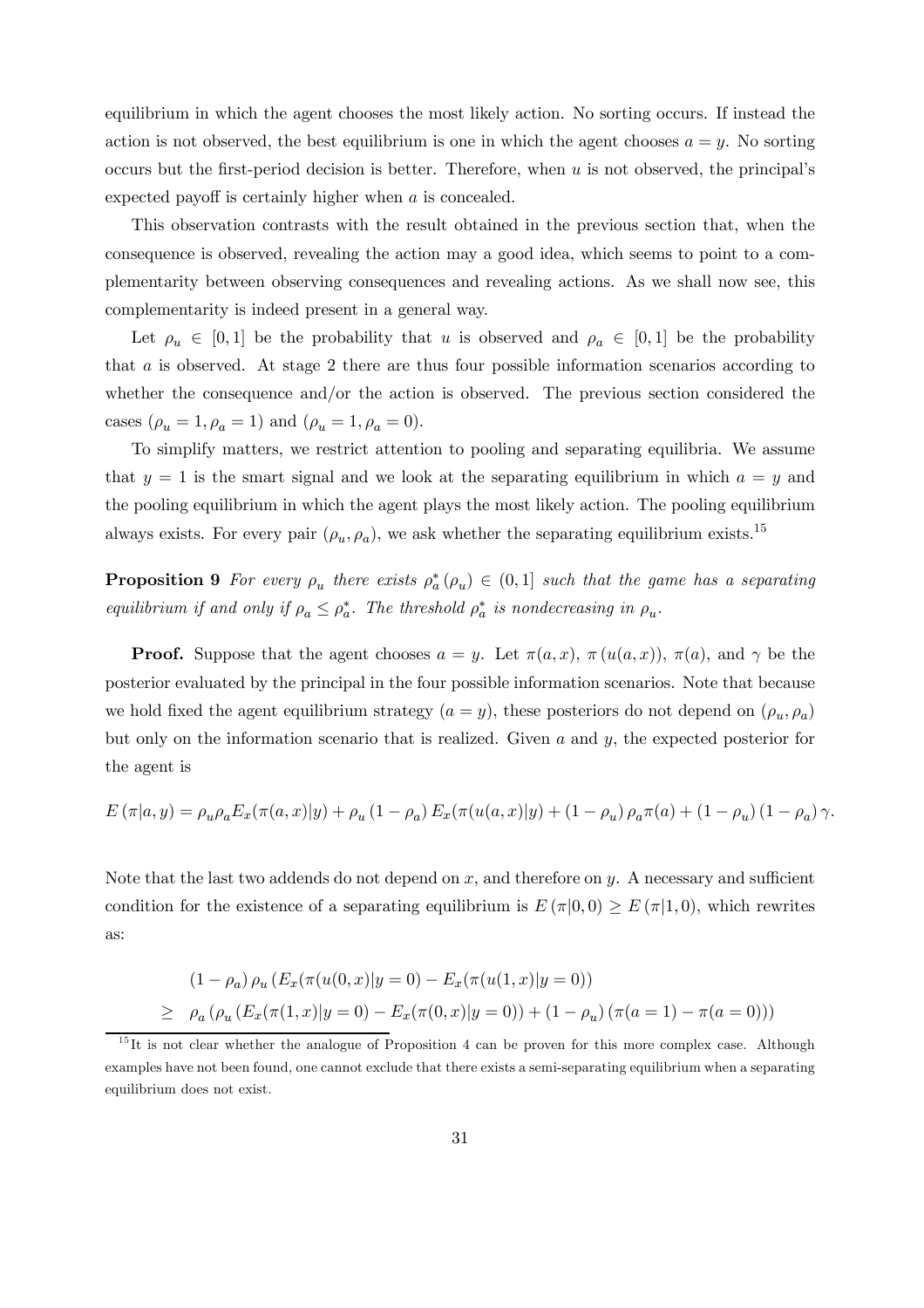$$
(1 - \rho_a) \rho_u \Delta_1 \ge \rho_a \left( \rho_u \Delta_2 + (1 - \rho_u) \Delta_3 \right). \tag{20}
$$

Note that  $\Delta_1$ ,  $\Delta_2$ , and  $\Delta_3$  do not depend on  $(\rho_u, \rho_a)$ . It is easy to see that  $\Delta_1 > 0$  and that  $\Delta_3 > 0$ . By (1), we see that

$$
E_x (\pi(1, x)|y = 0) - E_x (\pi(0, x)|y = 0)
$$
  

$$
\langle E_y E_x (\pi(1, x)|y) - E_y E_x (\pi(0, x)|y)
$$
  

$$
\langle E_x (\pi(1, x)|y = 1) - E_x (\pi(0, x)|y = 1).
$$

As  $E_y E_x(\pi(a, x)|y) = \pi(a)$ , we have that  $\Delta_3 > \Delta_2$ . We rewrite (20) as

$$
\frac{1-\rho_a}{\rho_a} \ge \frac{\rho_u \Delta_2 + \left(1-\rho_u\right) \Delta_3}{\rho_u \Delta_1}.
$$

On the right-hand side, the numerator is decreasing in  $\rho_u$  and the denominator is increasing. The left-hand side is decreasing in  $\rho_a$ .

Proposition 9 has two parts. First, given a probability that the consequence is observed,  $\rho_u$ , there exists a threshold  $\rho_a^*(\rho_u)$  such that there exists a separating equilibrium if and only if the probability of observing the action is below the threshold. For any level of transparency on consequences,  $\rho_u$ , there exists a threshold  $\rho_a^*(\rho_u)$  such that there exists a separating equilibrium if and only if the level of transparency on action is within the threshold. Second, the threshold is nondecreasing in  $\rho_u$ . More transparency on consequence allows for more transparency on action without creating incentives for conformism. This is because conformism is deterred by the threat of failure. The agent may impress the principal when he chooses the action associated to the smart signal, but he is going to be punished if the action does not match the state of the world. The risk of punishment is directly proportional to the probability that the consequence is observed.

### 5 When the Agent Knows His Own Type

So far we have assumed that the agent does not know his own type. In this section we remove this restriction and see what happens (in one example) when the agent has some self-knowledge. The agent receives a signal about his own type, which may be more or less informative. The two extreme cases are when the agent knows his type perfectly and when he has no information about it.

The objective of this section is to probe the robustness of the results obtained with no selfknowledge. As we shall see, self-knowledge may reduce the incentive to behave in a conformist

or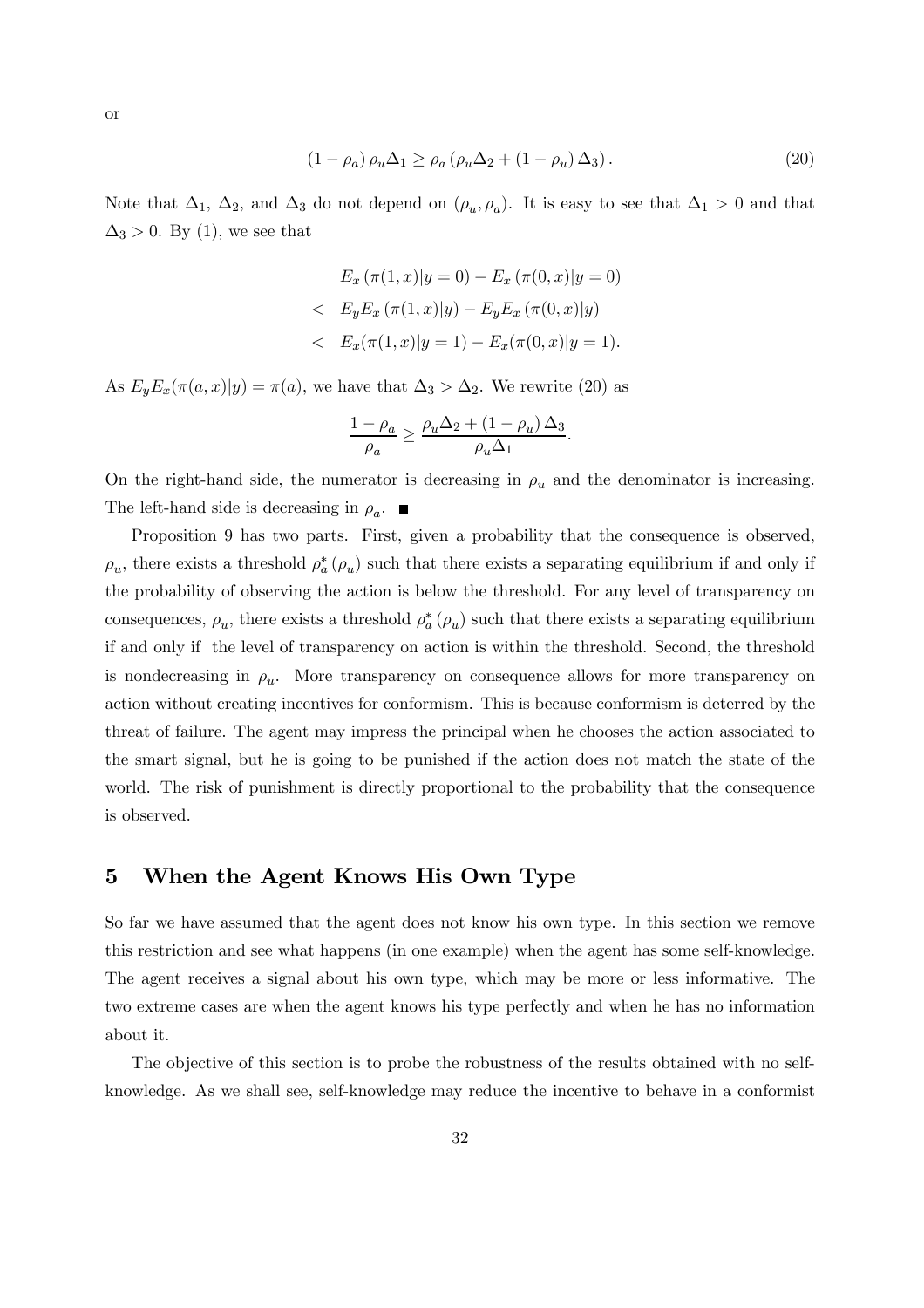way. Two points will be made. First, if the agent is perfectly informed about his own type, then we show that there is an informative equilibrium. The good agent follows his signal while the bad agent still behaves in a conformist manner. This is because an agent who knows that he has a more precise signal has more of an incentive make decisions according to it. This result may lead one to suspect that conformism is a non-robust feature of the case in which the agent has no self-knowledge at all. However, the second point of this section is that if the signal the agent receives about his own type is informative but weak, there still exists no informative equilibrium. Thus the results appear to be robust to some self-knowledge but not to a lot of it.<sup>16</sup>

We modify the baseline model as follows. Before observing the signal  $y$  about the state  $x$ , the agent receives a signal  $z \in \{0, 1\}$  about his own type  $\theta$ . The signal z has distribution

$$
\Pr(z|\theta) = \begin{cases} k & \text{if } z = \theta \\ 1 - k & \text{if } z \neq \theta \end{cases}
$$

with  $k \in \left[\frac{1}{2}, 1\right]$ . If  $k = \frac{1}{2}$ , the signal is uninformative and we return to the baseline model. If  $k = 1$ , the agent knows his own type. Also, z and x are mutually independent, and z and y are mutually independent conditional on x and  $\theta$ . The rest of the game is as in the baseline model. A strategy profile is then  $(\alpha_{yz})_{y\in\{0,1\},z\in\{b,g\}}$ , where  $\alpha_{yz}$  is the probability that an agent with signal y and self-knowledge z plays  $a = 1$ .<sup>17</sup>

In order to make the two main points of this section, it is sufficient to restrict attention to the example discussed in Section 3.1. Thus:  $\gamma = \frac{1}{2}$ ,  $p = \frac{1}{2}$ ,  $q_{0b} = q_{1b} = \frac{1}{2}$ ,  $q_{0g} = \frac{1}{2}$ , and  $q_{1g} = 1$ .

We show that if the agent knows his own type  $(k = 1)$  there is a new type of equilibrium in which an agent with self-knowledge  $z = g$  plays in the efficient way  $(a = y)$ , while an agent with  $z = b$  randomizes between the two actions:

It may also be the case that agents display systematic biases (see Malmendier and Tate [24] for a study on CEO overconfidence, which suggests that chief executives systematically overestimate their ability). It would be interesting — but outside the scope of the present work — to allow for systematic deviations between the agent's and the principal's priors on the agent's type.

 $17$ The type of the agent can now take four possible values while the message space, which still corresponds to the action space, is binary. One may argue that this is an unnatural restriction and that the message space should be enriched to have the same dimension as the action space. However, trading off generality for comparability and simplicity, we choose to keep the set-up used in the rest of the paper.

Also, if the agent is allowed to send another binary cheap talk signal, it is easy to see that there cannot exist a separating equilibrium in which  $\alpha$  reveals  $y$  and the additional cheap talk signal reveals  $z$ , because the agent would always prefer to state  $z = 1$  rather than  $z = 0$  ( $\pi(a, x, z = 1) > \pi(a, x, z = 0)$  for any a and x, because everything else equal a higher z is good news about  $\theta$ ).

 $16$ The question of how well individuals assess their own skills is a difficult one. Chiappori and Salanié [6] propose a test of asymmetric information, which, applied to car insurance contracts, suggests that the insured do not know more about their types than the insurers.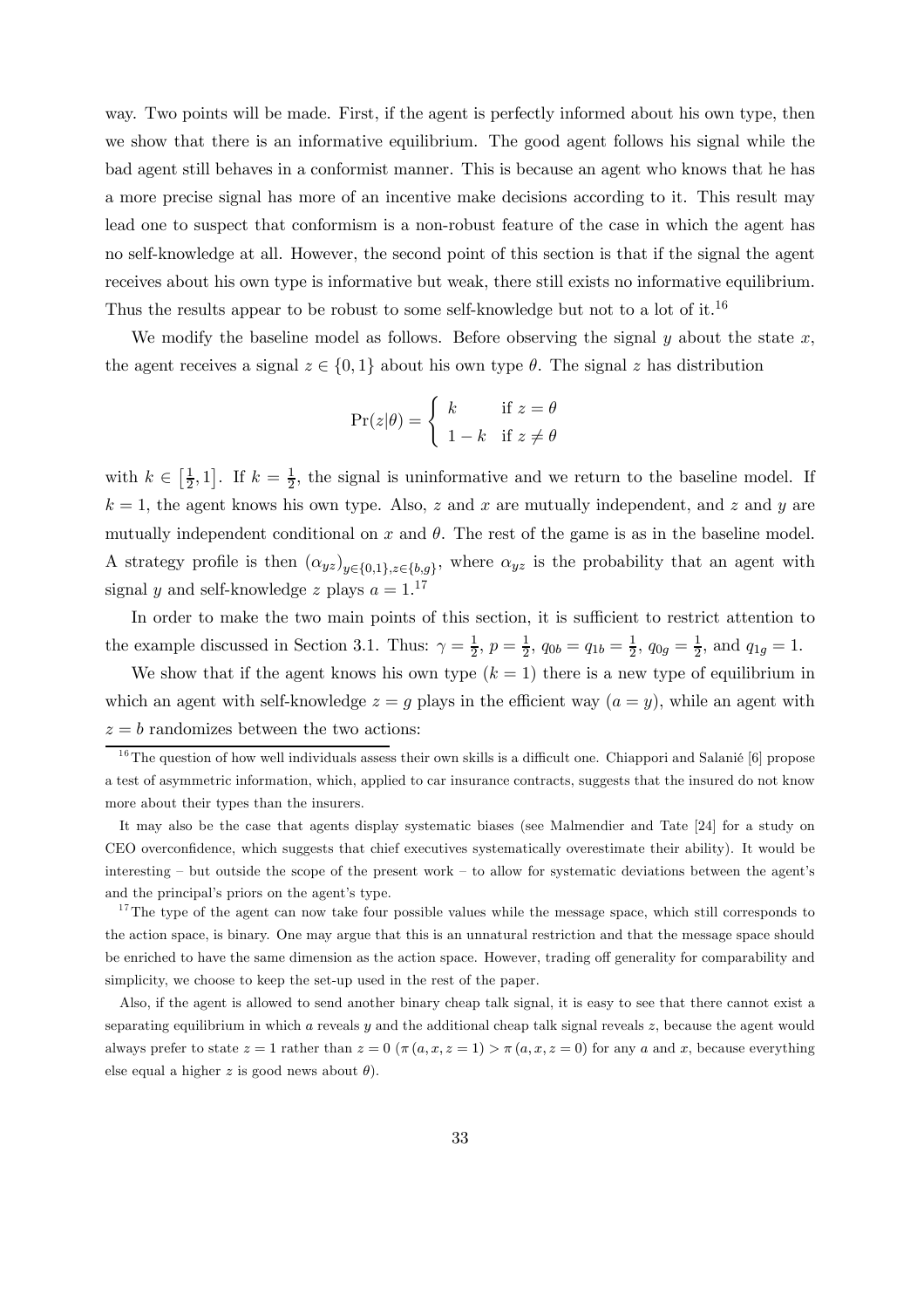**Proposition 10** If  $k = 1$ , there exists an informative equilibrium in which an agent with  $z = 1$ plays  $a = y$  and an agent with  $z = 0$  plays according to  $\alpha_0 = \alpha_1 = \frac{1}{8} \left( 1 + \sqrt{41} \right) \approx 0.92$ .

**Proof.** Given  $k = 1$ , consider strategy  $0 = \alpha_{0g} \leq \alpha_{0b} = \alpha = \alpha_{1b} \leq \alpha_{1g} = 1$ . The posteriors are:

$$
\pi (1,1) = \frac{1}{1+\alpha};
$$
  
\n
$$
\pi (0,1) = 0;
$$
  
\n
$$
\pi (1,0) = \frac{1}{1+2\alpha};
$$
  
\n
$$
\pi (0,0) = \frac{1}{3-2\alpha}.
$$

If the agent knows his type, the conditional probability of  $x$  given  $y$  is

$$
\begin{aligned}\n\Pr(x=1|y=1,z=g) &= \frac{2}{3}; \\
\Pr(x=1|y=0,z=g) &= 0; \\
\Pr(x=1|y=1,z=b) &= \Pr(x=1|y=0,b) = \Pr(x=1|b) = \frac{1}{2}.\n\end{aligned}
$$

In order for  $\alpha \in (0,1)$ , the bad agent must be indifferent between  $a = 0$  and  $a = 1$ :

$$
\Pr(x = 1|z = b) \pi (1, 1) + \Pr(x = 0|z = b) \pi (1, 0)
$$

$$
= \Pr(x = 1|z = b) \pi (0, 1) + \Pr(x = 0|z = b) \pi (0, 0),
$$

yielding

$$
\frac{1}{1+\alpha} + \frac{1}{1+2\alpha} = 0 + \frac{1}{3-2\alpha},
$$

with solution  $\alpha = \frac{1}{8} + \frac{1}{8}\sqrt{41}$ .

It is easy to verify that for an agent with g it is a best response to play  $a = y$ .

An agent who knows he is bad also knows that his signal y provides no information about the state x. He evaluates  $Pr(x)$  according to the prior and he chooses the action according to whether  $E_x(\pi(a,x))$  is higher for  $a = 0$  or  $a = 1$ . Instead, an agent who knows he is good receives an informative signal about x and he uses  $Pr(x|y)$ . That is why a bad agent randomizes while a good agent follows his own signal. An increase in the probability that a bad agent chooses  $a = 1$  worsens the posteriors  $\pi(1, x)$  and improves the posteriors  $\pi(0, x)$ . Thus, there exists a probability such that the bad agent is indifferent between the two actions. However, at the same point the good agent strictly prefers to follow his own signal. This determines an informative equilibrium in which the good agent follows his own signal.

In Section 3 we saw that, when the agent does not observe his type, this example has no informative equilibrium. We now show that this is still true when the agent has limited selfknowledge.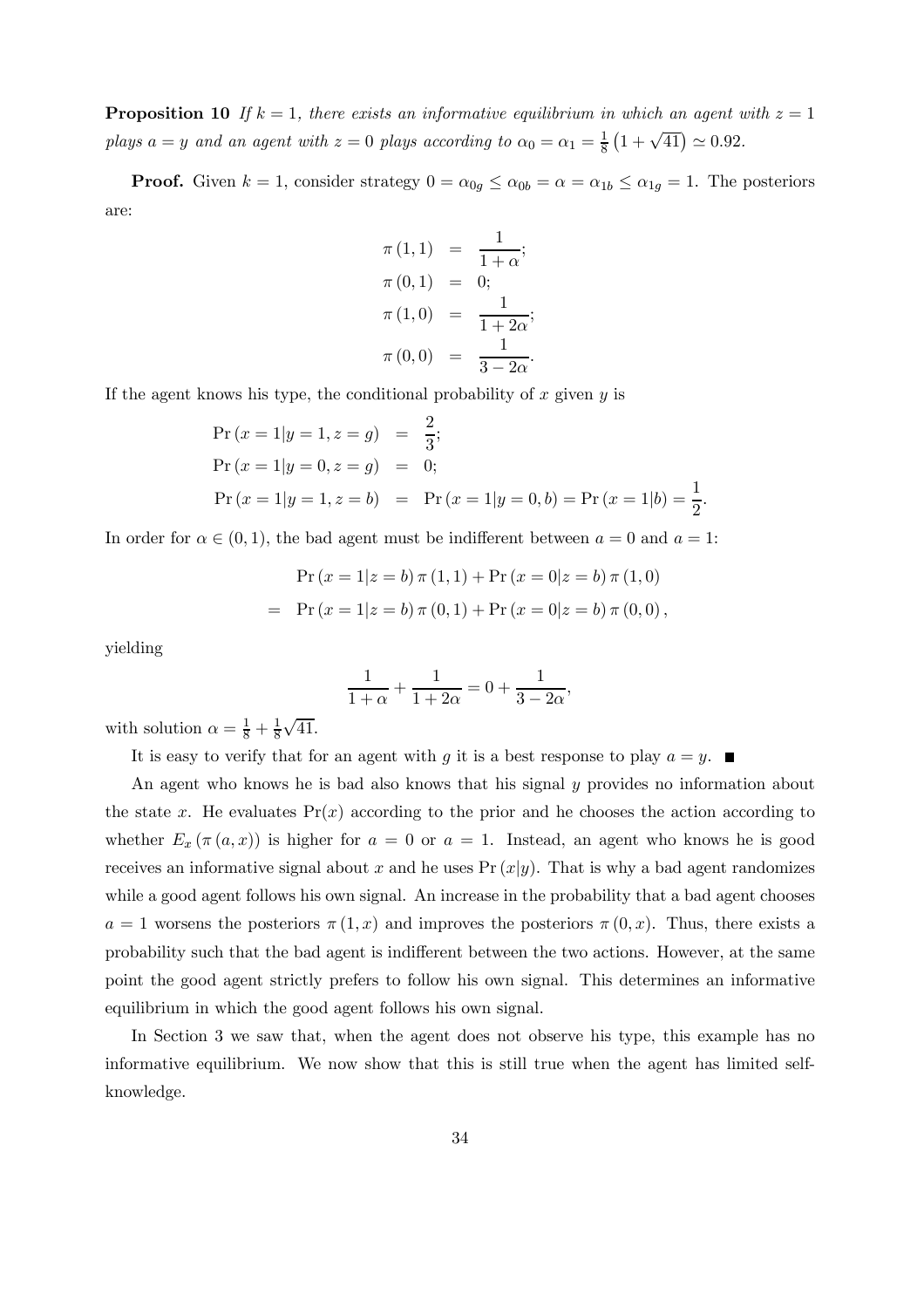**Proposition 11** If  $k < \sqrt{7} - 2 \approx 0.64$ , there exists no informative equilibrium.

**Proof.** Assume that  $k \in (0,1)$ . For future reference, the posteriors for a generic strategy profile are:

$$
\pi(1,1) = \frac{2k\alpha_{1g} + 2(1-k)\alpha_{1b}}{(1+k)\alpha_{1g} + (1+k)\alpha_{1b} + (1-k)\alpha_{0g} + k\alpha_{0b}};
$$
  
\n
$$
\pi(0,1) = \frac{2 - (2k\alpha_{1g} + 2(1-k)\alpha_{1b})}{4 - ((1+k)\alpha_{1g} + (1+k)\alpha_{1b} + (1-k)\alpha_{0g} + k\alpha_{0b})};
$$
  
\n
$$
\pi(1,0) = \frac{k\alpha_{1g} + (1-k)\alpha_{1b} + k\alpha_{0g} + (1-k)\alpha_{0b}}{\alpha_{1g} + \alpha_{1b} + \alpha_{0g} + \alpha_{0b}};
$$
  
\n
$$
\pi(0,0) = \frac{2 - (k\alpha_{1g} + (1-k)\alpha_{1b} + k\alpha_{0g} + (1-k)\alpha_{0b})}{4 - (\alpha_{1g} + \alpha_{1b} + \alpha_{0g} + \alpha_{0b})}.
$$

One of the following must hold:  $\alpha_{1b} > \alpha_{0b}$ ,  $\alpha_{1b} = \alpha_{0b}$ , or  $\alpha_{1b} < \alpha_{0b}$ . For every equilibrium in which  $\alpha_{1b} < \alpha_{0b}$  there exists a specular equilibrium in which  $\alpha_{1b} > \alpha_{0b}$ . Thus we restrict attention to the first two cases. The proof proceeds by showing that in each of the two cases there exists no informative equilibrium if  $k$  is below a certain threshold.

Suppose that there exists an equilibrium in which  $\alpha_{1b} > \alpha_{0b}$ . It must be that

$$
\Pr(x = 1|y = 0, z = b) (\pi (1, 1) - \pi (0, 1)) \leq \Pr(x = 0|y = 0, z = b) (\pi (0, 0) - \pi (1, 0))(21)
$$
  

$$
\Pr(x = 1|y = 1, z = b) (\pi (1, 1) - \pi (0, 1)) \geq \Pr(x = 0|y = 1, z = b) (\pi (0, 0) - \pi (1, 0))(22)
$$

This implies that:

$$
\pi(1,1) \geq \pi(0,1) \tag{23}
$$

$$
\pi(0,0) \geq \pi(1,0) \tag{24}
$$

To see this: if  $(23)$  holds but  $(24)$  does not,  $(21)$  must be false; if  $(24)$  holds but  $(23)$  does not, (22) must be false; and if neither (23) nor (24) hold, the fact that (21) holds implies that (22) must be false. Given  $(21)$  and  $(22)$ ,

$$
\Pr(x = 1|y = 0, z = g) (\pi (1, 1) - \pi (0, 1)) < \Pr(x = 0|y = 0, z = g) (\pi (0, 0) - \pi (1, 0))(25)
$$
\n
$$
\Pr(x = 1|y = 1, z = g) (\pi (1, 1) - \pi (0, 1)) > \Pr(x = 0|y = 1, z = g) (\pi (0, 0) - \pi (1, 0))(26)
$$

Thus  $0 = \alpha_{0g} \leq \alpha_{0b} < \alpha_{1b} \leq \alpha_{1g} = 1$ . For (25) to hold, it must be  $\pi(1,0) < \pi(0,0)$ , implying

$$
2k\alpha_{1g} + 2(1-k)\alpha_{1b} + 2k\alpha_{0g} + 2(1-k)\alpha_{0b} < \alpha_{1g} + \alpha_{1b} + \alpha_{0g} + \alpha_{0b};
$$
  

$$
(2k-1)\alpha_{1g} + (2k-1)\alpha_{0g} < (2k-1)\alpha_{1b} + (2k-1)\alpha_{0b};
$$
  

$$
\alpha_{1g} + \alpha_{0g} < \alpha_{1b} + \alpha_{0b}.
$$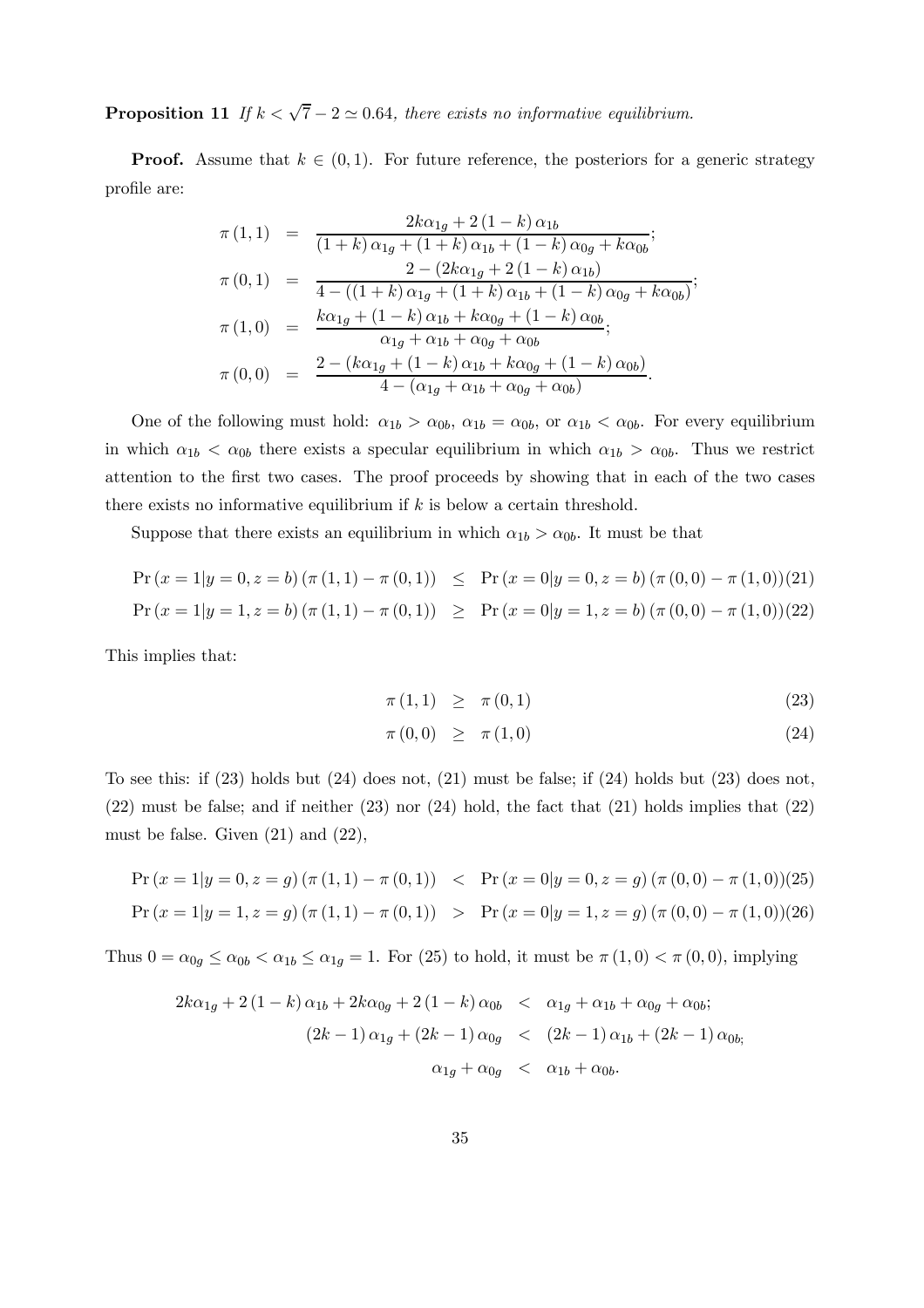This means that  $\alpha_{1b} + \alpha_{0b} > 1$ . By an argument similar to Proposition 4, it cannot be that  $0 < \alpha_{0b} < \alpha_{1b} < 1$ . Hence,  $\alpha_{1b} = 1$ . We then know that  $0 = \alpha_{0g} \leq \alpha_{0b} < \alpha_{1b} = \alpha_{1g} = 1$ , and the posteriors are

$$
\pi (1,1) = \frac{2k + 2(1 - k)}{2k + 2(1 - k) + 1 + k\alpha_{0b}};
$$
  
\n
$$
\pi (0,1) = 0;
$$
  
\n
$$
\pi (1,0) = \frac{k + (1 - k)(1 + \alpha_{0b})}{k + (1 - k)(1 + \alpha_{0b}) + (1 - k) + k(1 + \alpha_{0b})};
$$
  
\n
$$
\pi (0,0) = \frac{2 - (k + (1 - k)(1 + \alpha_{0b}))}{4 - (k + (1 - k)(1 + \alpha_{0b}) + (1 - k) + k(1 + \alpha_{0b}))}.
$$

We see that

$$
\Pr(x = 1|y = 0, z = b) = \frac{\Pr(x = 1, y = 0, z = b|\theta = g) + \Pr(x = 1, y = 0, z = b|\theta = b)}{\Pr(y = 0, z = b|\theta = g) + \Pr(y = 0, z = b|\theta = b)}
$$

$$
= \frac{\frac{1}{2}k}{\frac{1}{2}k + \frac{1}{2}} = \frac{k}{1 + k}
$$

Then a necessary condition for  $\alpha_{0b} < 1$  is

$$
k(\pi(1,1)-\pi(0,1))+(\pi(1,1)-\pi(0,1))\leq 0,
$$

which rewrites as

$$
-4k + (6k - 3)\alpha_0 + 2k^2\alpha_0^2 \ge 0,
$$

which, given that  $k \geq \frac{1}{2}$ , cannot hold if

$$
-3 + 6k + 2k^2 - 4k < 0
$$

with solution

$$
k < \frac{1}{2} \left( \sqrt{7} - 1 \right) \cong 0.82.
$$

Thus, if  $k < \frac{1}{2}(\sqrt{7}-1)$ , there is no equilibrium in which  $\alpha_{1b} > \alpha_{0b}$ .

Next consider an equilibrium in which  $\alpha_{1b} = \alpha_{0b}$ . By an argument similar to the one use above, it is easy to see that  $0 \le \alpha_{0g} \le \alpha_{0b} = \alpha_{1b} \le \alpha_{1g} \le 1$ . It cannot be that  $0 < \alpha_{0b} = \alpha_{1b} < 1$ . Either  $0 = \alpha_{0g} = \alpha_{0b} = \alpha_{1b} \leq \alpha_{1g} = 1$  or  $0 \leq \alpha_{0g} = \alpha_{0b} = \alpha_{1b} = \alpha_{1g} = 1$ . It is easy to exclude the first case (because  $a = 1$ , which is smart and optimal, is too appealing to an agent with  $y = 1$ and  $z = b$ ).

We are then left with the possibility that  $0 \le \alpha_{0g} \le \alpha_{0b} = \alpha_{1b} = \alpha_{1g} = 1$ . The posteriors are:

$$
\pi (1,1) = \frac{2k+2(1-k)}{2k+2(1-k)+k+(1-k)+(1-k)\alpha_{0g}+k};
$$
  
\n
$$
\pi (0,1) = 0;
$$
  
\n
$$
\pi (1,0) = \frac{k+(1-k)+k\alpha_{0g}+(1-k)}{3+\alpha_{0g}};
$$
  
\n
$$
\pi (0,0) = k.
$$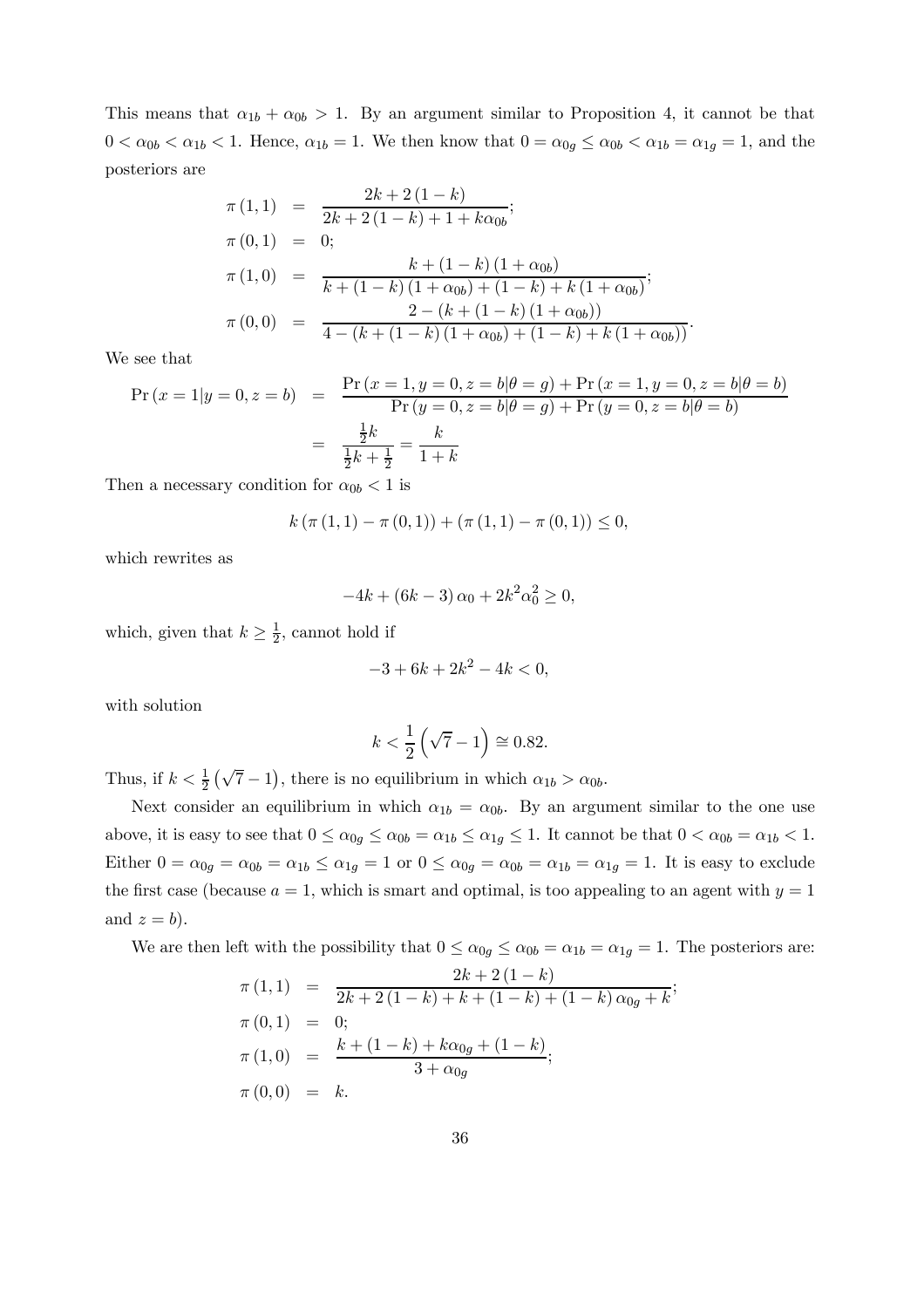Note that

$$
\Pr(x = 1|y = 0, z = g) = \frac{\Pr(x = 1, y = 0, z = g | \theta = g) + \Pr(x = 1, y = 0, z = g | \theta = b)}{\Pr(y = 0, z = g | \theta = g) + \Pr(y = 0, z = g | \theta = b)}
$$

$$
= \frac{\frac{1}{2}(1 - k)}{\frac{1}{2}(1 - k) + \frac{1}{2}} = \frac{1 - k}{2 - k}.
$$

A necessary condition for  $\alpha_{0g} < 1$  is

$$
(1 - k) (\pi (1, 1) - \pi (0, 1)) + (\pi (1, 0) - \pi (0, 0)) \ge 0,
$$

which rewrites as

$$
3 - 4k - k^2 + (1 - 2k + k^2) \alpha_0 \le 0,
$$

which cannot hold if

$$
3 - 4k - k^2 > 0
$$

with solution  $k < \sqrt{7} - 2 \simeq 0.64$ ..

As  $\frac{1}{2}(\sqrt{7}-1) > \sqrt{7}-2$ , the proof is complete.

If the agent has self-knowledge, we know that an agent who thinks he is above average has a stronger incentive to follow his signal. Still, if self-knowledge is weak, this is not enough to overcome the agent's desire to make the principal believe that he received the smart signal. The proof of this fact – even just for the example – is quite convoluted because it involves excluding all the possible cases of informative equilibria.

# 6 General Case

The baseline model had strong restrictions on the action space, signal space, consequence space, and state space, which were all assumed to be binary. This section considers a general setup. We shall see that some of the results proven earlier can still be proven in this more general version. In particular, we can still say a lot about the existence or non-existence of separating equilibria (what we cannot study, because of sheer complexity, is the existence of other informative equilibria). In particular we are able to give support to the two main messages of this paper. First, if one of the possible realizations of the agent signal is "too smart", then there exists no separating equilibrium. Second, transparency on action generates conformism, and it does especially if there is little transparency on consequence. In other words, we prove results that correspond, at least partially, to Propositions 6 and 9.

Let  $u \in U$ ,  $a \in A$ ,  $x \in X$ ,  $y \in Y$  where U, A, X, and Y are finite sets. Additionally, U is real-valued. For analytical tractability, we still assume that  $\theta \in \{b, g\}$ . For every x, let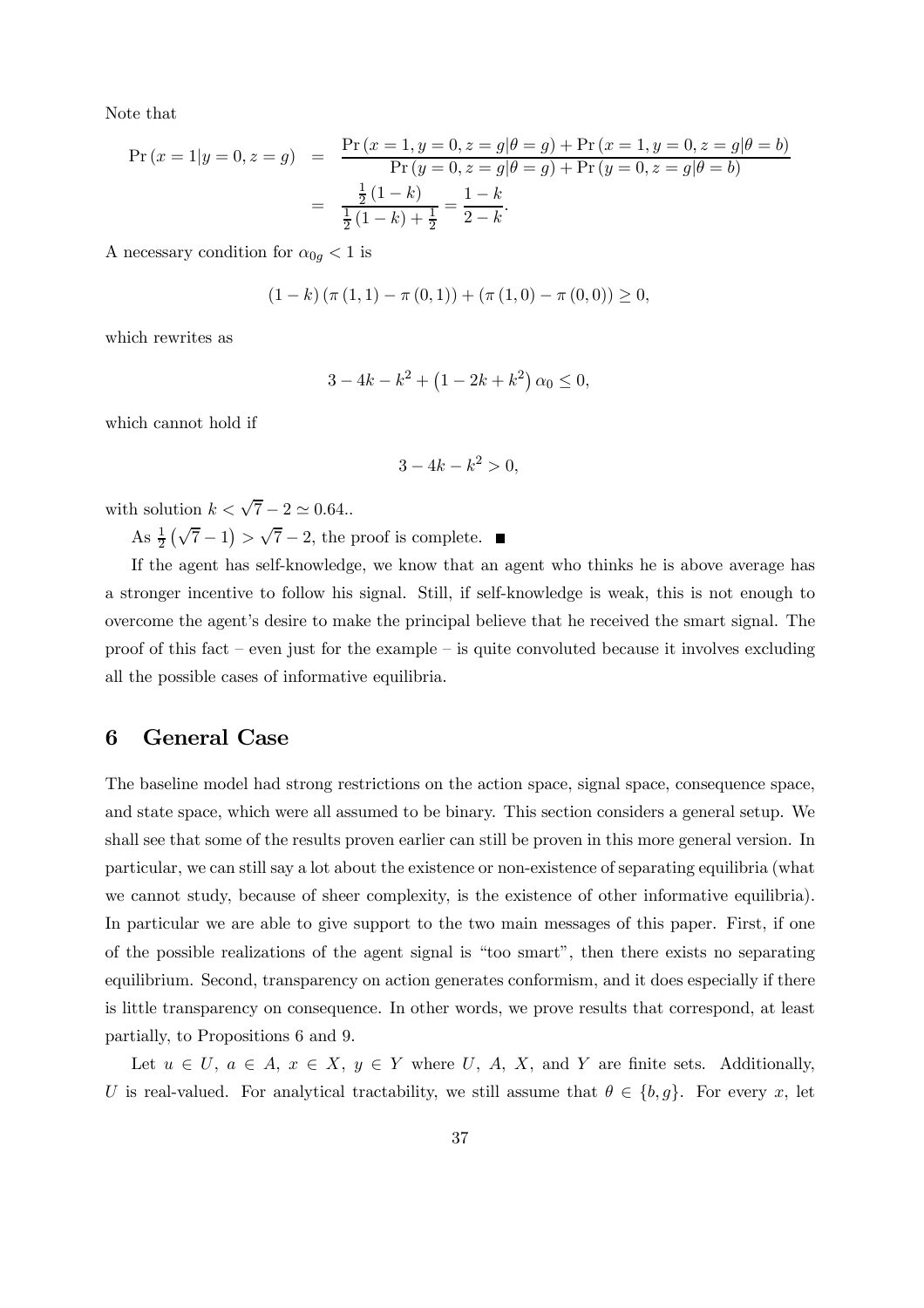$p(x) = Pr(x)$ . For every x, y, and  $\theta$ , let  $q_{\theta}(y|x) = Pr(y|x, \theta)$ . The distributions p and q are assumed to have full support. The consequence is given by  $u = \omega(a, x)$ . Also define

$$
q(y|x) = q_g(y|x) \gamma + q_b(y|x) (1 - \gamma).
$$

We make two additional assumptions

A1 (Decision Value of Signal) There exists  $a^*: Y \to A$  such that, for all  $a, y, u$ ,

$$
\sum_{x:\omega(a^*(y),x)\geq u} q(y|x) p(x) \geq \sum_{x:\omega(a,x)\geq u} q(y|x) p(x)
$$

Assumption A1 says that there exists a decision function  $a^*$  which is optimal in a strong sense: for every u, the probability of obtaining at least u is higher if the agent use  $a^*$  than if he uses any other decision function. The assumption implies that  $a^*$  is optimal in the usual sense: for every  $y$ ,

$$
a^*(y) \in \arg\max_a \sum_x \omega(a, x) \Pr(x|y).
$$

A2 (Sorting Value of Signal) The decision function  $a^*$  also satisfies, for every  $u' \geq u$  and y,

$$
\frac{\sum_{x:\omega(a^*(y),x)=u'} q_g(y|x) p(x)}{\sum_{x:\omega(a^*(y),x)=u'} q_b(y|x) p(x)} \ge \frac{\sum_{x:\omega(a^*(y),x)=u} q_g(y|x) p(x)}{\sum_{x:\omega(a^*(y),x)=u} q_b(y|x) p(x)}
$$

This second assumption says that, in an equilibrium in which the agent uses  $a^*$ , the ratio between the probability that a good agent plays a certain  $a$  and obtains a certain  $u$  and a bad agent plays the same  $a$  and obtains the same  $u$  is increasing in  $u$ . It is akin to the monotone likelihood ratio condition in moral hazard. It guarantees that a higher type of agent who implements the optimal decision rule a∗ is more likely to produce a good consequence.

We now come to what the principal observes. Let  $\rho_u \in [0,1]$  be the probability that u is observed and  $\rho_a \in [0,1]$  be the probability that a is observed. The two events are independent (so, for instance, the probability that the principal sees a but not u is  $(1 - \rho_u)\rho_a$ ).

The following result parallels Proposition 9. A separating equilibrium is more likely to exist when there is more transparency on consequence and less transparency on action:

**Proposition 12** Take  $\rho'_u \leq \rho_u$  and  $\rho'_a \geq \rho_a$ . Under A1 and A2, there exists an equilibrium in which the agent uses  $a^*$  under  $(\rho'_u, \rho'_a)$  only if there exists an equilibrium in which the agent uses  $a^*$  under  $(\rho_u, \rho_a)$ .<sup>18</sup>

 $1<sup>8</sup>$  Given that this section is about generality, one may ask how much Proposition 12 depends on the assumption that the agent's utility is linear in the posterior. Suppose instead that the agent's payoff is given by some nonde-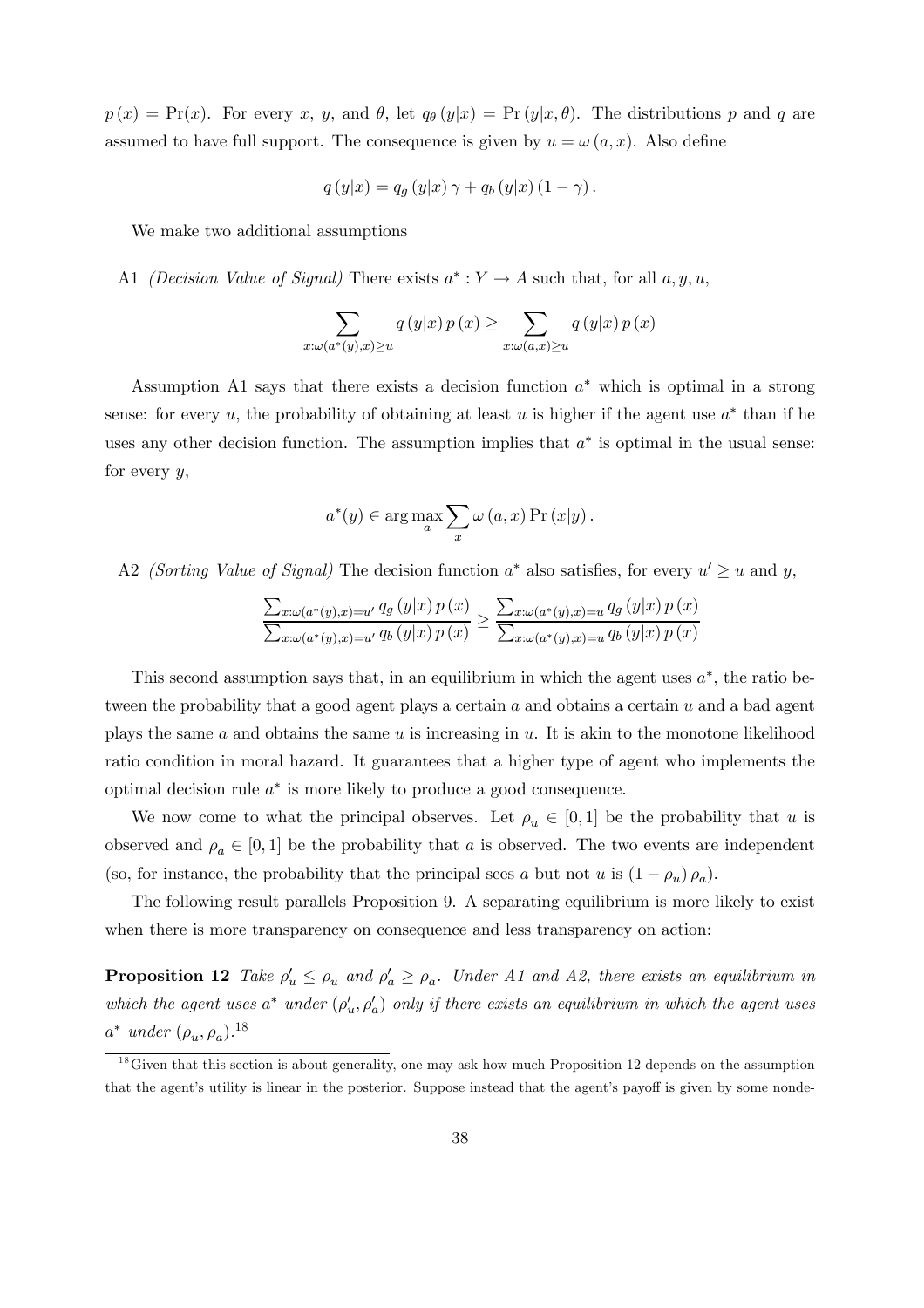Proof. For future reference, note that

$$
\Pr(u|a, y) = \frac{\sum_{x: \omega(a, x) = u} q(y|x)p(x)}{\sum_{x} q(y|x)p(x)}.
$$

Suppose the agent uses  $a^*$ . The posteriors in the four possible information scenarios are:

$$
\pi(a, u) = \begin{cases}\n\frac{\sum_{y:a^*(y)=a} \sum_{x:\omega(a^*(y),x)=u} q_g(y|x)p(x)\gamma}{\sum_{y:a^*(y)=a} \sum_{x:\omega(a^*(y),x)=u} q(y|x)p(x)} & \text{if } a \text{ is played in equilibrium} \\
\text{unrestricted} & \text{otherwise}\n\end{cases}
$$
\n
$$
\pi(u) = \frac{\sum_{y} \sum_{x:\omega(a^*(y),x)=u} q_g(y|x)p(x)\gamma}{\sum_{y} \sum_{x:\omega(a^*(y),x)=u} q(y|x)p(x)}\n\pi(a) = \begin{cases}\n\frac{\sum_{y:a^*(y)=a} \sum_x q_g(y|x)p(x)\gamma}{\sum_{y:a^*(y)=a} \sum_x q_g(y|x)p(x)} & \text{if } a \text{ is played in equilibrium} \\
\text{unrestricted} & \text{otherwise}\n\end{cases}
$$
\n
$$
\pi(\emptyset) = \gamma
$$

Given  $(\rho_u, \rho_a)$ , there exists an equilibrium in which the agent uses  $a^*$  if and only if, for every y,

$$
a^{*}\left(y\right)\in\arg\max_{a}\sum_{u}\Pr\left(u\vert a,y\right)\left(\rho_{u}\rho_{a}\pi\left(a,u\right)+\rho_{u}\left(1-\rho_{a}\right)\pi\left(u\right)\right)+\left(1-\rho_{u}\right)\rho_{a}\pi\left(a\right)+\left(1-\rho_{u}\right)\left(1-\rho_{a}\right)\pi\left(\emptyset\right),
$$

Claim 1: For every a and y,

$$
\sum_{u} \left( \Pr(u|a^*(y), y) - \Pr(u|a, y) \right) \pi(u) \ge 0.
$$

Proof of Claim 1: Note that

$$
\Pr(U \ge u|a, y) = \frac{\sum_{x: \omega(a, x) \ge u} q(y|x)p(x)}{\sum_{x} q(y|x)p(x)}
$$

By A1,

$$
\frac{\Pr(U \ge u | a^*(y), y)}{\Pr(U \ge u | a, y)} = \frac{\sum_{x:\omega(a^*(y), x) \ge u} q(y|x)p(x)}{\sum_{x:\omega(a, x) \ge u} q(y|x)p(x)} \ge 1.
$$

Thus, Pr  $(\cdot|a^*(y), y)$  first–order stochastically dominates Pr  $(\cdot|a, y)$ .

creasing function of the posterior:  $w(\pi)$ . It turns out that the part of the proposition about action revelation is still true. One can prove (see the appendix) that, for any  $\rho_u$  and for any  $\rho_a' > \rho_a$ , there exists an equilibrium in which the agent uses  $a^*$  under  $(\rho_u, \rho'_a)$  only if there exists an equilibrium in which the agent uses  $a^*$  under  $(\rho_u, \rho_a)$ . Instead the strategy used to prove the other part of the proposition — the one about consequence revelation — does not extend beyond a linear w. It is not clear whether this failure can be fixed by using another line of proof or it is actually due to a failure of this second part for nonlinear utility functions.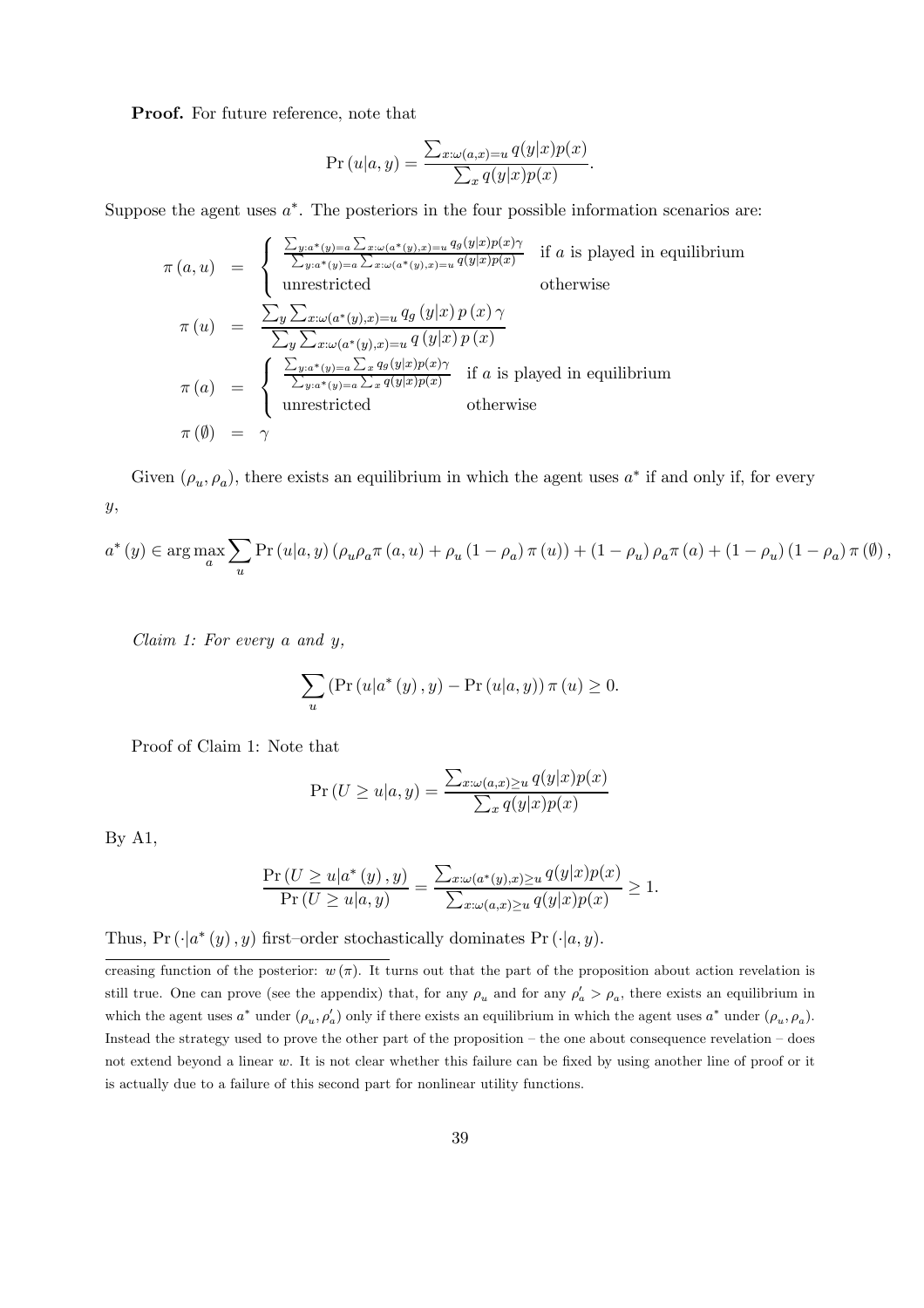By A2, for every  $y$ ,

$$
\frac{\sum_{x:\omega(a^{*}(y),x)=u}q_{g}\left(y|x\right)p\left(x\right)}{\sum_{x:\omega(a^{*}(y),x)=u}q_{b}\left(y|x\right)p\left(x\right)}
$$

is nondecreasing in  $u$ . Hence, it easy to see that

$$
\frac{\sum_{x:\omega(a^*(y),x)=u}q_g(y|x) p(x)}{\sum_{x:\omega(a^*(y),x)=u}q(y|x) p(x)}
$$

is also nondecreasing in  $u$ . This means that

$$
\pi(u) = \frac{\sum_{y} \sum_{x:\omega(a^*(y),x)=u} q_g(y|x) p(x) \gamma}{\sum_{y} \sum_{x:\omega(a^*(y),x)=u} q(y|x) p(x)}
$$

is also nondecreasing in u.

The proof of the claim is completed by a standard argument combining first—order stochastic dominance and monotonicity.

Claim 2: Suppose  $\rho'_a > \rho_a$ . There exists an equilibrium in which the agent uses  $a^*$  under  $(\rho_u, \rho'_a)$  only if there exists an equilibrium in which the agent uses  $a^*$  under  $(\rho_u, \rho_a)$ .

Proof of Claim 2: Suppose not. Then, there exists a y and an  $a \notin a^*(y)$  such that

$$
\sum_{u} \Pr(u|a^*(y), y) (\rho_u \rho_a \pi(a^*(y), u) + \rho_u (1 - \rho_a) \pi(u)) + (1 - \rho_u) \rho_a \pi(a^*(y)) \quad (27)
$$
  
< 
$$
\sum_{u} \Pr(u|a, y) (\rho_u \rho_a \pi(a, u) + \rho_u (1 - \rho_a) \pi(u)) + (1 - \rho_u) \rho_a \pi(a);
$$

and

$$
\sum_{u} \Pr(u|a^*(y), y) (\rho_u \rho'_a \pi(a^*(y), u) + \rho_u (1 - \rho'_a) \pi(u)) + (1 - \rho_u) \rho'_a \pi(a^*(y)) \quad (28)
$$
  

$$
\geq \sum_{u} \Pr(u|a, y) (\rho_u \rho'_a \pi(a, u) + \rho_u (1 - \rho'_a) \pi(u)) + (1 - \rho_u) \rho'_a \pi(a).
$$

Subtracting (27) from (28),

$$
\rho_u \sum_{u} \left( \Pr(u|a^*(y), y) - \Pr(u|a, y) \right) \pi(u) \tag{29}
$$
\n
$$
- \left( \rho_u \left( \sum_{u} \left( \Pr(u|a^*(y), y) \pi(a^*(y), u) - \Pr(u|a, y) \pi(a, u) \right) \right) + (1 - \rho_u) \left( \pi(a^*(y)) - \pi(a) \right) \right)
$$
\n
$$
< 0
$$

However, by Claim 1, in order for (27) to hold, it must be that

$$
\rho_u \sum_{u} \left( \Pr\left(u | a^*(y), y\right) \pi\left(a^*(y), u\right) - \Pr\left(u | a, y\right) \pi\left(a, u\right) \right) + (1 - \rho_u) \left( \pi\left(a^*(y)\right) - \pi\left(a\right) \right) < 0
$$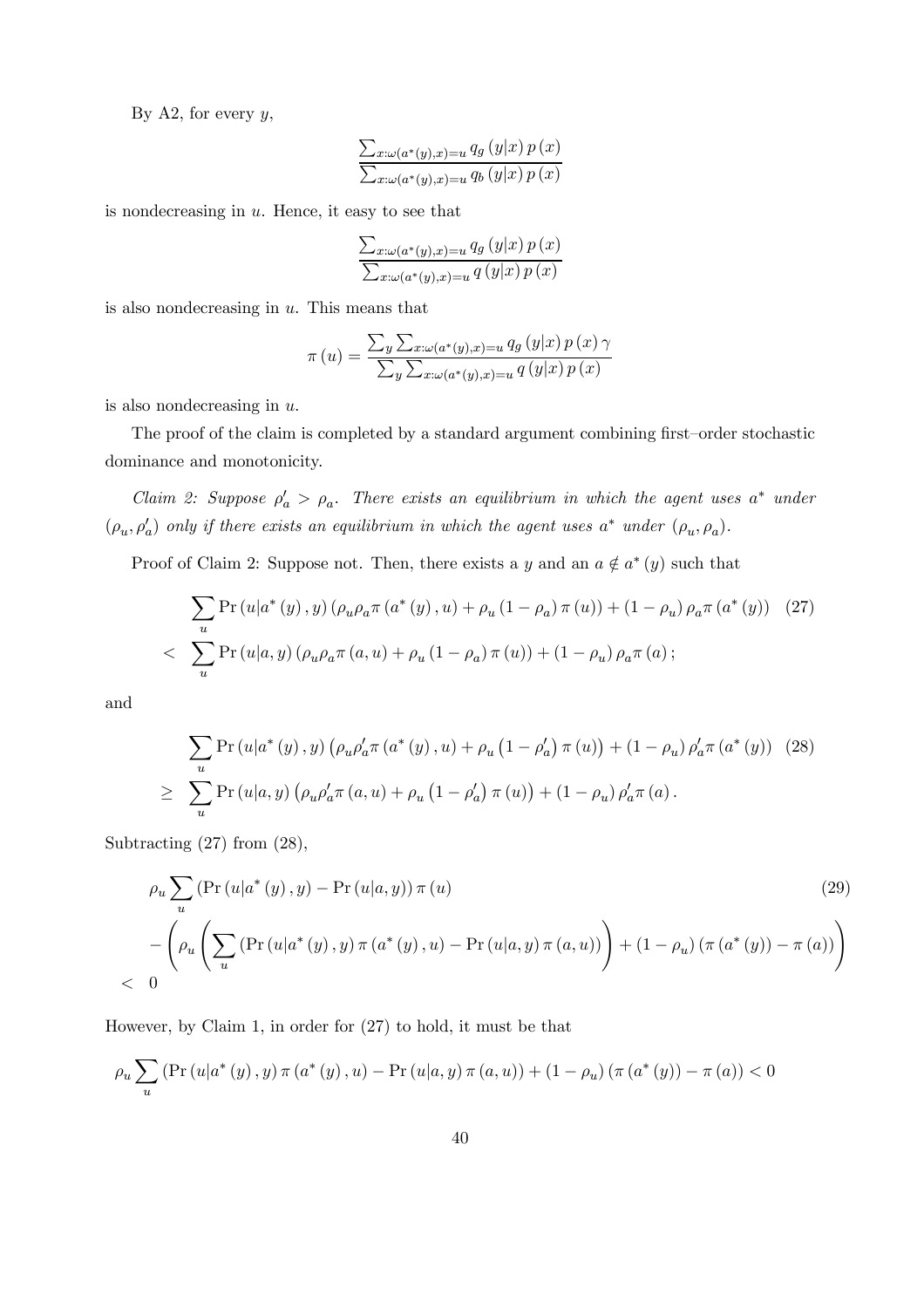But the right-hand side of  $(29)$  is positive – contradiction.

Claim 3: Suppose  $\rho'_u \le \rho_u$ . There exists an equilibrium in which the agent uses  $a^*$  under  $(\rho'_u, \rho_a)$  only if there exists an equilibrium in which the agent uses  $a^*$  under  $(\rho_u, \rho_a)$ .

Proof of Claim 3: Suppose not. Then, there exists a y and an  $a \notin a^*(y)$  such that (27) holds and

$$
\sum_{u} \Pr(u|a^*(y), y) \left( \rho'_u \rho_a \pi(a^*(y), u) + \rho'_u (1 - \rho_a) \pi(u) \right) + (1 - \rho'_u) \rho_a \pi(a^*(y)) \quad (30)
$$
  

$$
\geq \sum_{u} \Pr(u|a, y) \left( \rho'_u \rho_a \pi(a, u) + \rho'_u (1 - \rho_a) \pi(u) \right) + (1 - \rho'_u) \rho_a \pi(a).
$$

implying

$$
\sum_{u} \Pr(u|a^*(y), y) (\rho_a \pi(a^*(y), u) + (1 - \rho_a) \pi(u)) - \Pr(u|a, y) (\rho_a \pi(a, u) + (1 - \rho_a) \pi (3))
$$
  

$$
> \rho_a (\pi(a^*(y)) - \pi(a))
$$

If  $\pi(a^*(y)) \geq \pi(a)$ , (30) implies that

$$
\sum_{u} \Pr(u|a^*(y), y) (\rho_a \pi(a^*(y), u) + (1 - \rho_a) \pi(u)) - \Pr(u|a, y) (\rho_a \pi(a, u) + (1 - \rho_a) \pi(u)) > 0,
$$

and there is a contradiction in (31) because the left-hand side is positive and the right-hand side is negative.

If  $\pi(a^*(y)) < \pi(a)$ , we find a contradiction as follows. Note that

$$
\sum_{u} \Pr(u|a, y) \pi(a, u) = \begin{cases} \pi(a) & \text{if } a \text{ is played in equilibrium (ie } \exists y, a \in a^*(y)) \\ \text{unrestricted} & \text{otherwise} \end{cases}
$$

Hence, if  $a$  is played in equilibrium,

$$
\sum_{u} \left( \Pr(u|a^*(y), y) \pi(a^*(y), u) - \Pr(u|a, y) \pi(a, u) \right) = \pi(a^*(y)) - \pi(a) > 0,
$$

If a is played in equilibrium, then we can always set  $\pi(a, u) = 0$  for all u's and

$$
\sum_{u} \left( \Pr(u|a^*(y), y) \pi(a^*(y), u) - \Pr(u|a, y) \pi(a, u) \right) \ge \pi(a^*(y)) - \pi(a) > 0.
$$

In both cases, the combination of

$$
\sum_{u} \left( \Pr\left(u | a^*(y), y\right) \pi\left(a^*(y), u\right) - \Pr\left(u | a, y\right) \pi\left(a, u\right) \right) > 0
$$

and Claim 1 shows that the left-hand side of (27) is positive, which generates a contradiction.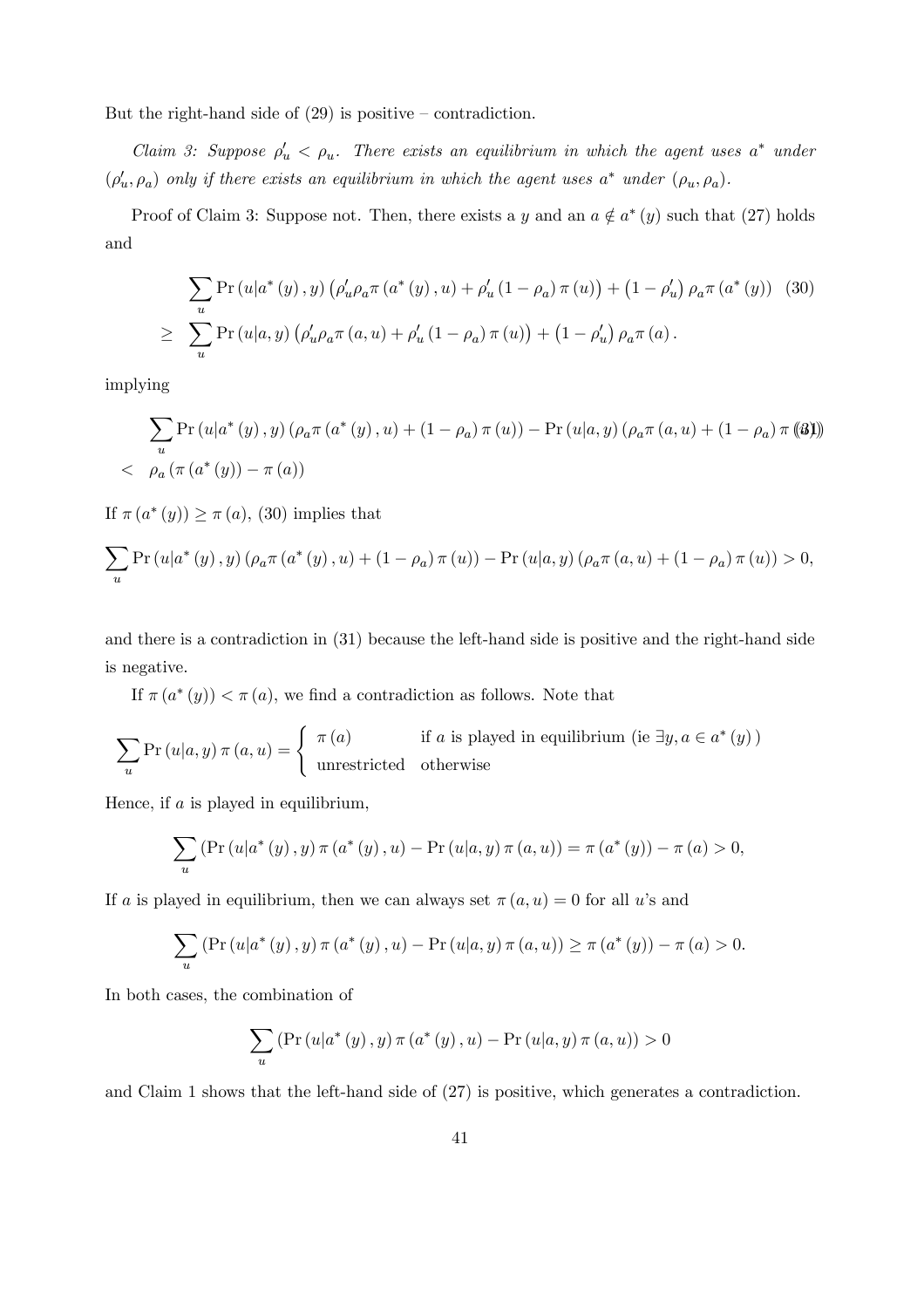Claims 2 and 3 together prove the proposition.  $\blacksquare$ 

By Proposition 12, if there exists an equilibrium in which the agent uses the optimal decision rule  $a^*$  with given  $\rho_u$  and  $\rho_a$ , the same equilibrium exists also if we take a higher  $\rho_u$  and a lower  $\rho_a$ .

The intuition behind the result is straightforward. Assumption A1 guarantees that the decision rule  $a^*$  is optimal. Assumption A2 implies that, if the agent plays  $a^*$ , a good agent is more likely to get a high consequence than a bad agent. If only the consequence is observed (the extreme case in which  $\rho_u = 1$  and  $\rho_a = 0$ , the agent's incentives are aligned with the principal's objective function. A better consequence is good news for the agent's type. Observing the action can only upset this incentive alignment. The contribution of the proposition lies in showing that this comparative statics result also holds for any  $\rho_u$  and  $\rho_a$  are interior. An increase in  $\rho_u$  and a decrease in  $\rho_a$  can only make the agent less willing to follow the optimal decision rule  $a^*$ .

If we are willing to make a mild assumption on the optimal decision rule, we get a full characterization of the existence region:

**Corollary 13** Suppose that A1 and A2 hold and that, for some y' and y'',  $a^*(y') \neq a^*(y'')$ . Then, for every  $\rho_u$  there exists a  $\rho_a^*(\rho_u)$  such that an equilibrium in which the agent uses  $a^*$ exists if and only if  $\rho_a \leq \rho_a^*(\rho_u)$ . Moreover,  $\rho_a^*(1) > 0$ ,  $\rho_a^*(0) = 0$ , and  $\rho_a^*$  is nondecreasing in  $\rho_u$ .

**Proof.** Given that for some y' and  $y''$ ,  $a^*(y') \neq a^*(y'')$ , there cannot exist an equilibrium in which the agent plays  $a^*$  when  $\rho_u = 0$  and  $\rho_a > 0$ . However, there exists one when  $\rho_u = \rho_a = 0$ . Thus,  $\rho_a^*(0) = 0$ . When  $\rho_u = 1$  and  $\rho_a = 0$ , it is easy to check that A1 and A2 imply existence. Hence,  $\rho_a^*(1) > 0$ . The rest of the corollary is immediate given Proposition 12.

There are two possible cases. First, for every  $\rho_u$  and  $\rho_a$  there exists an equilibrium in which the agent plays  $a^*$ . Second, there are two regions: one containing  $(\rho_u = 1, \rho_u = 0)$  in which the agent plays  $a^*$ , the other containing  $(\rho_u = 0, \rho_u = 1)$  in which there is no equilibrium in which the agent plays  $a^*$ . The two regions are divided by  $\rho_a^* (\rho_u)$  which is nondecreasing in  $\rho_u$ .

Lastly, we look at smartness. The notion of smart realization becomes more complicated in the general setup but it can still be applied. In the simpler model used in the rest of the paper, we saw that if one realization of the agent signal  $y$  is exceedingly smart, in the sense that it is a very good signal for the agent's type, then there may not be a separating equilibrium because an agent would always pretend to have observed the smart realization. As we shall see, this line of reasoning is still valid in the general case.

We keep A1 and A2, and, to simplify things, we assume that the optimal decision rule  $a^*$  is such that, for every y,  $a^*(y')$  is a singleton and  $a^*(y') \neq a^*(y'')$  whenever  $y' \neq y''$ .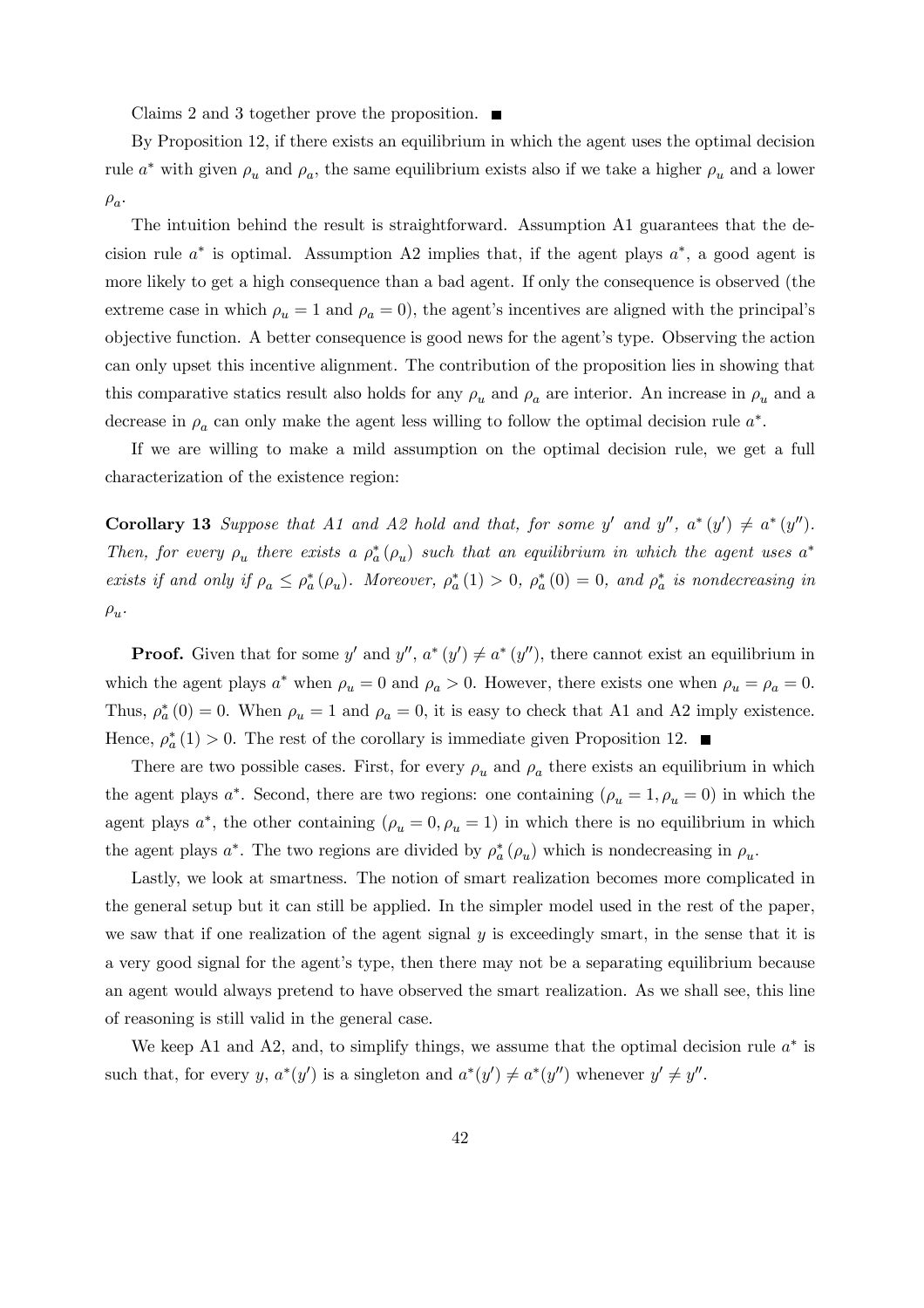Given  $y'', y' \in Y$ , we say that realization y' is uniformly more smart than realization y' if, for all  $x, \tilde{x} \in X$ ,

$$
\frac{q_g\left(y''|x\right)}{q_b\left(y''|x\right)} > \frac{q_g\left(y'\left|\tilde{x}\right.\right)}{q_b\left(y'\left|\tilde{x}\right.\right)}.\tag{32}
$$

Uniform smartness is a strong condition because it imposes an inequality on likelihood ratios even when the likelihood ratios refer to different states of the world. We can then show a partial analogous to Proposition 6:

**Proposition 14** Suppose  $\rho_a = \rho_u = 1$ . If there exists  $y'', y' \in Y$  such that  $y''$  is uniformly more smart than  $y'$ , then there exists no equilibrium in which the agent plays  $a^*$ .

**Proof.** From the proof of Proposition 12, we have that

$$
\pi(a^*(y), u) = \frac{\sum_{x: \omega(a^*(y), x) = u} q_g(y|x) p(x) \gamma}{\sum_{x: \omega(a^*(y), x) = u} q(y|x) p(x)}
$$

If y'' is smart with respect to y', the definition of smartness (32) implies that for any  $u, \tilde{u} \in U$ 

$$
\frac{\sum_{x:\omega(a^*(y''),x)=u} q_g(y''|x) p(x)}{\sum_{x:\omega(a^*(y''),x)=u} q(y''|x) p(x)} > \frac{\sum_{x:\omega(a^*(y'),x)=\tilde{u}} q_g(y'|x) p(x)}{\sum_{x:\omega(a^*(y'),x)=\tilde{u}} q(y'|x) p(x)}.
$$

Therefore,  $\pi(y'', u) > \pi(y', \tilde{u})$  for any u and  $\tilde{u}$ . But this, in turn, means that

$$
\sum_{u} \Pr(u|a^{*}(y''), y') \pi(a^{*}(y''), u) > \sum_{u} \Pr(u|a^{*}(y'), y') \pi(a^{*}(y'), u),
$$

which shows that there exists no equilibrium in which the agent plays  $a^*$ .

This result is easily understood. We are looking for an equilibrium in the revealed action scenario in which the agent's action fully reveals the agent's signal. The principal knows the agent signal y and the consequence u. But the uniform smartness condition implies that observing  $y''$ and any u is better news about the agent type than observing  $y'$  and any  $\tilde{u}$ . The agent then prefers  $a^*(y'')$  over  $a^*(y')$  no matter what distributions  $a^*(y'')$  and  $a^*(y')$  induce over the consequence  $u$ .

Proposition 14 differs from Proposition 6, which was proven for the baseline model, in two respects. First, in the baseline model we provided a condition for the existence of any informative equilibrium, while here we can only say something about separating equilibria. This prevents us from using Proposition 14 to draw welfare conclusions. Second, Proposition 6 provided a necessary and sufficient condition, while uniform smartness is just a sufficient condition.

To elaborate on this point, we provide an example in which uniform smartness fails. Suppose that  $X = A = Y = \{1, 2, 3\}$  and  $U = \{0, 1\}$ . Also,  $p(x) = \frac{1}{3}$  for all x and  $\gamma = \frac{1}{2}$ . The signal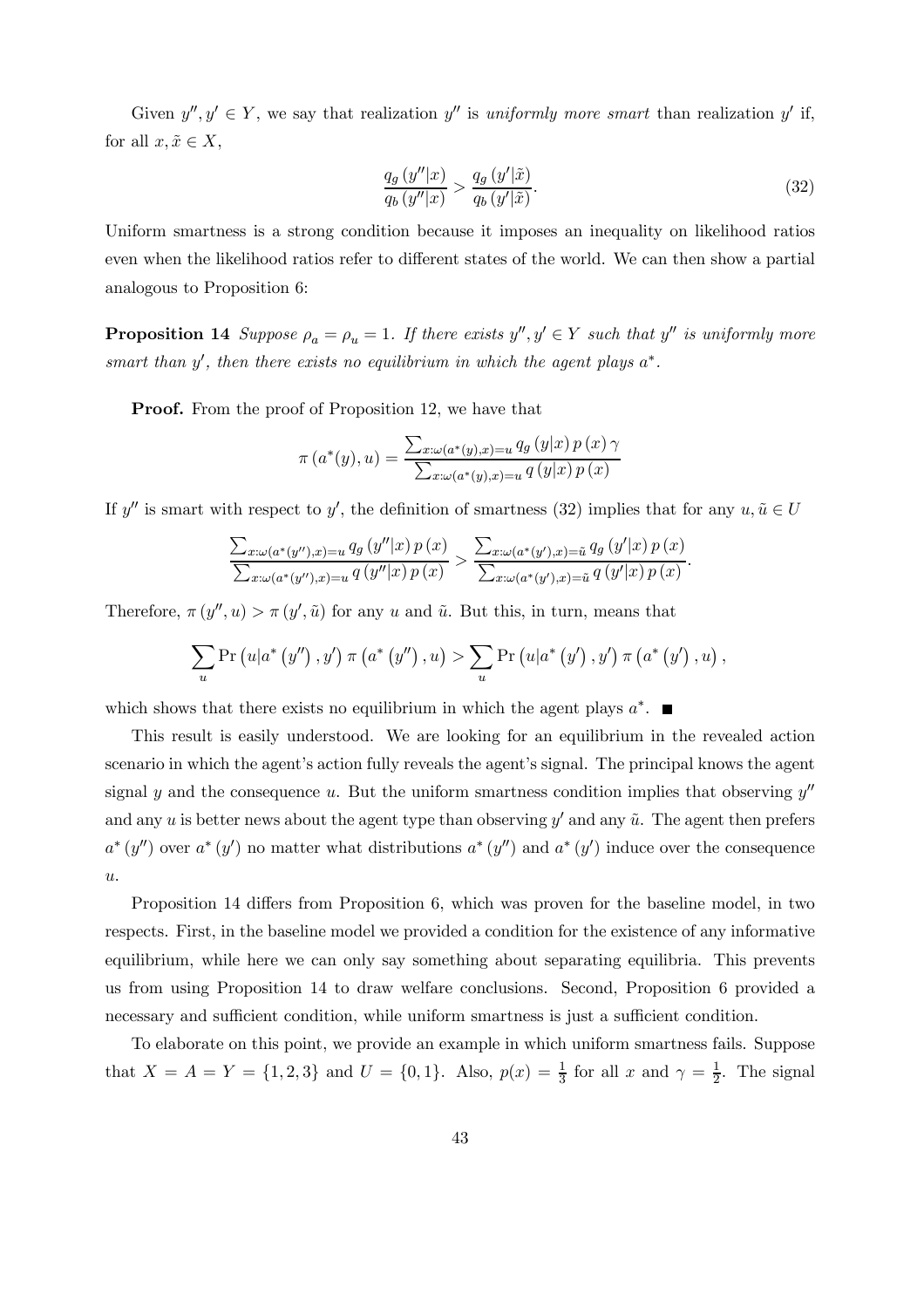distribution is

| $q_b(y x)   x = 1   x = 2   x = 3$      |  |  | $q_q(y x)   x = 1   x = 2   x = 3$ |                                                    |  |
|-----------------------------------------|--|--|------------------------------------|----------------------------------------------------|--|
| $y=1$   .5   .5   .5                    |  |  | $y=1$ .5 .0 .0                     |                                                    |  |
| $y=2$   $\therefore$ 2   $\therefore$ 2 |  |  | $y=2$ 3 8 3                        |                                                    |  |
| $y=3$ 3 3 3                             |  |  | $y=3$ .2                           | $\begin{array}{ c c c c c } \hline \end{array}$ .8 |  |

which gives likelihood ratios:

| $q_g(y x)$<br>(y x) | $x = 1$ | $x=2$ | $x=3$ |
|---------------------|---------|-------|-------|
| $u = 1$             |         |       |       |
| $y=2$               | ─       |       |       |
|                     |         |       |       |

Hence  $y = 2$  is uniformly more smart than  $y = 1$ , but  $y = 2$  and  $y = 3$  cannot be ranked in terms of uniform smartness.

The consequence function is assumed to be:

| $\omega(a,x)   x = 1   x = 2   x = 3$ |  |  |
|---------------------------------------|--|--|
| $a=1$                                 |  |  |
| $a=2$                                 |  |  |
| $a=3$                                 |  |  |

By combining  $q_b(y|x)$  and  $q_g(y|x)$ , we get:

| q(y x) | $x=1$ | $x=2$ | $x=3$ |
|--------|-------|-------|-------|
| $y=1$  | .50   | .25   | .25   |
| $y=2$  | .25   | .50   | .25   |
| $y=3$  | .25   | .25   | .50   |

By combining  $q(y|x)$  and  $\omega(a, x)$ , the optimal decision function is

$$
a^*(y) = \begin{cases} 1 & \text{if } y = 1 \\ 2 & \text{if } y = 2 \\ 3 & \text{if } y = 3 \end{cases}
$$

Given  $a^*$ , one can easily check that A1 and A2 are satisfied.

If the agent plays according to  $a^*$ , the posteriors are

| $\pi(a,u)$ | $u=0$         | $u=1$         |
|------------|---------------|---------------|
| $a=1$      |               | $\frac{1}{2}$ |
| $a=2$      | $\frac{3}{5}$ | $\frac{4}{5}$ |
| $a=3$      | $\frac{2}{5}$ | 8             |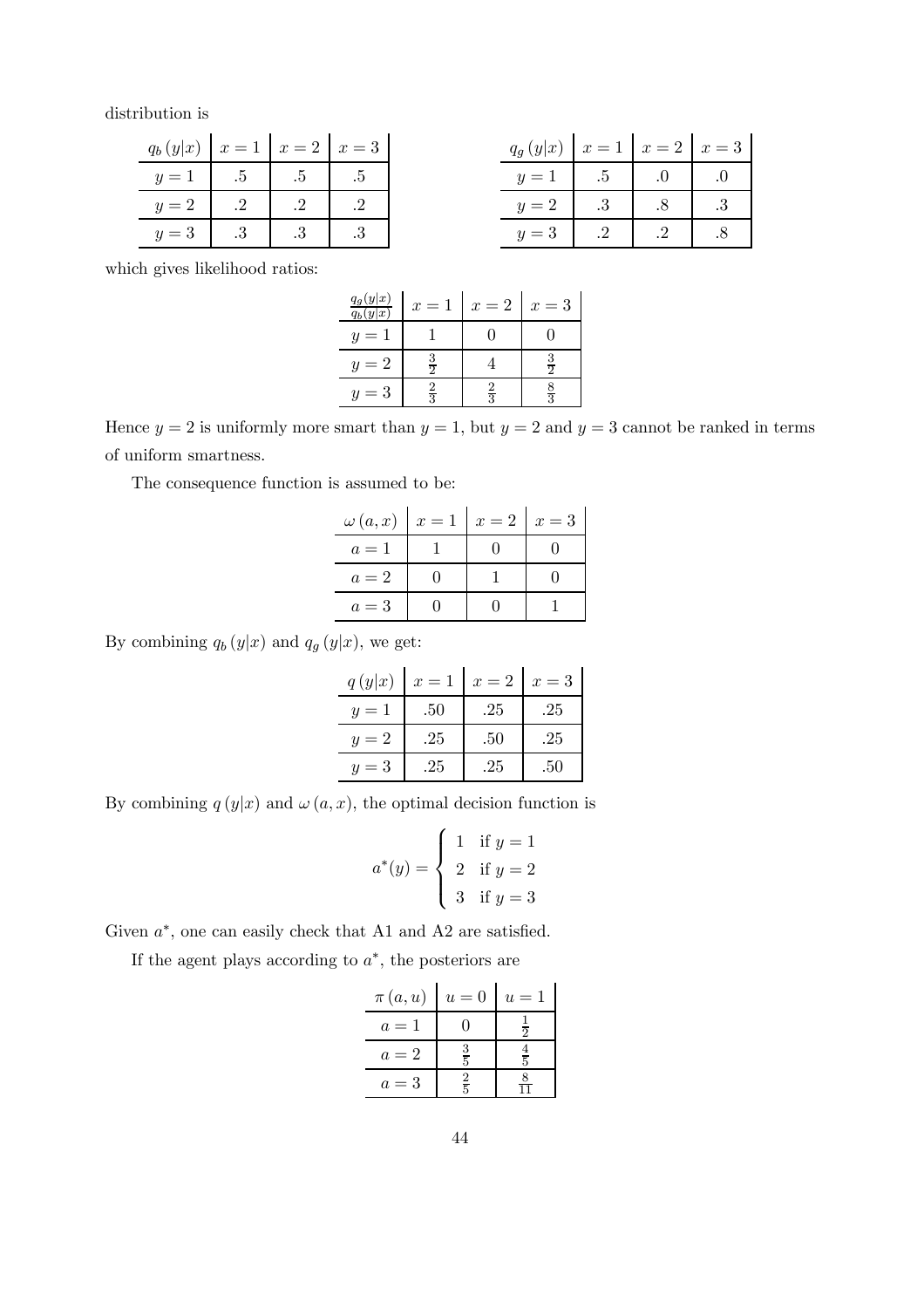For every u and  $\tilde{u}$ ,  $\pi(2, u)$  dominates  $\pi(1, \tilde{u})$ . The agent prefers to play  $y = 2$  rather than  $y = 1$ . Also not that  $E(\pi(2, u) | y = 3) > E(\pi(2, u) | y = 2)$ . So in this example, even if uniform smartness fails, we are able to show that with revealed action there is no separating equilibrium.

# 7 Conclusion

This paper has identified a set of circumstances under which committing to concealing a certain kind of information can make the principal better off. First, the principal and the agent must be unable to sign long-term contracts. Second, the agent should be an expert, in the sense that his career depends on how able he is perceived to understand the state of the world. Third, the information about the agent's behavior should be separable into a part that is directly utilityrelevant for the principal and a part that is not.<sup>19</sup> If these conditions are met, then revealing the non-directly utility-relevant signal may make the agent behave in a more conformist way, which worsens both discipline and sorting.

Are the theoretical results obtained in this paper useful for understanding existing institutional arrangements? Let us re-consider one by one the examples of non-transparent institutions that we listed in the introduction.

In delegated portfolio management, there have been proposals to increase the frequency with which mutual funds are required to disclose their portfolio composition, which in the US is now six months. The Investment Company Institute (the fund managers' association) [39] rejects proposals for increasing the frequency of portfolio disclosure arguing that an increased frequency risks hurting investors because "[it] would focus undue attention on individual portfolio securities and could encourage a short-term investment perspective." The Institute also argues that there does not seem to be much demand by investors for more information on portfolio holdings. It is easy to use the framework developed here to back up the Institute's argument. The action of a fund manager is his investment strategy. The consequence is return to investors. Returns are observable but also volatile. In the long term they are a reliable signal of the fund manager's quality but in the short term they contain a lot of variance. If the action is observable in the short term, there is a risk that fund managers will behave in a conformist way, ignoring their private investment and following the strategy that is a priori a better signal of their competence.

There is an interesting link between this paper and Lakonishok et al. [20]. They compare returns for the equity-invested portion of mutual funds and pension funds in United States. Their evidence suggests that pension funds underperform mutual funds. This is a surprising finding because pension funds are typically monitored by professional investors with large stakes (the

 $19$  In view of the results on self-knowledge, we might add the requirement that the agent is not much better than the principal in judging his own ability ex ante.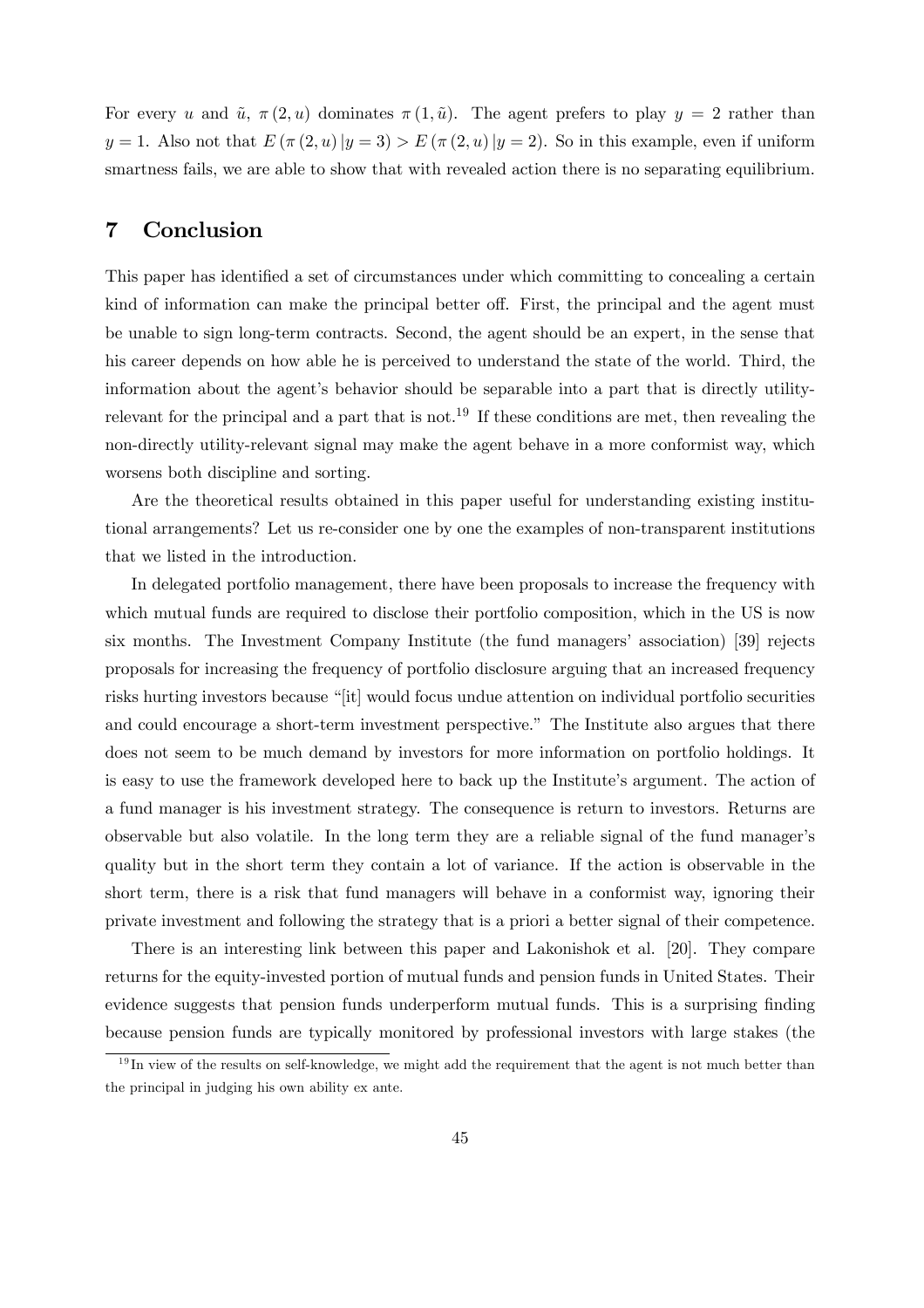treasury division of the company that sponsors the pension plan), while mutual funds are held by a very large number of individuals who presumably exert less monitoring effort. One of the hypotheses that Lakonishok et al. advance is that the ability of pension fund investors to monitor their funds closely actually creates an agency problem. The present paper makes this possibility more precise. Mutual fund investors typically choose funds only based on yearly returns, while pension fund investors selects funds only after they communicate directly with fund managers who explain their investment strategy. This may create an incentive for conformism in pension fund managers, which decreases their expected return.

Moving on to corporate governance, shareholders receive information about the management of their firm from the accounting reports that the firm makes. Clearly, accounting involves a great deal of aggregation both across time and across areas. Accounting research has been active on the issue of the optimal degree of disaggregation. One point that is particularly debated, both among researchers and policy-makers, is whether a firm should provide disaggregated data about its productive segments (*segment disclosure*) on a quarterly basis or just on a yearly basis (Leuz and Verrecchia [22]). Currently, in the US there is no legal requirement for quarterly segment disclosure: some firms follow a disclosure policy and others do not. Evidence on whether segment disclosure improves firm performance is inconclusive (Botosan and Harris [3]). Without quarterly segment disclosure, shareholders still have information about short term consequences (from quarterly aggregated reports). What they have difficulty with is inferring the strategy that the firm is following, especially with regard to resource allocation across productive areas. Segment disclosure can then be seen as an improvement in transparency over action. Thus, the present theory provides an additional angle to evaluate the optimality of segment disclosure.<sup>20</sup>

In politics, the idea that more information about non-directly utility-relevant information may induce the agent to behave in a suboptimal way because of career concerns has been articulated in several contexts. In its famous 1974 ruling related to the Watergate case (US vs. Nixon), the US Supreme Court uses the following argument to defend the principle behind executive privilege: "Human experience teaches us that those who expect public dissemination of their remarks may well temper candor with a concern for appearances and for their own interest to the detriment of the decision-making process." Britain's Open Government code of practice uses a similar rationale when it provides that "internal discussion and advice can only be withheld where disclosure of the information in question would be harmful to the frankness and candour of future discussions." (Campaign for Freedom Information [5, p. 3]).

More precise implications can be extracted from Proposition 9. The optimal degree of action revelation is increasing in the degree of consequence revelation. We should expect transparency

<sup>&</sup>lt;sup>20</sup> Most existing work in accounting theory predicts that firms should adopt transparency policies, but see Nagar [27] for a reason why risk averse managers may want to limit disclosure.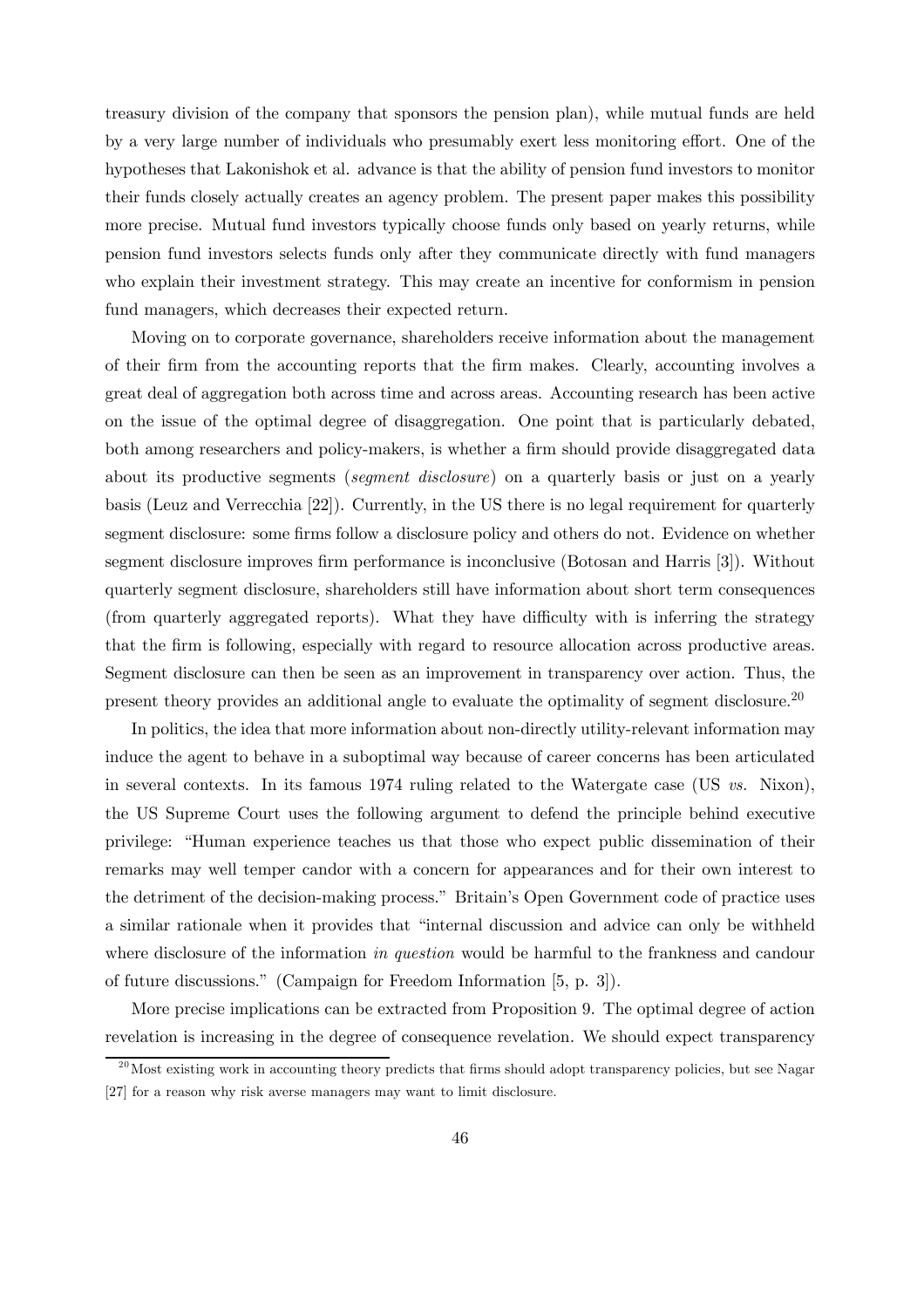on decisions to go hand in hand with transparency on consequences. In particular, an action, or the intention to take an action, should not be revealed before the consequences of the action are observed. Indeed, Frankel [16] reports that all the 30-plus countries that have adopted an open government code allow for some form of short-term secrecy while the decision process is still ongoing. For instance, Sweden, the country with the oldest and, perhaps the most forceful, freedom of information act, does not recognize the right for citizens to obtain information about a public decision until that decision is implemented. Working papers and internal recommendations that lead to a decision are released only when voters begin to have a chance to form an opinion on the consequence of the decision in question.21

The result on complementarity has also another implication. If, for exogenous reasons, citizens are less likely to observe the consequence, optimal institutional design dictates less transparency with regards to action. This may help explain why EU-level bodies are less transparent than the corresponding institutions at the national level. The meetings of the highest legislative body of each EU country are usually public, while, as we saw earlier, the Council of the European Union meets behind closed doors. There is no doubt that Europeans find it easier to evaluate the consequences of policy in areas that are typically under national jurisdiction (health, pensions, education, transports, etc.) rather than areas mainly under EU control (harmonization policy, competition policy, agricultural subsidies, etc.). According to our results, the exogenous differential of information on payoff-relevant observables (laws) is optimally associated to a differential of information on non-payoff-relevant observables (positions during meetings). A Council in which debates were public would risk to give its members so strong an incentive to conform to citizens' expectations that its meetings would lose their information aggregating function.<sup>22</sup>

It is important to stress that this paper also identifies circumstances in which information revelation is the optimal policy. In particular, supplying information on the consequence of the agent's action is unambiguously good for the principal. This is true in a direct sense, because it improves discipline and sorting, and — as the section on complementarities showed — in an indirect sense, because it allows for more information on action, which in turn improves sorting. Most of the recent corporate scandals involved distorted profit reporting. As profit is a consequence, nothing in the present paper lends support to the accounting policy choices, such as the expensing

<sup>&</sup>lt;sup>21</sup>A historical example of this transparency policy is the US Constitutional Convention. George Mason refers to the secrecy of the Convention meetings as "a proper precaution" because it averted "mistakes and misrepresentations until the business shall have been completed, when the whole may have a very different complexion from that in which the several parts might in their first shape appear if submitted to the public eye" (Farrand [14, 3:28,32])

 $2<sup>22</sup>$  The view that keeping Council meetings secret is desirable is often found in the writings of scholars of European politics. For instance, Calleo [4, p. 270-271] states that "Whether making Council debates more open is, of course, debatable. Discrete decision making, dominated by expert advisers, has its advantages, especially in periods of prolonged economic difficulty."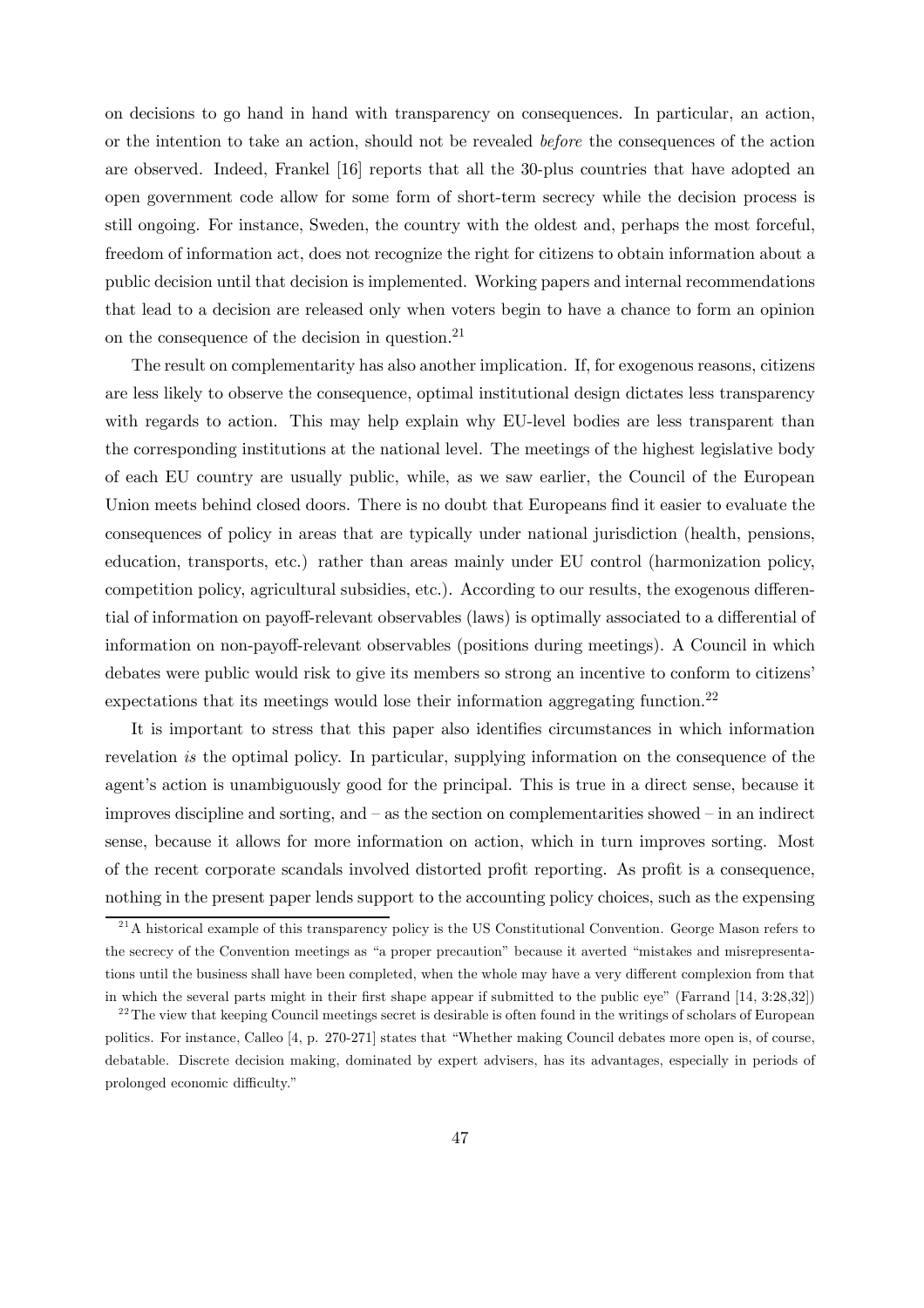of CEO options, that can lead to a less precise measure of firm profits.

We conclude by pointing to three possible extensions. First, as we argued in the Related Literature section, there are two ways of modeling cheap talk with career concerns: the expert model which is used here and the biased advisor model of Morris [26]. It would be interesting to know to what extent the results presented here carry over to the biased advisor model. Obviously, in the biased advisor model one must assume that the advisor knows his own type. One can envision situations in which observing only the consequence induces good advisor to follow their signals and bad advisors to act in a biased way. When the action is observed as well, good and bad advisors may pool on the "politically correct" action, which leads to a breakdown of both discipline and sorting. The question is under what circumstances this situation is more likely to arise.

Second, this paper has considered action revelation and consequence revelation. We have allowed for randomization, but we have not allowed for systematic biases. For instance, one action could be revealed with a higher probability than another action. It would be interesting to know whether the principal benefits from the introduction of such asymmetric information structures.23

Finally, here, information revelation is exogenous. Instead, in many agency relationships information is generated endogenously by the players. Lobbies and media gather and distribute intelligence on government policy. Shareholders and financial analysts question company management. The information that is available in equilibrium depends on the incentive of players to create transparency. Prendergast [32] considers the role of consumer monitoring, and the possible biases that it may induce. If consumers' interests are distant from the principal's goals, the principal may want to restrict the customers' ability to complain about the agent's performance.

# References

- [1] Christopher Avery and Margaret M. Meyer. Designing hiring and propotion procedures when evaluators are biased. Working paper, 1999.
- [2] Timothy Besley and Robin Burgess. The political economy of government responsiveness: Theory and evidence from India. Working paper, 2001.

 $23$  Leaver [21] develops an expert model in which the agent knows his type and she considers the possibility that only one of the two actions is observed with positive probability. The model, which is applied to a regulatory setting, shows that a regulated industry can control the behavior of its career-motivated regulator by creating a biased information structure.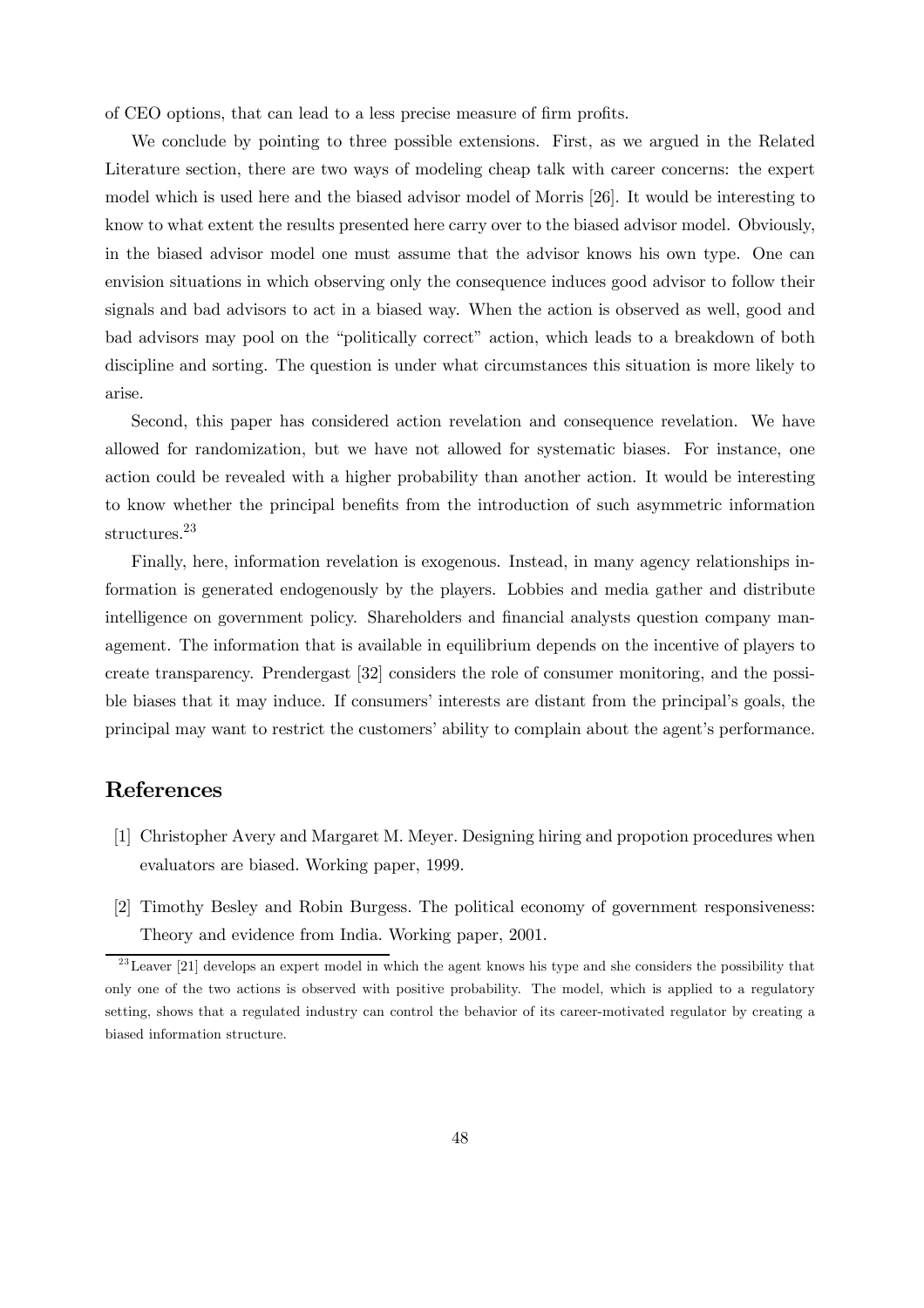- [3] Christine A. Botosan and Mary S. Harris. Motivations for a change in disclosure frequency and its consequences: An examination of voluntary quarterly segment disclosures. Journal of Accounting Research 38(2): 329—353, 2000.
- [4] David P. Calleo. Rethinking Europe's Future. Princeton University Press, 2001.
- [5] The Campaign for Freedom of Information. Freedom of Information: Key Issues. 1997 (available on www.cfoi.org.uk/pdf/keyissues.pdf).
- [6] Pierre-André Chiappori and Bernard Salanié. Testing for asymmetric information in insurance markets. Journal of Political Economy 108(1): 56—78, 2000.
- [7] Vincent Crawford and Joel Sobel. Strategic information transmission. Econometrica 50: 1431—1451, 1982.
- [8] Jacques Crémer. Arm's length relationships. Quarterly Journal of Economics 110(2): 275— 295, 1995.
- [9] Sanjiv R. Das and Rangarajan K. Sundaram. On the regulation of fee structures in mutual funds. Mathematical Modelling in Finance Vol III. Courant Institute of Mathematical, forthcoming.
- [10] Mathias Dewatripont, Ian Jewitt, and Jean Tirole. The economics of career concerns, Part I: Comparing information structures. Review of Economic Studies 66(1): 183—198, 1999.
- [11] Alexander Dyck and Luigi Zingales. Why are private benefits of control so large in certain countries and what effects does this have on their financial development? Working paper, 2001.
- [12] Jeffrey Ely, Drew Fudenberg, and David K. Levine. When is reputation bad? Mimeo, 2002.
- [13] Jeffrey Ely and Juuso Välimäki. Bad reputation. Mimeo, 2001.
- [14] Max Farrand (ed.). The Records of the Federal Convention of 1787. Yale University Press, 1967.
- [15] John Fingleton and Michael Raith. Career concerns for bargainers. Working paper, October 2001.
- [16] Maurice Frankel. Freedom of information: Some international characteristics. Working paper, The Campaign for Freedom of Information, 2001 (available on www.cfoi.org.uk/pdf/amsterdam.pdf).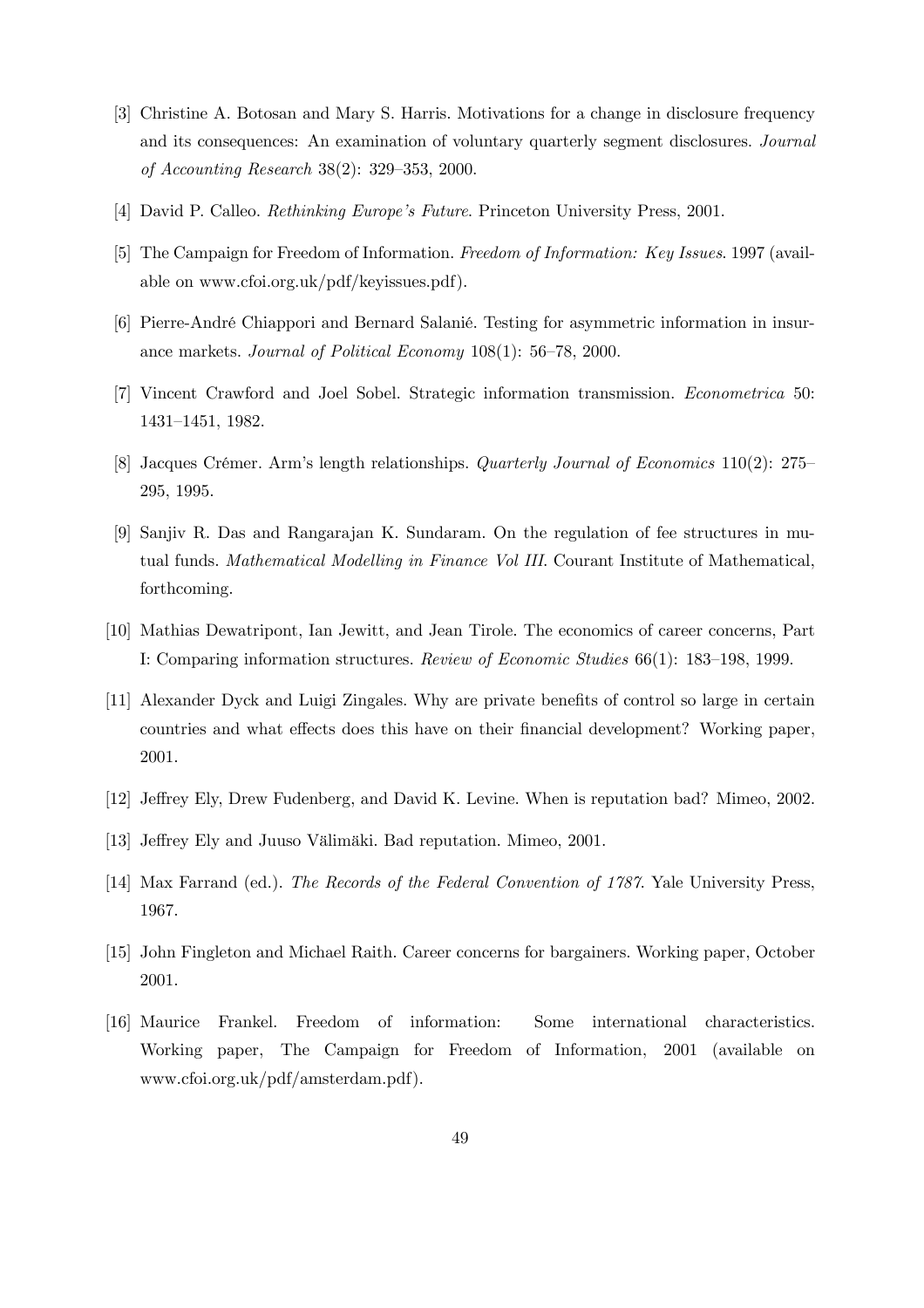- [17] Robert Gibbons and Kevin J. Murphy. Optimal incentive contracts in the presence of career concerns: Theory and evidence. Journal of Political Economy 100(3): 468—505, 1992.
- [18] Bengt Holmström. Moral hazard and observability. Bell Journal of Economics 10: 74—91, 1979.
- [19] Bengt Holmström. Managerial incentive problems: A dynamic perspective. Review of Economic Studies 66(1): 169—182, 1999.
- [20] Josef Lakonishok, Andrei Shleifer, and Robert W. Vishny. The structure and performance of the money management industry. Brookings Papers on Economic Activity Vol 1992: 339— 379, 1992.
- [21] Clare Leaver. Bureaucratic minimal squawk: Theory and evidence. Working paper, University College London, February 2002.
- [22] Christian Leuz and Robert E. Verrecchia. The economic consequences of increased disclosure. Journal of Accounting Research 38(supplement): 91—124, 2000.
- [23] Gilat Levy. Strategic consultation in the presence of career concerns. STICERD Discussion Paper TE/00/404, London School of Economics, 2000.
- [24] Ulrike Malmendier and Geoffrey Tate. CEO overconfidence and corporate investment. Working paper, Harvard University, 2002.
- [25] Eric Maskin and Jean Tirole. The politician and the judge: Accountability in government. Working paper, Toulouse University, 2001.
- [26] Stephen Morris. Political correctness. Journal of Political Economy, forthcoming.
- [27] Venky Nagar. The role of the manager's human capital in discretionary disclosure. Journal of Accounting Research 37(supplement): 167—185, 1999.
- [28] Marco Ottaviani and Peter Sørensen. Information aggregation in debate: Who should speak first? Journal of Public Economics 81: 393—421, 2001.
- [29] Marco Ottaviani and Peter Sørensen. Professional advice. Working paper, September 2001.
- [30] Motty Perry and Larry Samuelson. Open- versus close-door negotiations. RAND Journal of Economics 25(2): 348—59, 1995.
- [31] Torsten Persson and Guido Tabellini. Political Economics. MIT Press, 2002.
- [32] Canice Prendergast. Consumers and agency problems. NBER Working Paper w8445, 2001.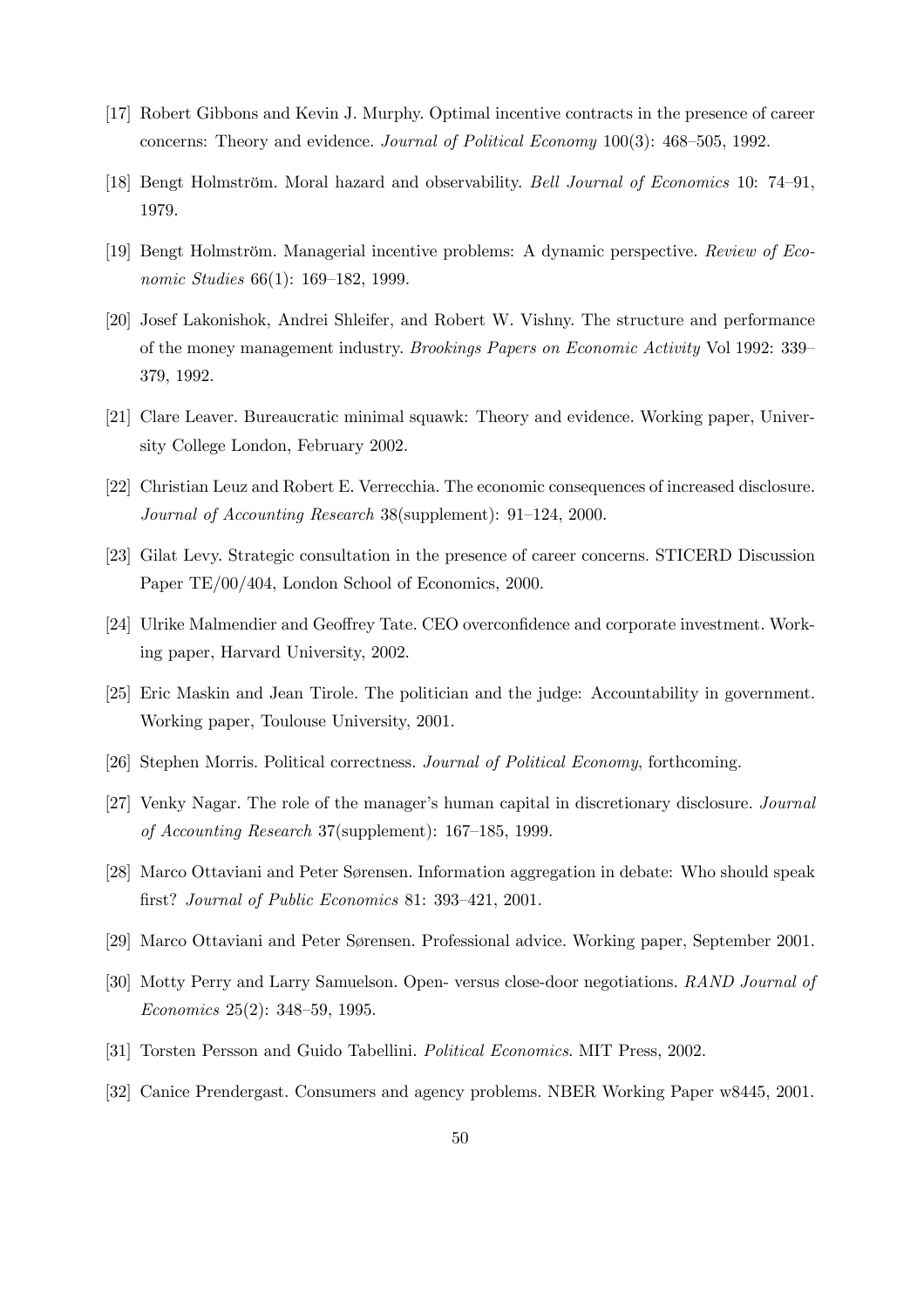- [33] Canice Prendergast. A theory of "Yes Men". American Economic Review 83(4): 757—770, 1993.
- [34] Canice Prendergast and Lars Stole. Impetuous youngsters and jaded oldtimers. Journal of Political Economy 104: 1105—34, 1996.
- [35] Mark J. Rozell. Executive Privilege: The Dilemma of Secrecy and Democratic Accountability. Johns Hopkins University Press, 1994.
- [36] Daniel Seidmann. Imperfect delegation and the norm of consensus. Newcastle University, 2002.
- [37] David Scharfstein and Jeremy Stein. Herd behavior and investment. American Economic Review 80: 465—479, 1990.
- [38] Russell B. Stevenson, Jr. Corporations and Information: Secrecy, Access, and Disclosure. Johns Hopkins University Press, 1980.
- [39] Craig S. Tyle. Letter to the SEC on the frequency of mutual fund portfolio holdings disclosure. Investment Company Institute, 2001 (http://www.ici.org/port\_holdings\_com.html).
- [40] Jeffrey Zwiebel. Corporate conservatism and relative compensation. Journal of Political Economy 103(1): 1—25: 1995.

# 8 Appendix: Nonlinear Utility

We refer to the General Case developed in Section 6. The only difference is that we now assume that the agent's payoff is given by  $w(\pi(I))$  where  $\pi(I)$  is the posterior on the agent's type given the available information I.

**Proposition 15** Take any  $\rho_u$  and  $\rho'_a \ge \rho_a$ . Under A1 and A2, there exists an equilibrium in which the agent uses  $a^*$  under  $(\rho_u, \rho'_a)$  only if there exists an equilibrium in which the agent uses  $a^*$  under  $(\rho_u, \rho_a)$ .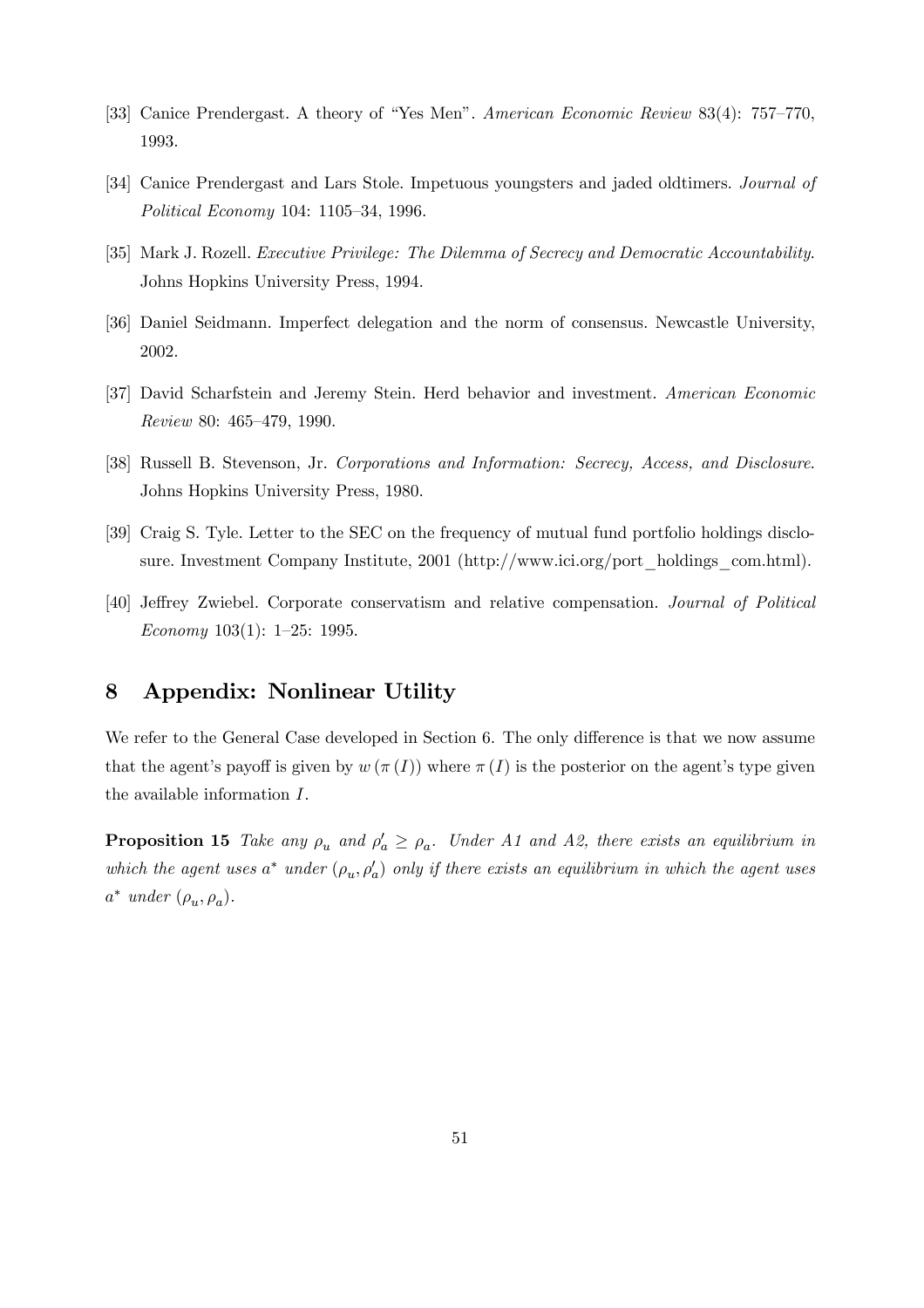**Proof.** Suppose the agent uses  $a^*$ . Using Bayes' rule, the posteriors are still

$$
\pi(a, u) = \begin{cases}\n\frac{\sum_{y:a^*(y)=a} \sum_{x:\omega(a^*(y),x)=u} q_g(y|x)p(x)\gamma}{\sum_{y:a^*(y)=a} \sum_{x:\omega(a^*(y),x)=u} q(y|x)p(x)} & \text{if } a \text{ is played in equilibrium} \\
\text{unrestricted} & \text{otherwise}\n\end{cases}
$$
\n
$$
\pi(u) = \frac{\sum_{y} \sum_{x:\omega(a^*(y),x)=u} q_g(y|x)p(x)\gamma}{\sum_{y} \sum_{x:\omega(a^*(y),x)=u} q(y|x)p(x)}\n\pi(a) = \begin{cases}\n\frac{\sum_{y:a^*(y)=a} \sum_{x} q_g(y|x)p(x)\gamma}{\sum_{y:a^*(y)=a} \sum_{x} q_g(y|x)p(x)} & \text{if } a \text{ is played in equilibrium} \\
\text{unrestricted} & \text{otherwise}\n\end{cases}
$$
\n
$$
\pi(\emptyset) = \gamma
$$

Given  $(\rho_u, \rho_a)$ , there exists an equilibrium in which the agent uses  $a^*$  if and only if, for every y,

$$
\begin{array}{lcl} a^{*}\left(y\right) & \in & \displaystyle \arg\max_{a}\sum_{u}\text{Pr}\left(u\vert a,y\right)\left(\rho_{u}\rho_{a}w\left(\pi\left(a,u\right)\right)+\rho_{u}\left(1-\rho_{a}\right)w\left(\pi\left(u\right)\right)\right) \\[10pt] & +\left(1-\rho_{u}\right)\rho_{a}w\left(\pi\left(a\right)\right)+\left(1-\rho_{u}\right)\left(1-\rho_{a}\right)w\left(\pi\left(\emptyset\right)\right), \end{array}
$$

Claim 1: For every  $a$  and  $y$ ,

$$
\sum_{u} \left( \Pr(u|a^*(y), y) - \Pr(u|a, y) \right) w(\pi(u)) \ge 0
$$

Proof of Claim 1: As before, we can show that

$$
\pi(u) = \frac{\sum_{y} \sum_{x:\omega(a^*(y),x)=u} q_g(y|x) p(x) \gamma}{\sum_{y} \sum_{x:\omega(a^*(y),x)=u} q(y|x) p(x)}
$$

is also nondecreasing in u. Hence  $w(\pi(u))$  is nondecreasing in u. The claim is then proven through a standard argument combining first-order-stochastic-dominance and monotonicity.

Suppose the statement of the proposition is false. Then, there exists an  $a$  and a  $y$  such that

$$
\sum_{u} \Pr(u|a^*(y), y) (\rho_u \rho_a w (\pi(a^*(y), u)) + \rho_u (1 - \rho_a) w (\pi(u))) + (1 - \rho_u) \rho_a w (\pi(a^*(y)))
$$
  

$$
\sum_{u} \Pr(u|a^*(y), y) (\rho_u \rho_a w (\pi(a^*(y), u)) + \rho_u (1 - \rho_a) w (\pi(u))) + (1 - \rho_u) \rho_a w \pi ((a^*(y)))
$$

but

$$
\sum_{u} \Pr(u|a^*(y), y) (\rho_u \rho_a' w (\pi(a^*(y), u)) + \rho_u (1 - \rho_a' w (\pi(u))) + (1 - \rho_u) \rho_a' w (\pi(a^*(y)))
$$
  
\n
$$
\geq \sum_{u} \Pr(u|a, y) (\rho_u \rho_a' w (\pi(a, u)) + \rho_u (1 - \rho_a' w (\pi(u))) + (1 - \rho_u) \rho_a' w (\pi(a))
$$